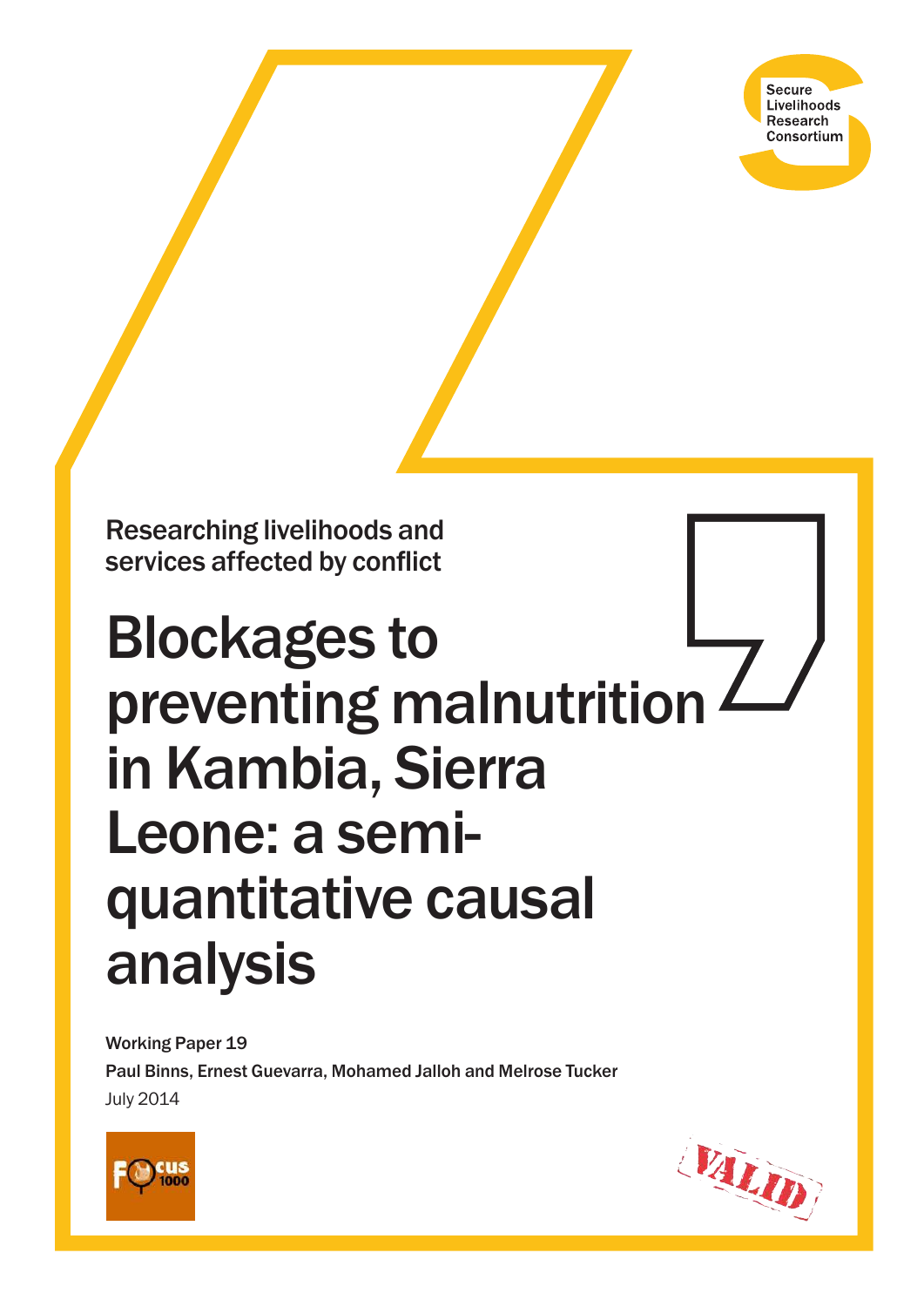# <span id="page-1-0"></span>About us

Secure Livelihoods Research Consortium (SLRC) aims to generate a stronger evidence base on how people in conflict-affected situations (CAS) make a living, access basic services like health care, education and water, and perceive and engage with governance at local and national levels. Providing better access to basic services, social protection and support to livelihoods matters for the human welfare of people affected by conflict, the achievement of development targets such as the Millennium Development Goals (MDGs) and international efforts at peace- and state-building.

At the centre of SLRC's research are three core themes, developed over the course of an intensive one-year inception phase:

- State legitimacy: experiences, perceptions and expectations of the state and local governance in conflict-affected situations
- State capacity: building effective states that deliver services and social protection in conflictaffected situations
- Livelihood trajectories and economic activity in conflict-affected situations

The Overseas Development Institute (ODI) is the lead organisation. SLRC partners include the Afghanistan Research and Evaluation Unit (AREU), the Centre for Poverty Analysis (CEPA) in Sri Lanka, Feinstein International Center (FIC, Tufts University), Focus1000 in Sierra Leone, Food and Agriculture Organization (FAO), Humanitarian Aid and Reconstruction of Wageningen University (WUR) in the Netherlands, the Nepal Centre for Contemporary Research (NCCR), the Sustainable Development Policy Institute (SDPI) in Pakistan and Valid International.

Secure Livelihoods Research Consortium Overseas Development Institute 203 Blackfriars Road London SE1 8NJ, UK

- T +44 (0)20 7922 8221
- F +44 (0)20 7922 0399
- E slrc@odi.org.uk
- W www.securelivelihoods.org

Disclaimer: The views presented in this paper are those of the author(s) and do not necessarily represent the views of DFID, Irish Aid, the EC, SLRC or our partners, SLRC Working Papers present information, analysis on issues relating to livelihoods, basic services and social protection in conflict-affected situations. This and other SLRC reports are available from www.securelivelihoods.org. Funded by DFID, Irish Aid and the EC.

Readers are encouraged to quote or reproduce material from SLRC Working Papers for their own publications. As copyright holder, SLRC requests due acknowledgement and a copy of the publication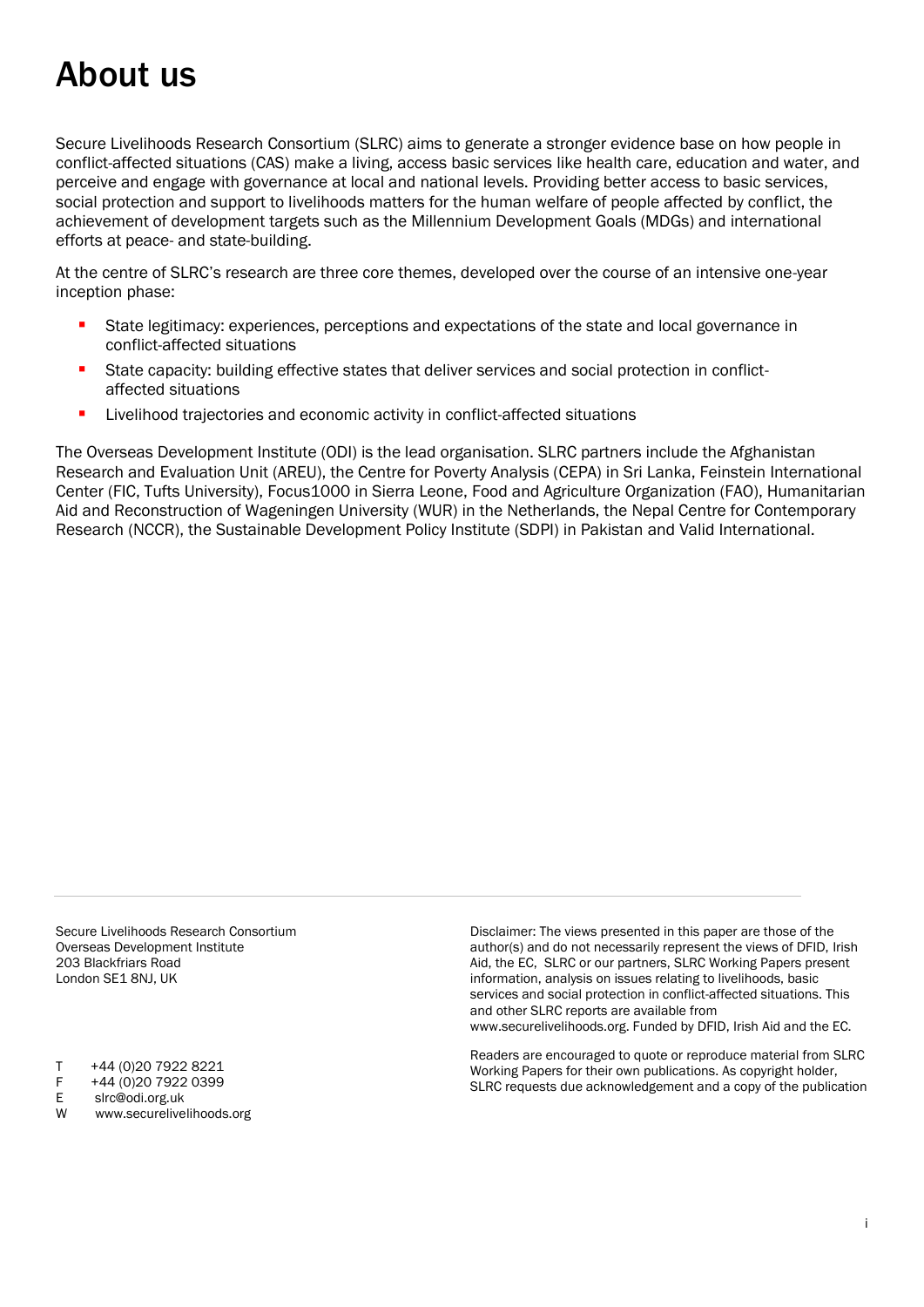# **Contents**

| About us                             |                                                                                                                                                                                                                                                           |                                                               |  |  |  |
|--------------------------------------|-----------------------------------------------------------------------------------------------------------------------------------------------------------------------------------------------------------------------------------------------------------|---------------------------------------------------------------|--|--|--|
| Tables, figures and boxes            |                                                                                                                                                                                                                                                           |                                                               |  |  |  |
|                                      | <b>Acknowledgements</b>                                                                                                                                                                                                                                   |                                                               |  |  |  |
|                                      | Abbreviations and acronyms                                                                                                                                                                                                                                | vi                                                            |  |  |  |
|                                      | <b>Executive summary</b>                                                                                                                                                                                                                                  | vii                                                           |  |  |  |
| 1<br>1.1<br>1.2<br>1.3               | Introduction and background<br>Overview of report structure<br>Overview of study design<br>Study constraints                                                                                                                                              | 1<br>$\mathbf 1$<br>$\overline{\mathbf{c}}$<br>$\overline{2}$ |  |  |  |
| $\overline{\mathbf{2}}$<br>2.1       | <b>SQUEAC</b> investigation process<br>Stage 1 - Key informant interviews & data review                                                                                                                                                                   | 4<br>4                                                        |  |  |  |
| 3<br>3.1<br>3.2<br>3.3<br>3.4<br>3.5 | Barriers and boosters to the prevention of stunting<br>Questions arising from stage 1 investigation<br>Stage 2 Lot Quality Assurance Sampling (LQAS)<br>Concept map<br>Anthropometric measurement standardisation<br>Stage 3 - Matched Case-Control Study | 8<br>8<br>10<br>13<br>13<br>16                                |  |  |  |
| 4<br>4.1<br>4.2<br>4.3<br>4.4        | <b>Discussion</b><br><b>Household Factors</b><br>Infection<br><b>Breastfeeding</b><br>Adequate complementary feeding                                                                                                                                      | 18<br>18<br>28<br>33<br>33                                    |  |  |  |
| 5                                    | <b>Conclusions</b>                                                                                                                                                                                                                                        | 37                                                            |  |  |  |
| 6                                    | <b>Annexes</b><br>Annex 1: Consent form<br>Annex 1: Stage 1 Key informant interview questionnaire - Community Leaders                                                                                                                                     | 40<br>40<br>41                                                |  |  |  |
| 7                                    | <b>References</b>                                                                                                                                                                                                                                         | 57                                                            |  |  |  |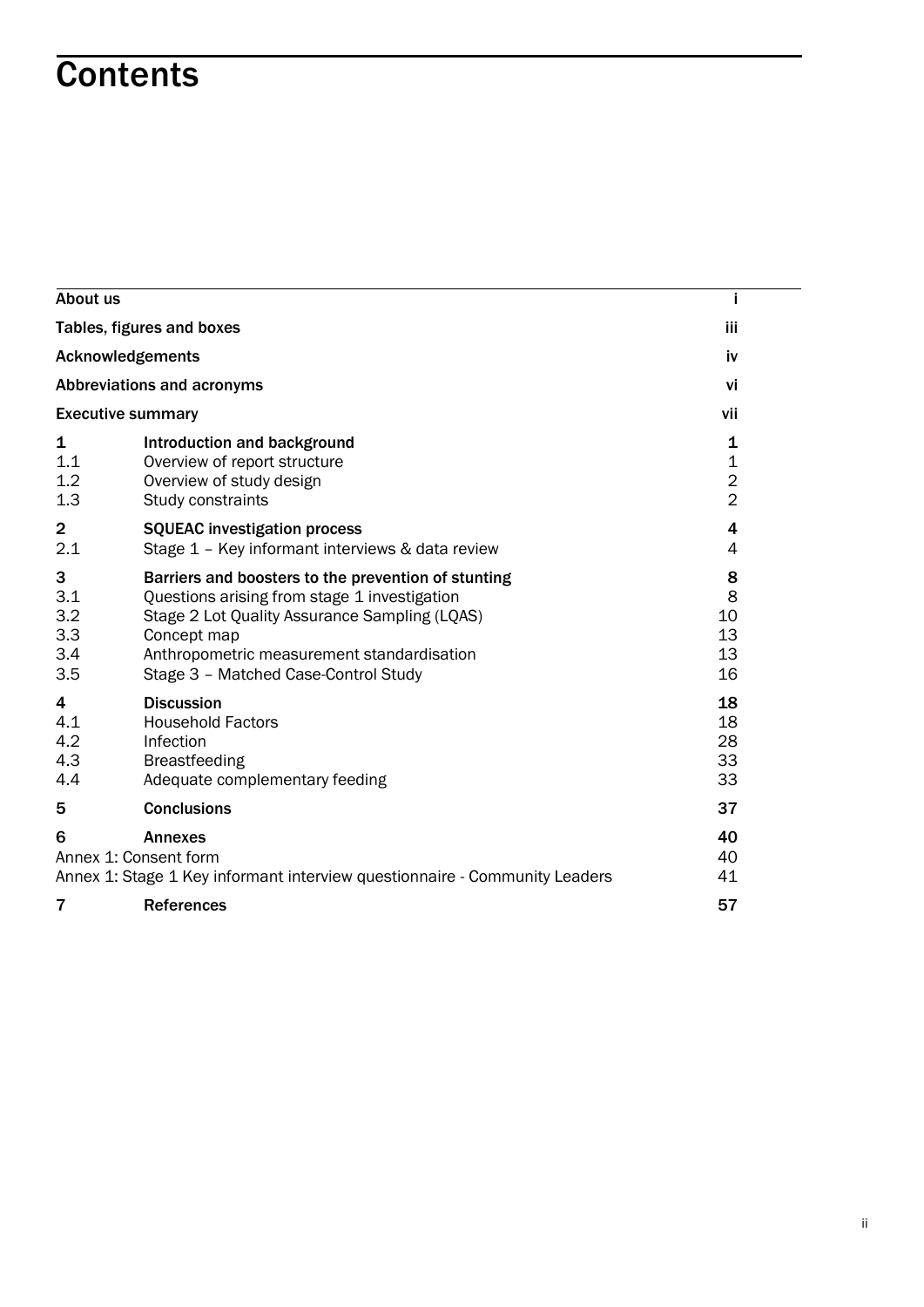# <span id="page-3-0"></span>Tables, figures and boxes

# Tables

| Table 1: Summary of locations purposively sampled for SQUEAC - stage 1<br>Table 2: Summary of key informant and focus group discussions for stage 1<br>Table 3: List of boosters & barriers to the prevention of stunting in Kambia District<br>Table 4: Communities selected for Stage 2 LQAS sampling<br>Table 5: Hypothesis 1<br>Table 6: Hypothesis 2<br>Table 7: Hypothesis 3<br>Table 8: LQAS summary results for Kambia District | 5<br>6<br>9<br>11<br>12<br>12<br>12<br>13 |
|-----------------------------------------------------------------------------------------------------------------------------------------------------------------------------------------------------------------------------------------------------------------------------------------------------------------------------------------------------------------------------------------------------------------------------------------|-------------------------------------------|
| <b>Figures</b>                                                                                                                                                                                                                                                                                                                                                                                                                          |                                           |
| Figure 1: SQUEAC Mind Map image for the prevention of stunting in Kambia District                                                                                                                                                                                                                                                                                                                                                       | $\overline{7}$                            |
| Figure 2: Image of concept map for prevention of stunting in Kambia District                                                                                                                                                                                                                                                                                                                                                            | 15                                        |
| Figure 3: Awareness and participation in community groups for stage 3 cases & controls                                                                                                                                                                                                                                                                                                                                                  | 20                                        |
| Figure 4: Box plot & stacked bar plot for ANC visits vs. stage 3 Cases and Controls                                                                                                                                                                                                                                                                                                                                                     | 21                                        |
| Figure 5: Scatter Plot of mothers' age against child's height for age Z score                                                                                                                                                                                                                                                                                                                                                           | 22                                        |
| Figure 6: Cases vs. Controls relative to household economy factors                                                                                                                                                                                                                                                                                                                                                                      | 22                                        |
| Figure 7: Reports of moderate to severe hunger for stage 3 cases & controls                                                                                                                                                                                                                                                                                                                                                             | 24                                        |
| Figure 8: Maternal Dietary Diversity and MUAC vs. Controls & Cases of stunting                                                                                                                                                                                                                                                                                                                                                          | 24                                        |
| Figure 9: Maternal consumption of vitamin A rich and iron rich foods vs. stage 3 cases & controls                                                                                                                                                                                                                                                                                                                                       | 26                                        |
| Figure 10: Access to an improved water source, clean drinking water and improved sanitation facilities vs. stage                                                                                                                                                                                                                                                                                                                        |                                           |
| 3 cases & controls                                                                                                                                                                                                                                                                                                                                                                                                                      | 27                                        |
| Figure 11: Sanitary disposal of faeces and use of unimproved water for other household uses vs. stage 3 cases                                                                                                                                                                                                                                                                                                                           |                                           |
| & controls                                                                                                                                                                                                                                                                                                                                                                                                                              | 27                                        |
| Figure 12: Stage 3 cases & controls vs episodes of childhood illnesses                                                                                                                                                                                                                                                                                                                                                                  | 28                                        |
| Figure 13: Scatter plot for reported severity of diarrhoea against Height for Age Z score                                                                                                                                                                                                                                                                                                                                               | 29                                        |
| Figure 14: Stage 3 Cases & Controls vs. recall of danger signs in childhood illnesses                                                                                                                                                                                                                                                                                                                                                   | 29                                        |
| Figure 15: Under-5 Card retention & BCG immunisation for cases & controls                                                                                                                                                                                                                                                                                                                                                               | 31                                        |
| Figure 16: Immunisation default and full immunisation for Cases & Controls                                                                                                                                                                                                                                                                                                                                                              | 31                                        |
| Figure 17: Child vitamin A supplementation for stage 3 cases & controls                                                                                                                                                                                                                                                                                                                                                                 | 32                                        |
| Figure 18: Bar plot of cases & controls vs. delivery by a health professional                                                                                                                                                                                                                                                                                                                                                           | 33                                        |
| Figure 19: Age appropriate breastfeeding vs. stage 3 cases & controls                                                                                                                                                                                                                                                                                                                                                                   | 34                                        |
| Figure 20: Bar plot of dietary diversity for stage 3 cases & controls                                                                                                                                                                                                                                                                                                                                                                   | 34                                        |
| Figure 21: Box plot and bar plot of Infant and Young Child Feeding Index score for cases and controls                                                                                                                                                                                                                                                                                                                                   | 35                                        |
| Figure 22: Age appropriate meal frequency for stage 3 cases and controls                                                                                                                                                                                                                                                                                                                                                                | 36                                        |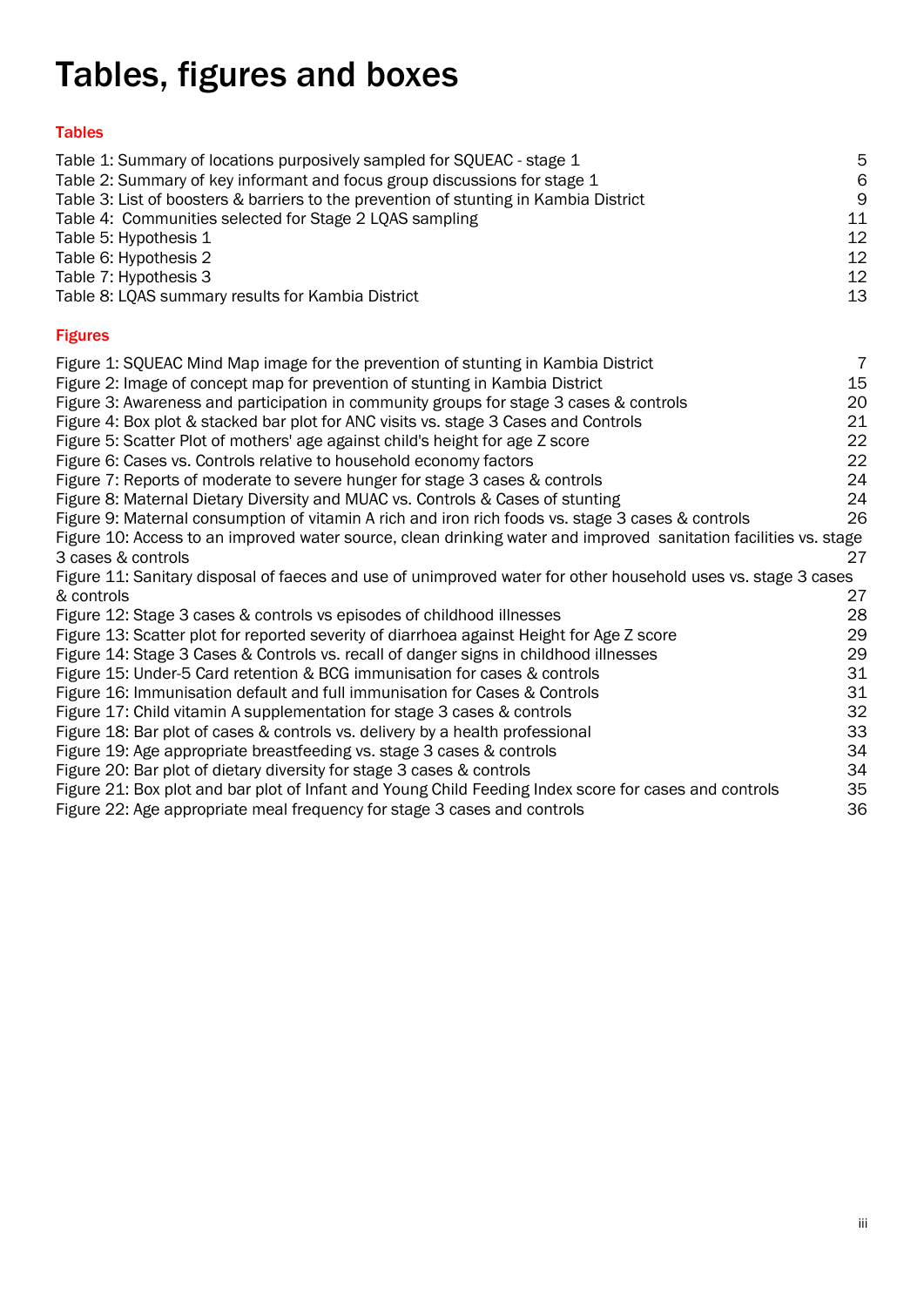# <span id="page-4-0"></span>Acknowledgements

The Focus1000 / Valid research team would like to thank the District Medical Officer for his support to make this study possible in Kambia District and in facilitating staff to join the research team. Thanks also to the research team members – Joseph Dumbuya, Samuel Kamara, Kadie Kandeh, Ishmail Rodgers and Alie Sheriff – for their commitment and devotion to ensure the work was completed to a high standard.

We extend particular thanks to the community leaders, PHU staff, health workers, Mother to Mother Support Group members and mothers of Kambia District who participated in the research for their support and generosity.

The authors would also like to thank Silke Pietzsch from ACF International for external peer review, and Jessica Hagen-Zanker and Lisa Denney from ODI for their comments on earlier versions of this paper.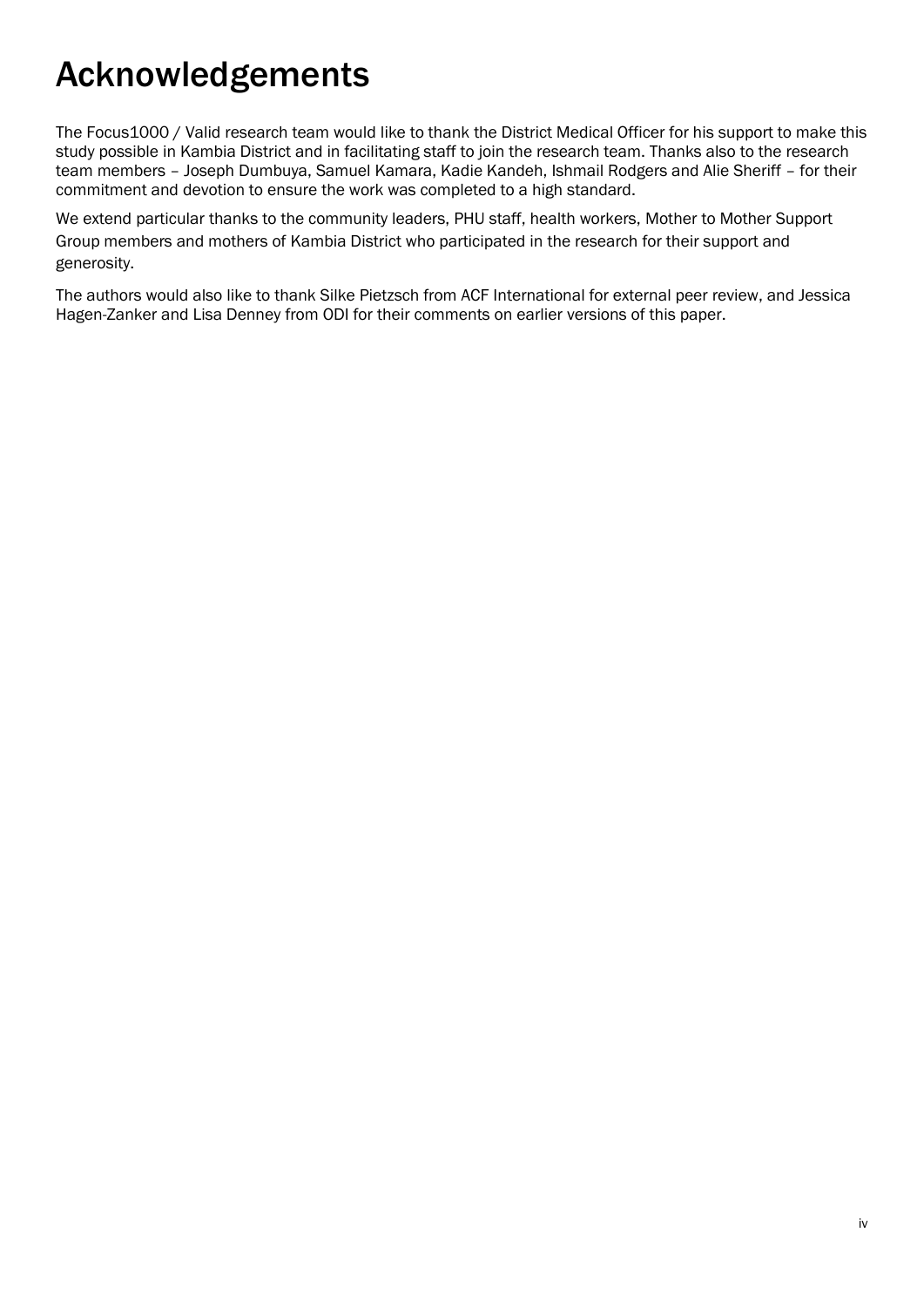# <span id="page-5-0"></span>Abbreviations and acronyms

| <b>ANC</b>       | Ante Natal Clinic                                   |
|------------------|-----------------------------------------------------|
| <b>BCG</b>       | Bacillus Calmette-Guérin (Tuberculosis Vaccine)     |
| <b>CDC</b>       | <b>Centre for Disease Control</b>                   |
| <b>CHW</b>       | <b>Community Health Worker</b>                      |
| <b>CMAM</b>      | Community-based Management of Malnutrition          |
| <b>CSAS</b>      | Centric Systematic Area Sampling                    |
| <b>EBF</b>       | <b>Exclusive Breast Feeding</b>                     |
| <b>EIB</b>       | Early Initiation of Breastfeeding                   |
| EPI              | Expanded Programme on Immunisation                  |
| <b>FANTA</b>     | <b>Food and Nutrition Technical Assistance</b>      |
| <b>FCHI</b>      | <b>Free Health Care Initiative</b>                  |
| <b>HTML</b>      | Hypertext Mark-up Language                          |
| <b>ICFI</b>      | Infant and Young Child Feeding Index                |
| <b>IEC</b>       | Information, Education and Communication            |
| <b>IYCF</b>      | Infant and Young Child Feeding                      |
| <b>LQAS</b>      | Lot Quality assurance Sampling                      |
| <b>MUAC</b>      | Mid Upper Arm Circumference                         |
| <b>M2M Group</b> | Mother to Mother Support Group                      |
| <b>NGO</b>       | Non-Governmental Organisation                       |
| <b>ODI</b>       | Overseas Development Institute                      |
| <b>OTP</b>       | <b>Outpatient Therapeutic Programme</b>             |
| <b>PHU</b>       | Peripheral Health Unit                              |
| <b>SLRC</b>      | Secure Livelihoods Research Consortium              |
| <b>SQUEAC</b>    | Semi Quantitative Evaluation of Access and Coverage |
| <b>TBA</b>       | <b>Traditional Birth Attendant</b>                  |
| <b>UNICEF</b>    | United Nations Children's Fund                      |
| <b>WHO</b>       | World Health Organisation                           |
|                  |                                                     |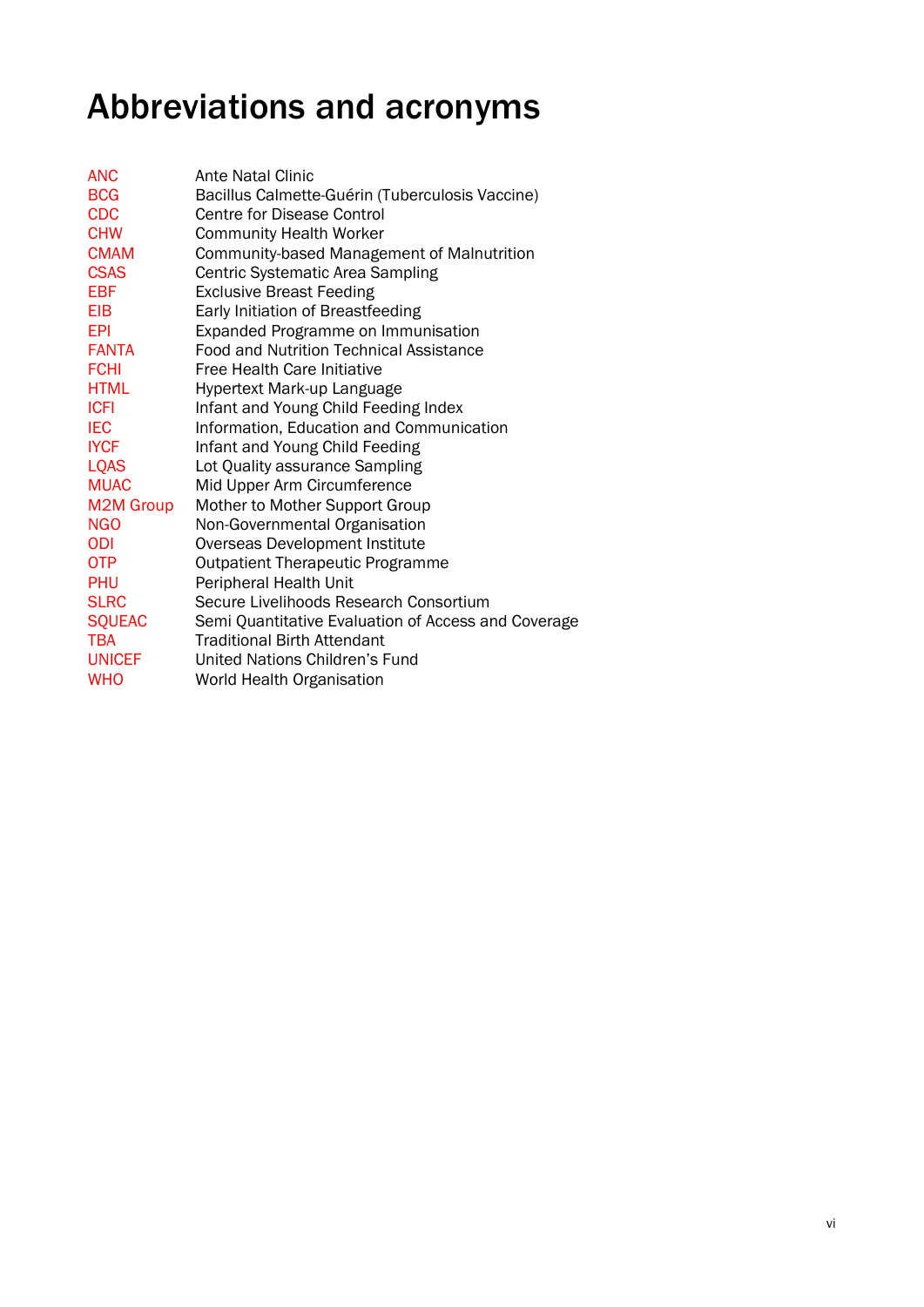# <span id="page-6-0"></span>Executive summary

The first report of the Secure Livelihoods Research Consortium (SLRC) Sierra Leone country programme identified a number of challenges and capacity restraints to the prevention of malnutrition in Sierra Leone (Denney *et al*. 2014). Building on this first report, a Semi-Quantitative Evaluation of Access and Coverage (SQUEAC) methodology was used to identify boosters and barriers to the prevention of malnutrition at the community level in Kambia District. The contributory factors identified in the SQUEAC investigation were then compiled into a conceptual framework for malnutrition. A caveat of the study findings is that the associations identified in some instances are not significant at the 95% confidence level, however the triangulation offered by the SQUEAC methodology suggests that this does not undermine the findings.

Baseline health and nutrition reports for Kambia District from several sources were inconsistent and suggestive of problems with accuracy and consistency. This finding was also borne out by contradictory evidence that emerged in this study. In particular, reports of high service coverage and appropriate Infant and Young Child Feeding (IYCF) practices are potentially misleading and may be a barrier to improved nutrition.

The field study was stratified by chiefdom at each stage of the investigation with a remarkable homogeneity in findings across the district. Overall, the prevention of malnutrition was affected by multiple factors and will require a range of interventions in order to reduce its prevalence:

- 1 A primary strategy for addressing IYCF practices in Sierra Leone appears to be through Mother-to-Mother Support Groups (M2M Groups). This study found these groups to be largely ineffective due to the low service coverage provided, compounded by a lack of properly trained members and the absence of relevant teaching aides. In communities with M2M Groups, the challenges of service quality were exacerbated by low levels of awareness of their activities. A radical overhaul of this approach and improved linkages between the M2M Groups and Peripheral Health Units is required for these preventative services to have an impact at the public health level.
- 2 Similar issues were identified at Peripheral Health Unit (PHU) level. Here IYCF training took place either in-service or informally on-the-job yet staff still did not provide the correct age appropriate messages. PHU staff thus require a formal update to their IYCF training and the relevant materials to assist in disseminating appropriate messages to the community. Training given in 2010 for WHO growth standards and the Community Based Management of Acute Malnutrition (CMAM) appears to have led to widespread implementation of the CMAM approach through PHU and community health services. However, despite the training, a low awareness of the symptoms of stunting and a lack of the appropriate tools to aid its identification remains a significant barrier to the prevention of malnutrition.
- 3 There is also a strong focus on detecting and referring cases of acute malnutrition through the use of Community Health Workers (CHWs). In theory, this can help to address lack of coverage and knowledge gaps faced by PHUs and M2M Groups. However, coordination of activities and external support and supervision will also require strengthening if the CHWs are to effectively perform their function.
- **4** Traditional Birth Attendants (TBAs) are a significant feature of community health services, particularly in relation to antenatal care. Efforts to change the behaviour of mothers, whether for IYCF practices or health seeking, will likely require the involvement of this influential cadre of workers, along with other providers of health services, such as traditional healers.
- 5 The uptake of services at village level through vitamin A and deworming campaigns appears to be high. Child vitamin A supplementation appears to be associated with a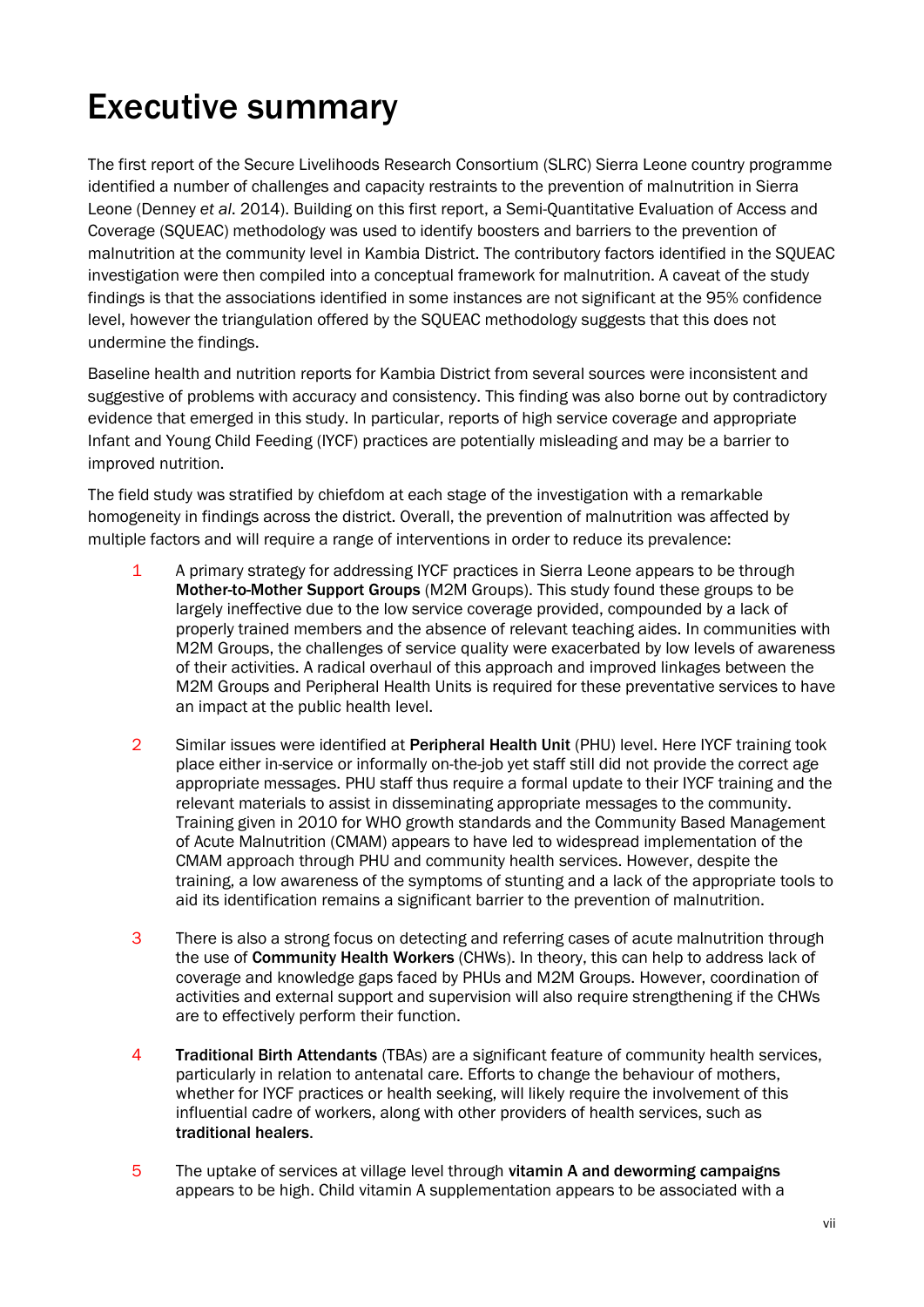reduced likelihood of malnutrition. In contrast, despite reported high immunisation coverage, the study found significant levels of default on the full child immunisation schedule. The follow-up of children defaulting on immunisation and of mothers defaulting on antenatal visits could be integrated into the role of the CHW. This would expand their current role in relation to monitoring immunisations which only takes place during maternal and child health week.

- 6 The majority of mothers perceive themselves to engage in exclusive breastfeeding although most of those mothers also give herbal medicines to infants from birth to six months. Men appear to play a major role in decision-making in the home in respect to exclusive breastfeeding and continued breastfeeding.
- 7 Inadequate feeding frequency and low dietary diversity was identified for children aged less than two years. This is compounded by food taboos, which can restrict dietary protein to children. In addition, **household food allocation** practices further limit the food quality and quantity allocated to mothers and children in favour of men and elders. Reduced maternal dietary diversity appeared to be linked to a greater likelihood of child stunting. A direct relationship also appears to exist between the mothers middle upper arm circumference (MUAC) and the child's length for age.
- 8 Reports of episodes of diarrhoea, respiratory illness and fever for the child appear to carry an increased likelihood of stunting. The same association was found with a lack of access to clean drinking water. These factors may be related and are consistent with reports from several communities of problems with the function of water pumps and limited access to clean water. The ability of mothers to recall danger signs associated with child illnesses appeared to be linked to a reduced likelihood of stunting. Improving access to clean drinking water and timely health-seeking behaviours, along with better access to medicines at community level, would likely contribute to a reduction of malnutrition.
- 9 Mothers reported their first pregnancy from 15-17 years of age, with a median age of 15, which correlated with the early cessation of schooling at the junior secondary school level. Strategies to prevent malnutrition should also incorporate efforts to retain girls in education until the age of eighteen. This would not only improve educational status but reduce the risks of maternal and child mortality and malnutrition associated with early teenage pregnancy.
- 10 While the awareness of community groups was generally low, the study found that the participation of husbands in community groups – such as M2M Groups – appeared to be associated with a lower risk of stunting. In aspects of child feeding, such as exclusive breastfeeding, continued breastfeeding, and household food allocation, men play a major role in decision-making. Given this, involvement of men in community groups and as targets for behavioural change would likely benefit strategies to reduce malnutrition.
- 11 Children whose mothers earn an income appear to have an increased likelihood of stunting. While counterintuitive, this suggests that women who work may not be able to devote as much time to breastfeeding and food preparation. This finding is interpreted with a high degree of caution as questions of income were not explored in the early stages of the investigation and had not been field tested. However, further investigation is warranted to determine how a mother's income can influence household nutrition.

The contributors to malnutrition are multifactorial and complex and so too must be the range of initiatives to prevent it. Many of the initiatives already existing at community level require strengthening and expansion to address the factors identified here. In addition, there is a need to target key decisionmakers within households and traditional practices in order to achieve sustained behaviour change.

This SQUEAC study will be followed up by an additional stage of qualitative research carried out by the SLRC in Sierra Leone, to further examine the socio-cultural dynamics underlying the headline findings of this study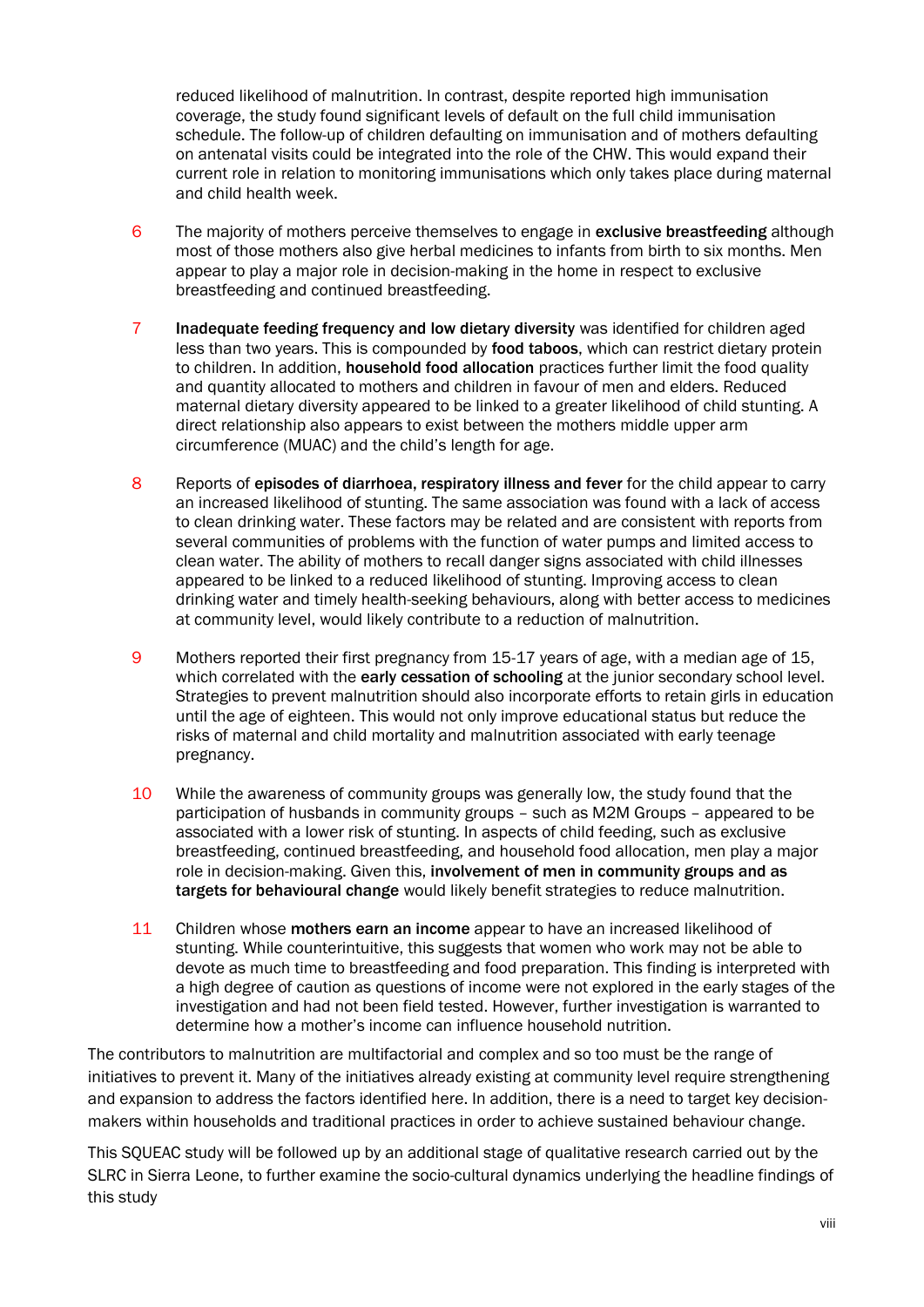# <span id="page-8-0"></span>1 Introduction and background

A recent report of the Secure Livelihoods Research Consortium (SLRC), the first of a two-year project in Sierra Leone, identified a number of challenges and capacity restraints to the prevention of malnutrition in Sierra Leone (Denney, Jalloh, Mallett, Pratt, & Tucker, 2014). These need to be addressed if the state's capacity to prevent malnutrition is to be improved.

This report follows up on the original report by seeking to answer the following research question: What are the blockages to preventing malnutrition at the district and community levels?. This was underpinned by two research objectives, as follows:

- 1 Assess barriers and boosters to behaviour change in relation to maternal, infant and young child feeding practices in Kambia district.
- 2 Conduct a causal analysis of stunting in Kambia district.

In order to answer this question, a Semi Quantitative Evaluation of Access and Coverage (SQUEAC) methodology (detailed below) was adapted to undertake a causal analysis relating to the prevention of malnutrition in Kambia District, Sierra Leone. This will be followed up by an additional stage of qualitative research by the SLRC to further examine the socio-cultural dynamics underlying the SQUEAC findings.

Malnutrition arises from a deficiency in 'type 1' and 'type 2' nutrients<sup>1</sup>. In particular 'type 2' nutrient deficiencies in children result in growth retardation which may be identified through a low height for age compared with normal growth patterns for well-nourished children.

Michael Golden states that:

The response to a prolonged mild deficiency of any of the type II nutrients is stunting, the extent of which is determined by the degree and duration of the deficiency. Acute deficiency leads to tissue loss and wasting in both children and adults. Mild chronic deficiencies are more common than severe acute deficiencies, so that stunting is more common than wasting. (Golden, 1996)

Stunting was thus used as a marker for malnutrition for the purposes of the SQUEAC. Stunting in this case was defined as being lower than 2 standard deviations below the median height for age according to the World Health Organisation's growth standards (World Health Organisation, 2006).

Susceptibility to nutritional deficiencies is greater among younger children and the capacity to reverse stunting diminishes after the age of two years (Gillespie & Flores, 2000). The SQUEAC examining the prevention of malnutrition in Kambia District therefore focused primarily on pregnant women, mothers and their children from birth to two years.

# <span id="page-8-1"></span>1.1 Overview of report structure

The report is structured according to the iterative nature of the SQUEAC methodology. In this methodology, the 'methods' and 'results' build on each other and are thus presented as relevant to each stage of the study described below and not in separate sections as would be expected for a normal reporting format.

 $1$  Nutrients of all types (macronutrients and micronutrients) are classified by Golden as type 1 or type 2 nutrients depending on their effect on growth. Signs and symptoms of type 1 nutrient deficiencies are specific and may be corrected by supplementation of the deficient nutrient. Type 1 deficiencies do not have an effect on growth. Signs and symptoms of type 2 nutrient deficiencies are non-specific and impact growth. All of the deficient type 2 nutrients must be present in the proper ratios for catch up growth to occur.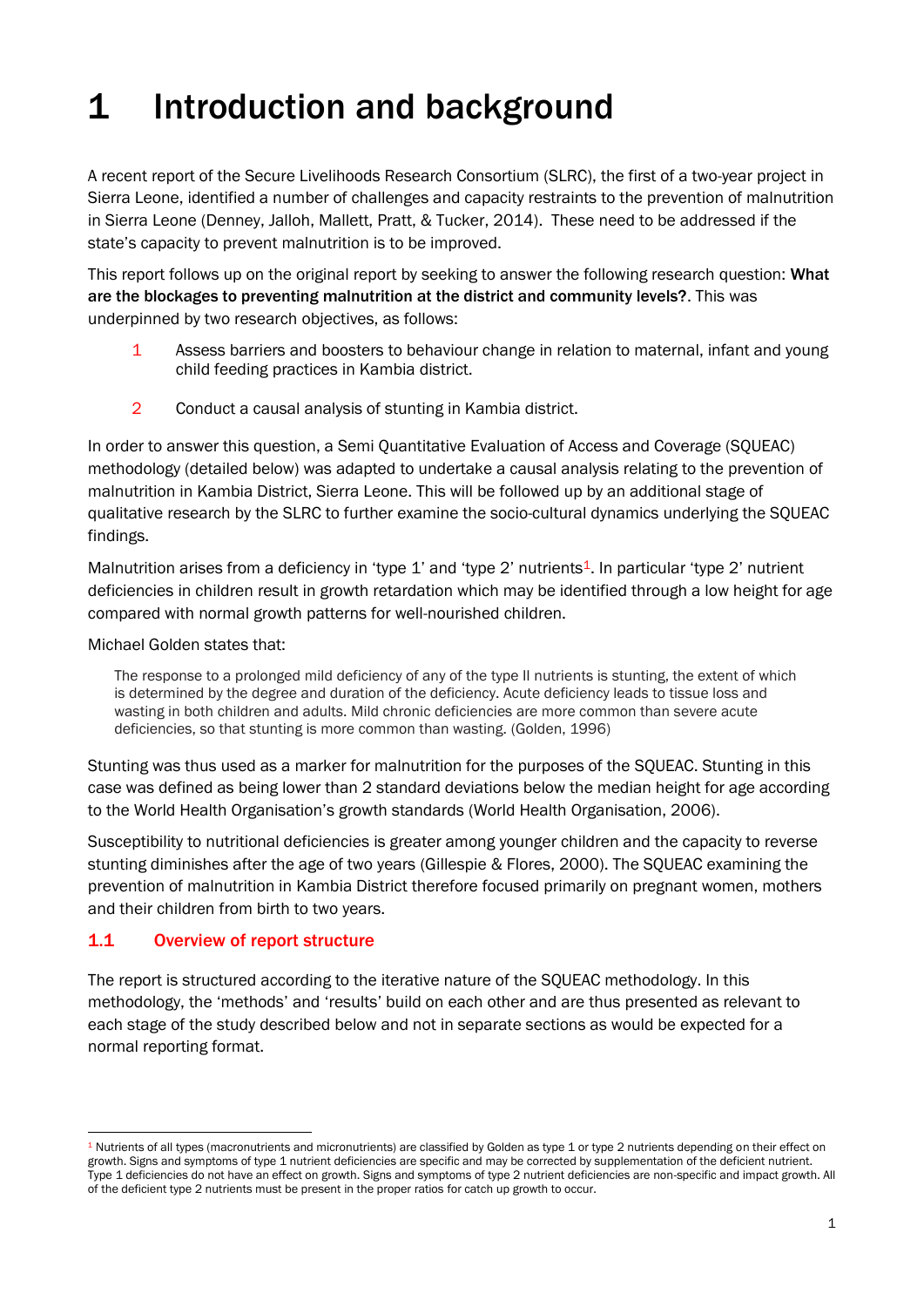# <span id="page-9-0"></span>1.2 Overview of study design

Semi-quantitative Evaluation of Access and Coverage (SQUEAC) is a method developed by Valid International to evaluate access and coverage and has been tested across many different geographic contexts and programmes. It combines quantitative and qualitative data to provide in-depth analysis of the causes of under-nutrition, coverage of specific behaviours and/or interventions, and details of barriers and boosters to service uptake. The SQUEAC approach is well suited for application to the core research question stated above.

SQUEAC identifies the barriers and boosters that act to determine whether these initiatives ultimately impact the outcomes expected, i.e. maternal, infant and young child feeding practices. Interviews and focus group discussions with a range of key stakeholders and institutions at community level will collect qualitative data, the validity of which is ensured by triangulation by source and method. This data will be used to develop hypotheses on the level of uptake of various services, and on barriers and boosters to the adoption of critical maternal, infant and young child feeding practices. To test these hypotheses small studies are performed at community level that either randomly sample households or carers for interview, or that purposively select cases and controls for interview.

The collected data and information from the semi-quantitative investigation is used to generate hypotheses relating to chronic malnutrition causality to be tested using a matched case-control study. A matched case-control design is adopted, as this requires a smaller sample size than an unmatched design for the same statistical power. Matching is done on location, sex and age (in months). The causal analysis will identify risk factors and risk markers associated with stunting, e.g. poor maternal diet diversity, infection and the early introduction of fluids other than breast milk – a marker for poor IYCF practices.

The SQUEAC process is iterative and developed in 3 stages;

- Stage 1 Examination of existing data
	- Key Informant Interviews
	- Focus Group Discussions
- **Stage 2 Lot Quality Assurance Sampling (LQAS)** - Case Histories
- Stage 3 Matched Case Control Study

Information gathered during Stage 1 was managed through 'mind-mapping'. Key components of the information were gathered and compared across the sampled areas for their homo/heterogeneity. Through the process of triangulation a list of potential barriers and boosters to the prevention of stunting were identified. From the mind map in stage 1 a concept map was developed. This provides a framework for understanding how each of the identified factors can contribute to the prevention of malnutrition.

Stage 2 used a LQAS methodology to test hypotheses developed from the stage 1 investigation and further clarify uncertainty of the nature of the barriers or boosters identified in stage 1.

Stage 3 used a matched case-control methodology to compare 'cases' (stunted children) with 'controls' (non-stunted children). This compares household factors, dietary diversity, IYCF practices, and health seeking behaviours to identify factors that contribute to stunting.

Specific methodologies and sampling frameworks for each stage of the investigation are identified under the relevant section of the SQUEAC process reported below.

# <span id="page-9-1"></span>1.3 Study constraints

A number of constraints were noted during the SQUEAC investigation, which potentially impacted on the findings of this research.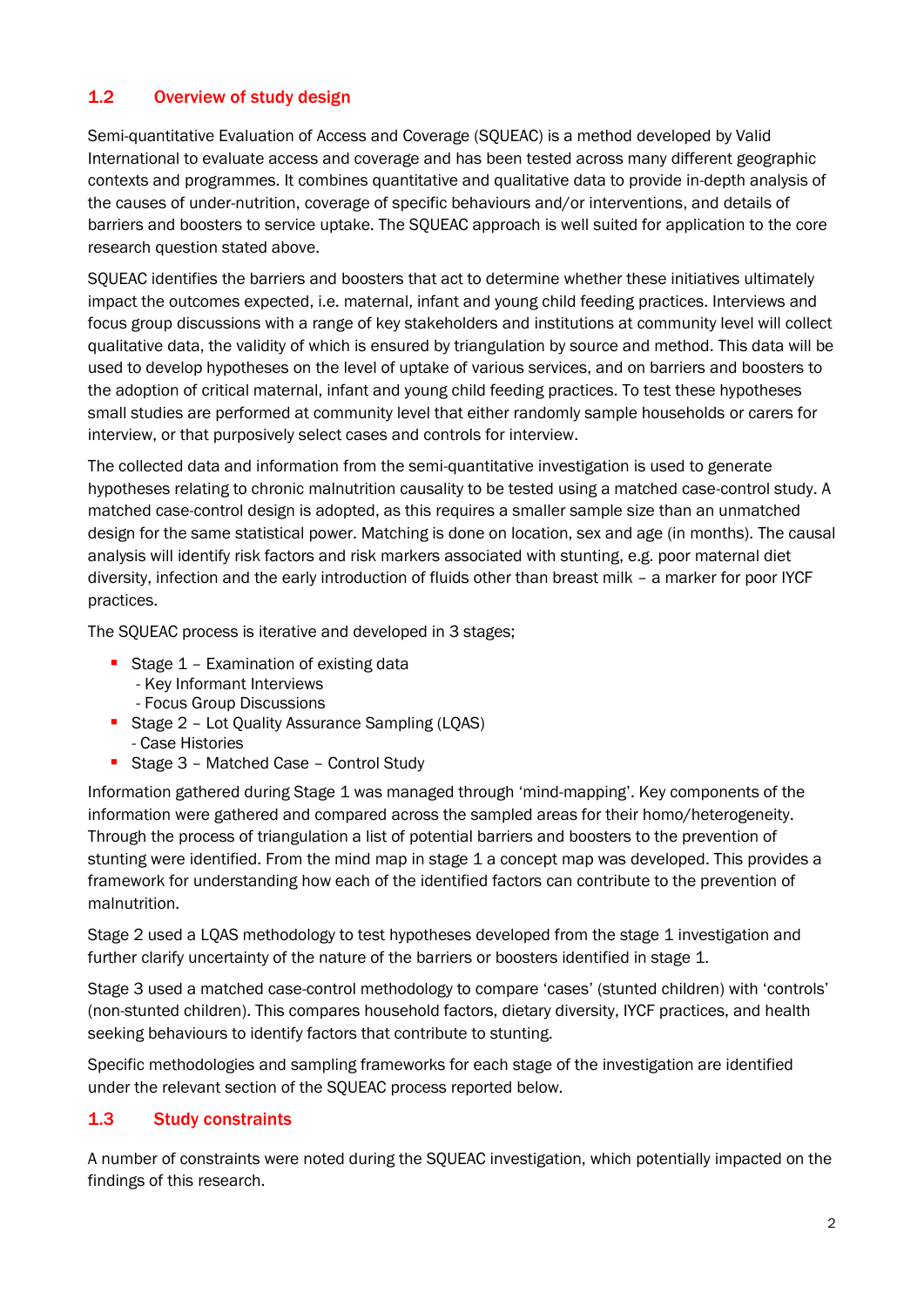Household Food Insecurity: Extensive information relating to the sources of earned family income or subsistence agricultural activities was not collected. Household food security was assessed by proxy through the direct maternal food intake frequency and diversity and reference to periods of hunger. This is consistent with other described methods (Coates, Swindale, & Bilinsky, 2007).

Standardisation: It was not possible to standardise the anthropometric measurements of team leaders to a defined reference for accuracy. However, precision was good and the accuracy errors involved in MUAC and length measurement were considered within acceptable limits (<2mm & < 5mm respectively).

Growth chart errors: The Stage 3 matched case-control study incorrectly matched 3 pairs for stunting and non-stunting. It is presumed that the error is most likely due to errors in reading the height for age growth charts.

Reporting of food group diversity: In some cases children were reported as eating food groups normally unavailable to them due to food taboo or food allocation factors. This may overestimate child and mother dietary diversity through, for example, the inclusion of fish, which is frequently not consumed as flesh but is commonly present as fish grounds in soup with significantly less protein content.

While important, these constraints were not considered to be significant enough to undermine the value of the findings.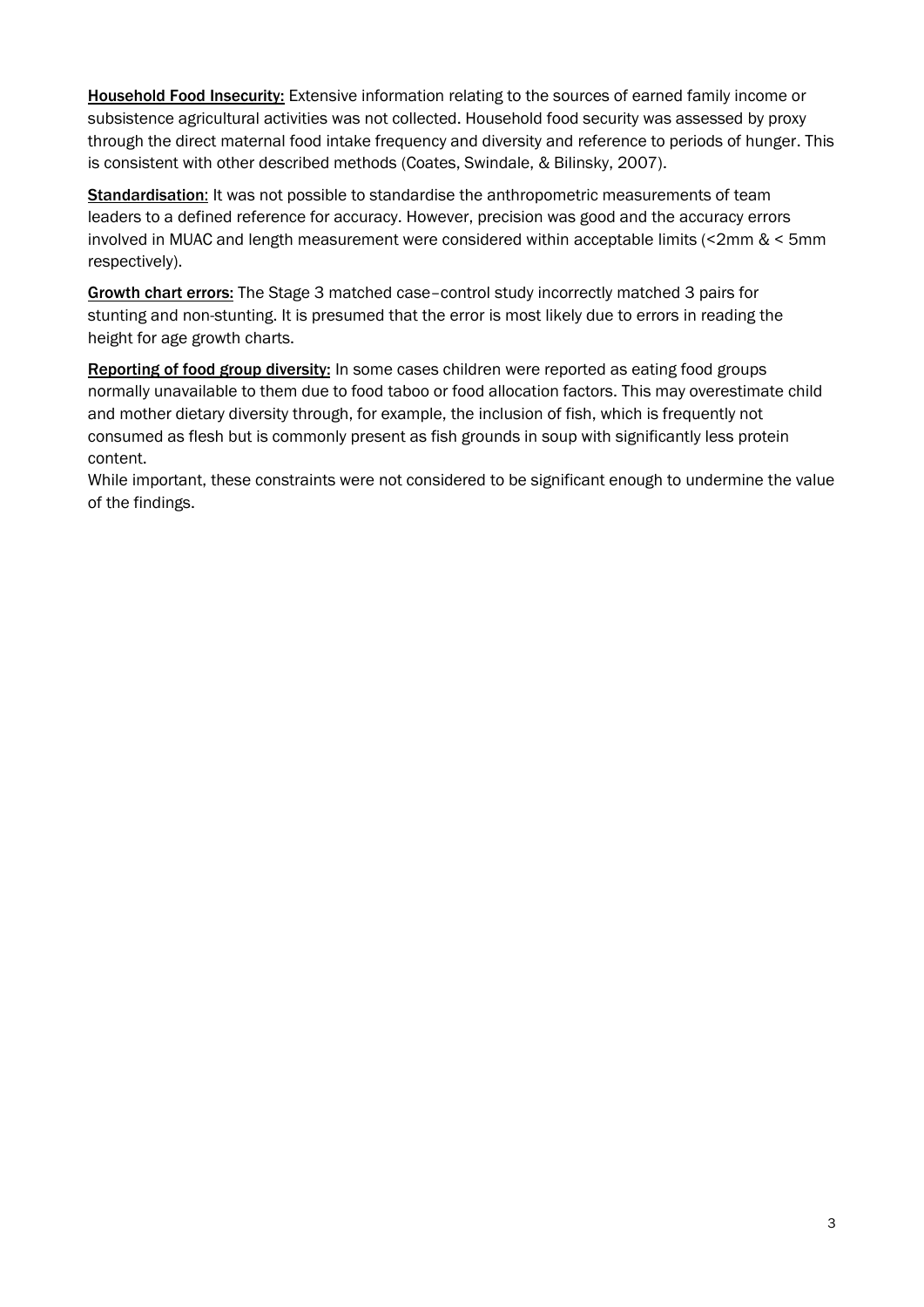# <span id="page-11-0"></span>2 SQUEAC investigation process

The SQUEAC investigative method is iterative in nature. To reflect this process each stage of the investigation is reported in sequence below.

# <span id="page-11-1"></span>2.1 Stage 1 – Key informant interviews & data review

# 2.1.1 Existing data review

Data was gathered from several sources and included:

- Kambia PHU catchment village list (Excel file)
- **•** Village List Excel file District Health Office
- Tools & Indicators for monitoring & evaluation of CMAM/IYCF programmes: Level 3 core indicators handbook 2013 – Sierra Leone MoHS
- Core Indicators Set: Kambia (baseline 2012 and end line 2013)<br>Kambia District FPI report 2013 (Excel file)
- Kambia District EPI report 2013 (Excel file)
- **Kambia District Health Profile 2013 (Excel file)**
- **Kambia Nutrition Surveillance Report 2013 (Excel file)**
- **OTP** database (Excel file)

Review of the data indicated high levels of immunisation coverage in Kambia district and nearly twice the national average exclusive breastfeeding rate. All IYCF indicators showed improvement over the 10 months of the reported period although the mean coverage of M2M Groups was 7.8% of communities/chiefdoms.

It was particularly noted by the study team that some of the data from the reports was inconsistent (e.g. district wide exclusive breastfeeding rates varied from 60% to 90%) while the majority of immunisation coverage reports suggested greater than 100% coverage despite other reports of default on immunisation.

The presence of M2M Groups reported not to be trained in IYCF practices was selected as the key factor for purposive sampling in stage 1 as described below.

# 2.1.2 Sampling framework

Locations for the stage 1 investigation were purposively sampled following a review of the existing data noted above and SQUEAC team background knowledge. It was determined that coverage of PHU services, reported service coverage for immunisation services and the presence of Community Health Workers (CHWs) was relatively uniform in Kambia district.

All chiefdoms were reported to have M2M Groups, which are promoted as a principal way to disseminate nutritional information to the community. Not all M2M Groups, however, had members who had been trained in IYCF. For the purposes of examining whether there was a difference in the IYCF practices of mothers in locations where the M2M Group had been trained compared with mothers not being exposed to these M2M Group messages, the purposive sample for stage 1 identified two locations within each chiefdom (see table 1);

- One location with a M2M Group reported to be trained in IYCF
- One location with a M2M Group reported to be untrained in IYCF or M2M Group was nonexistent

One location in Magemba Chiefdom was used as a single location for field training for the SQUEAC team in the use of the questionnaires.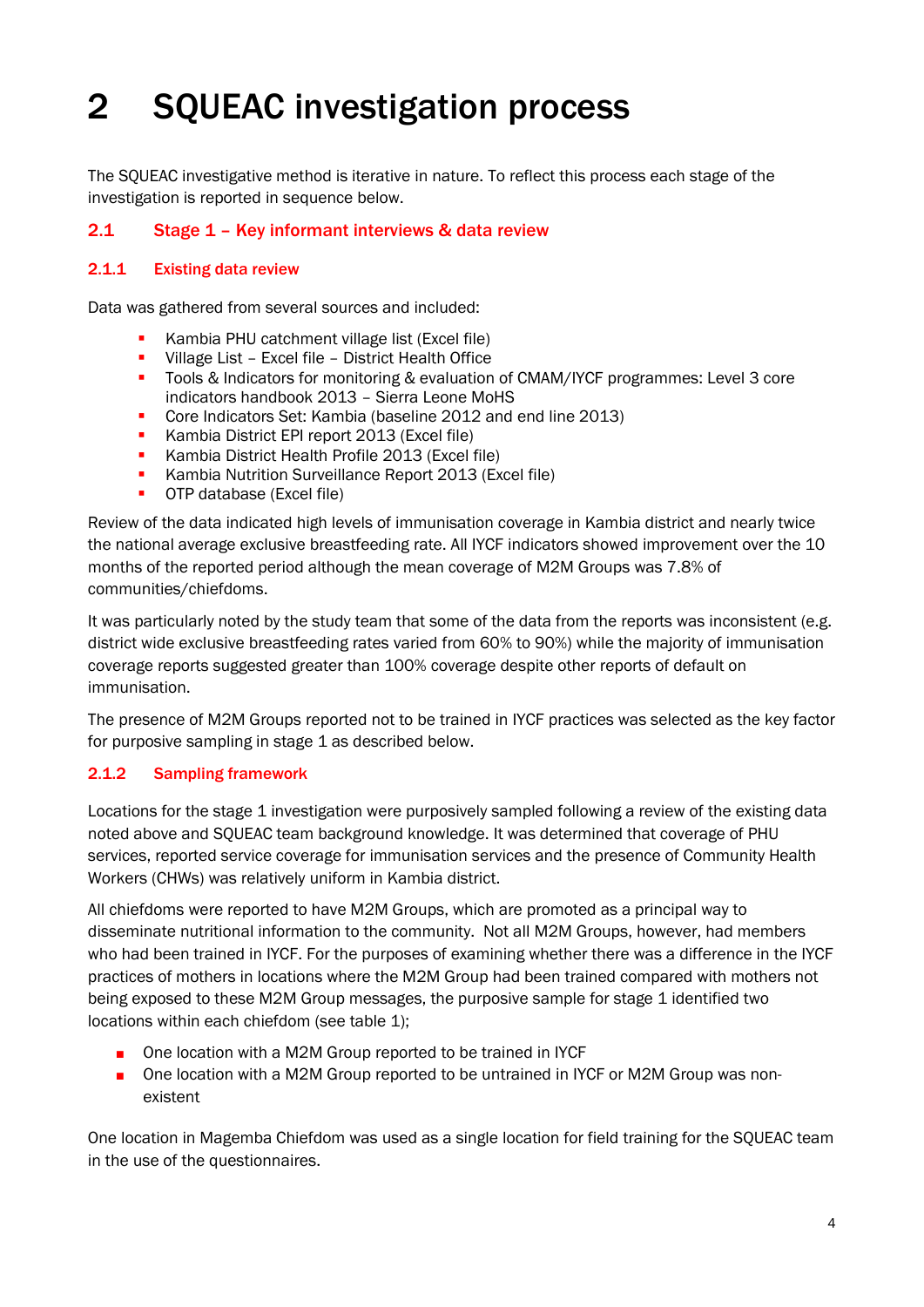# <span id="page-12-0"></span>Table 1: Summary of locations purposively sampled for SQUEAC - stage 1

| Chiefdom       | Village 1     | <b>TRAINED</b><br>M2M<br>Group | Village 2 | <b>TRAINED</b><br><b>M2M Group</b> |
|----------------|---------------|--------------------------------|-----------|------------------------------------|
| Magemba        | Sindougo      | <b>Yes</b>                     |           |                                    |
| Samu           | Kasiere       | Yes                            | Bapuya    | No.                                |
| Tonka Limba    | <b>Bubuya</b> | No.                            | Forekaia  | Yes                                |
| <b>Bramaia</b> | Sulamaniya    | N <sub>o</sub>                 | Kukuna    | Yes                                |
| Mambolo        | Mayakie       | Yes                            | Kobia     | No.                                |

In each location the village chief or local community elder was consulted, the purpose of the study described and consent to interview members of the local community obtained. Subsequently, the purpose of the study was described to all interviewees, including the right to refuse participation, refuse information, or to terminate the interview at any time (see Annex 1). Consent was obtained and signed (signature or thumbprint) by the individual or designated group spokesperson.

# 2.1.3 Key informant interviews and focus group discussions

In the next stage, key informant interviews and focus group discussions were conducted at the purposively sampled locations. Questionnaires were administered at each location. The questionnaires were arranged thematically so as to triangulate information between respondents where possible. Responses were triangulated within locations and across locations to look for homogeneity / heterogeneity. The themes included:

- **Health**
- **Nutrition**
- **Water and sanitation**
- **Household factors / food allocation / food security / education**
- Maternal / Child nutrition
- Child care practices / immunisation services / health seeking behaviours
- Access to community meetings / barriers to attendance
- **Support provided by programme partners**
- Role of the clinic staff / CHWs / nutrition education
- **Perception of malnutrition (and specifically stunting)**

A separate questionnaire was prepared for each type of interview and used as guides to conduct the conversations but the iterative nature of the SQUEAC process allowed for the order of questions to be changed or for additional investigative questions to be asked. The questionnaires' frameworks for each interview type are presented in annexes 2 - 6. Table 2 below summarises the interviews conducted.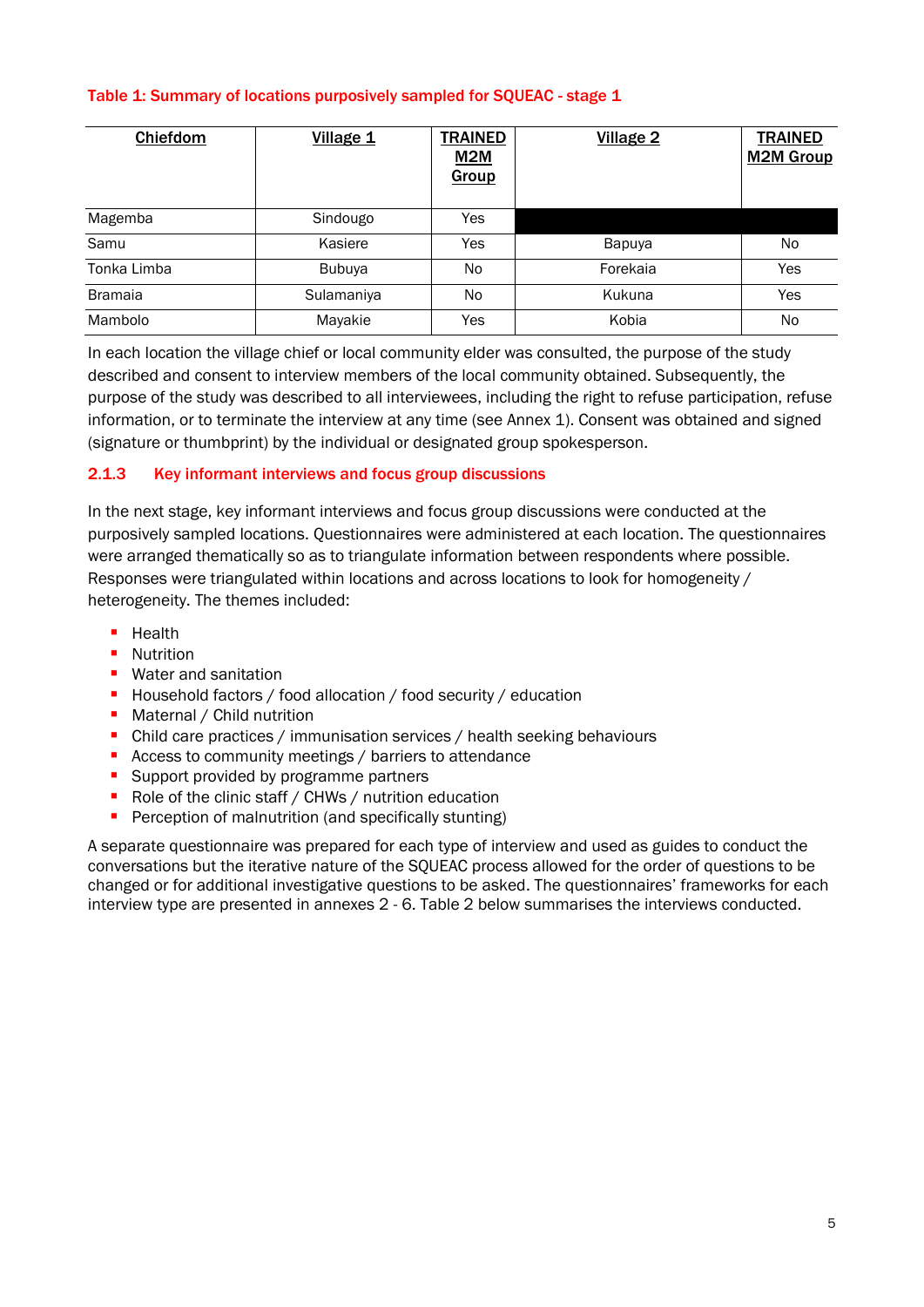|                |               |                        | <b>Key Informant Interviews</b> | <b>Focus Group Discussions</b> |                                                   |                             |
|----------------|---------------|------------------------|---------------------------------|--------------------------------|---------------------------------------------------|-----------------------------|
| Chiefdom       | Village       | Community<br>leader(s) | <b>Clinic staff</b>             | CHW / TBA                      | <b>Mothers</b><br>(pregnant or child<br>$<$ 2yrs) | <b>M2M Group</b><br>members |
| Magemba        | Sindougo      | <b>Yes</b>             | <b>Yes</b>                      | Yes                            | Yes                                               | Yes                         |
|                | Kasiere       | <b>Yes</b>             | Yes                             | Yes                            | Yes                                               | Yes                         |
| Samu           | Bapuya        | <b>Yes</b>             | Yes                             | <b>Yes</b>                     | Yes                                               | No.                         |
| Tonka Limba    | <b>Bubuya</b> | <b>Yes</b>             | Yes                             | Yes                            | Yes                                               | No.                         |
|                | Forekaia      | <b>Yes</b>             | Yes                             | <b>Yes</b>                     | Yes                                               | <b>Yes</b>                  |
| <b>Bramaia</b> | Sulamaniya    | <b>Yes</b>             | Yes                             | <b>Yes</b>                     | Yes                                               | No.                         |
|                | Kukuna        | <b>Yes</b>             | Yes                             | Yes                            | Yes                                               | Yes                         |
| Mambolo        | Mayakie       | <b>Yes</b>             | Yes                             | Yes                            | Yes                                               | Yes                         |
|                | Kobia         | Yes                    | <b>Yes</b>                      | Yes                            | Yes                                               | N <sub>o</sub>              |

## <span id="page-13-0"></span>Table 2: Summary of key informant and focus group discussions for stage 1

# 2.1.4 Data organisation – mind mapping

Data collected during stage 1 of the investigation was organised using 'mind-mapping'. The prevention of stunting was set as the central theme for the mind map and the value of the data judged in relation to whether it was considered to have a positive effect ( $\sqrt{ }$ ) or negative effect (X) on the prevention of malnutrition. An image of the mind map is illustrated in figure 1 below. The mind map is provided as a supplement to this report and may be read using mind mapping software (available free of charge at [www.xmind.net\)](http://www.xmind.net/). For readers without the XMind software a HTML file is provided with an expanded view of the mind map.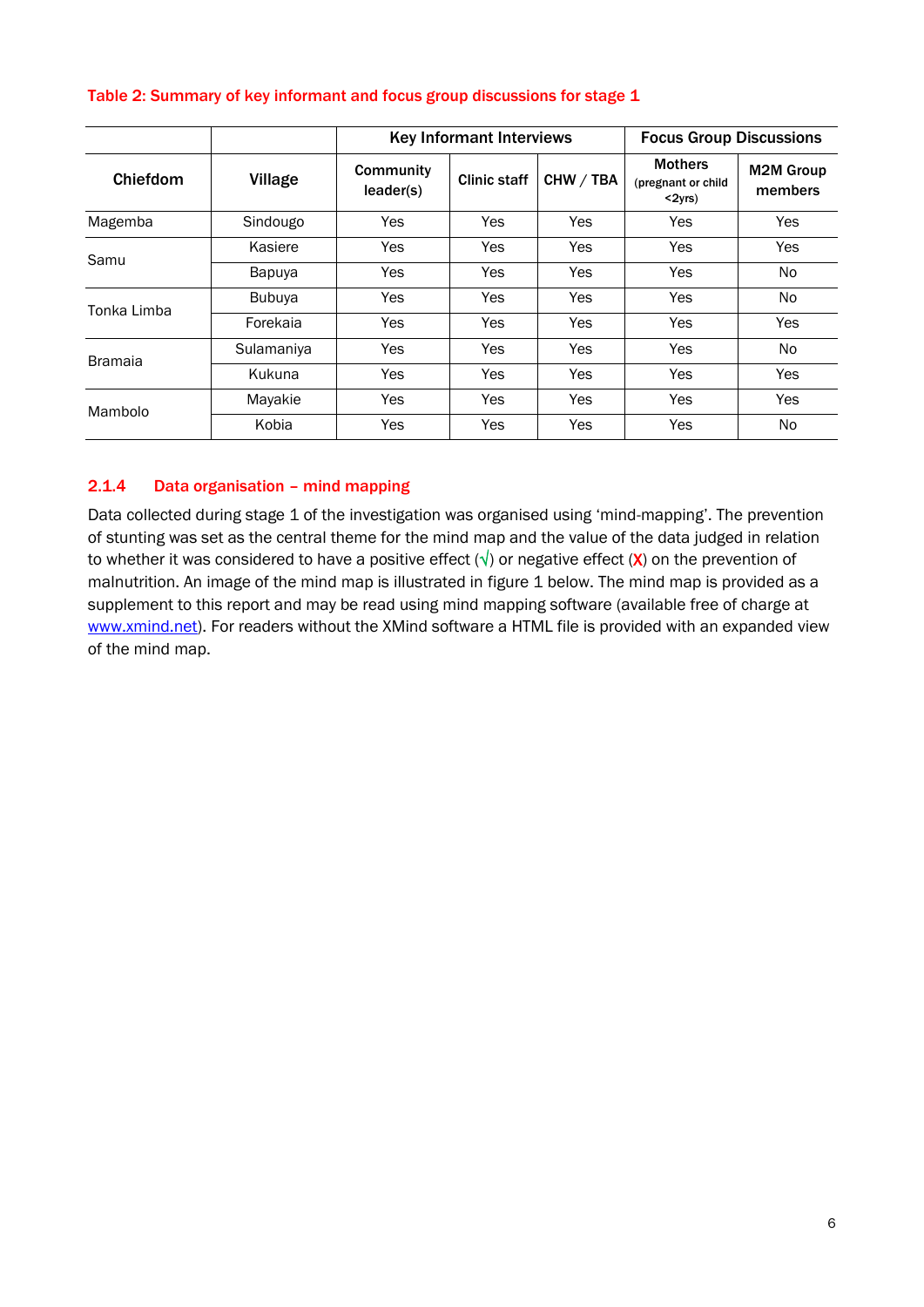# <span id="page-14-0"></span>Figure 1: SQUEAC Mind Map image for the prevention of stunting in Kambia District

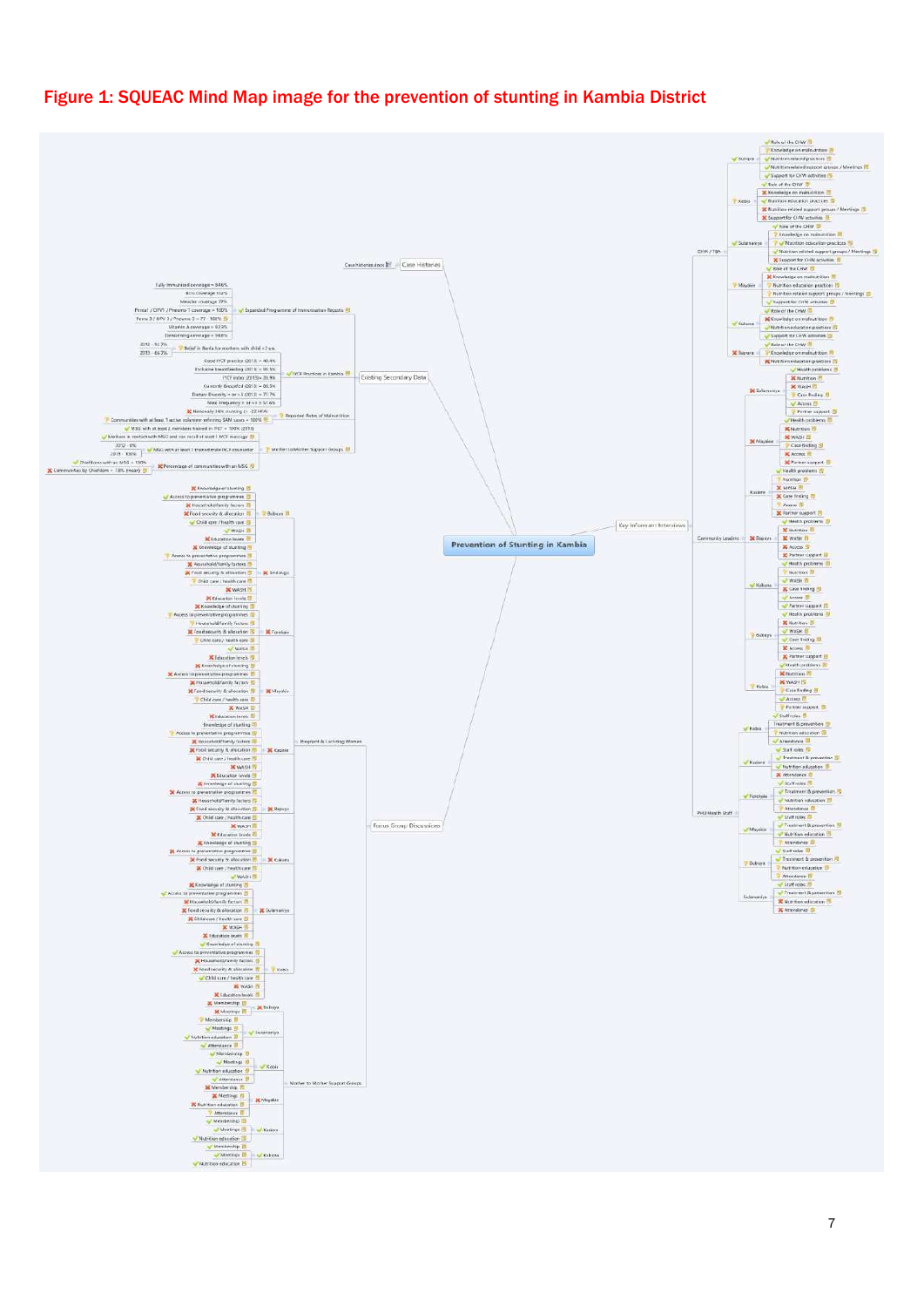# <span id="page-15-0"></span>3 Barriers and boosters to the prevention of stunting

The SQUEAC investigation team identified a number of 'boosters' and 'barriers' to the prevention of malnutrition in Kambia district during stage 1 (see table 3 below). For some of these factors it was not clear how they contributed to the prevention of malnutrition.

# Examples:

- 1 The officially reported high rate (greater than 60%) of exclusive breastfeeding (EBF) was contradicted by the stage 1 investigation which appeared to indicate that the majority of children aged less than 6 months were given water and/or herbal medications.
- 2 '*Banfa*' is a traditional belief that infants become malnourished as a result of the mother having sexual intercourse while breastfeeding. Official reports indicate the belief in *banfa* to be falling and less than 70% among women, however the stage 1 investigation suggested that this might be higher. A belief in *banfa* may possibly result in early cessation of breastfeeding if sexual relations are started soon after birth, affecting the nutritional status of the child and mitigating a natural method of birth spacing. How often is the decision to stop breastfeeding related to belief in *banfa*?
- 3 Exploratory questions in stage 1 suggested there might be a tendency to reduce the frequency of infant feeding during illness. Further clarification was needed on how widespread this practice was.

# <span id="page-15-1"></span>3.1 Questions arising from stage 1 investigation

The factors chosen for investigation in stage 2 were as follows:

- Is the rate of EBF as high as reported in Kambia district?
- Are herbal medicines given to children aged less than 6 months?
- Do mothers who claim to use EBF also use herbal medicines?
- At what age is breastfeeding generally discontinued?
- Who makes the decision to discontinue breastfeeding?
- How widespread is the belief in *banfa*?
- What does *banfa* mean to mothers in Kambia?
- Does *banfa* play a role in the decision to stop breastfeeding?
- <span id="page-15-2"></span>Does the frequency of children's meals change during illness?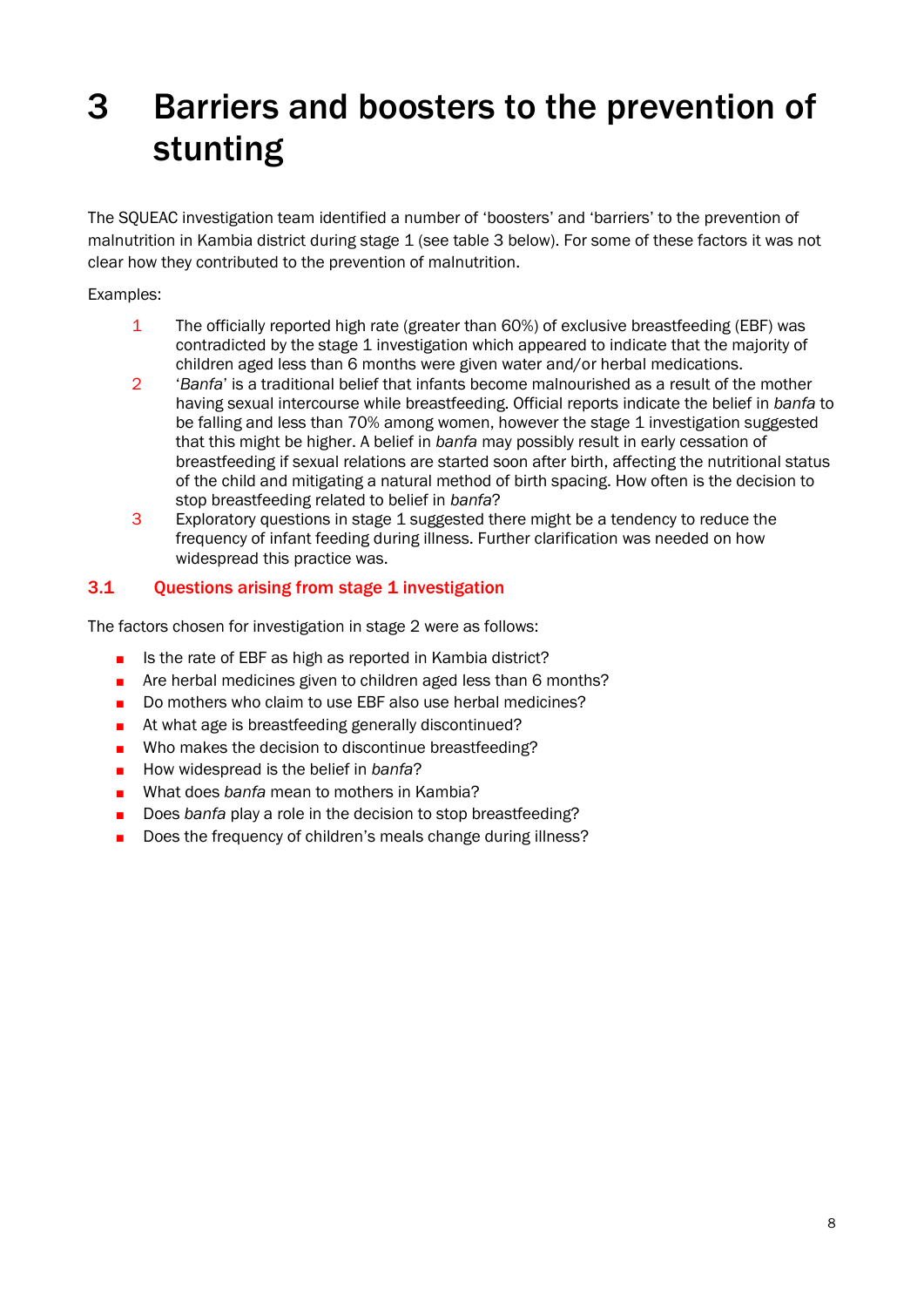# Table 3: List of boosters & barriers to the prevention of stunting in Kambia District

<span id="page-16-0"></span>

| <b>BOOSTERS</b>                                                                                                                                                                                                                                                                                                                                                                                                | <b>BARRIERS</b>                                                                                                                                                                                                                                                                                                                                                                                                                                                                                                                                                                                                                                                                                                                                                                                                                                                                                                                                                                                                                                                           |
|----------------------------------------------------------------------------------------------------------------------------------------------------------------------------------------------------------------------------------------------------------------------------------------------------------------------------------------------------------------------------------------------------------------|---------------------------------------------------------------------------------------------------------------------------------------------------------------------------------------------------------------------------------------------------------------------------------------------------------------------------------------------------------------------------------------------------------------------------------------------------------------------------------------------------------------------------------------------------------------------------------------------------------------------------------------------------------------------------------------------------------------------------------------------------------------------------------------------------------------------------------------------------------------------------------------------------------------------------------------------------------------------------------------------------------------------------------------------------------------------------|
| Good utilisation of vaccination services.<br>Utilisation of vitamin A and de-worming services during child<br>health campaigns.<br>Early initiation of breastfeeding.<br>On-demand breastfeeding practices.<br>Continued breastfeeding after 6 months.<br>Birth spacing of $2 - 3$ years.<br>Meetings on nutrition issues at community and PHU level.<br>Links between Community Health Workers and PHU staff. | Low diversity of complementary feeding in infants aged 6-12<br>months.<br>Low frequency of complementary feeding in infants aged 6-12<br>months.<br>Low rate of exclusive breastfeeding for infants aged less than 6<br>months.<br>Low frequency of maternal dietary intake.<br>Poor diversity of maternal dietary intake.<br>Not having 15 trained M2M Group members (this may predispose<br>M2M Groups to less activity and lower service coverage).<br>Food insecurity (particularly June to August).<br>Male adult biased intra-household food allocation leading to poor<br>maternal & child dietary intake.<br>Poor sanitation.<br>Polluted drinking water source.<br>Low awareness of M2M Groups.<br>Low level of education.<br>High level of early teenage pregnancy.<br>Lack of awareness of stunting as a malnutrition issue.<br>Late health-seeking behaviour for common illnesses (malaria,<br>diarrhoea and acute respiratory illnesses).<br>No links between M2M Group and PHU health staff.<br>Women do not attend community meetings during rainy season. |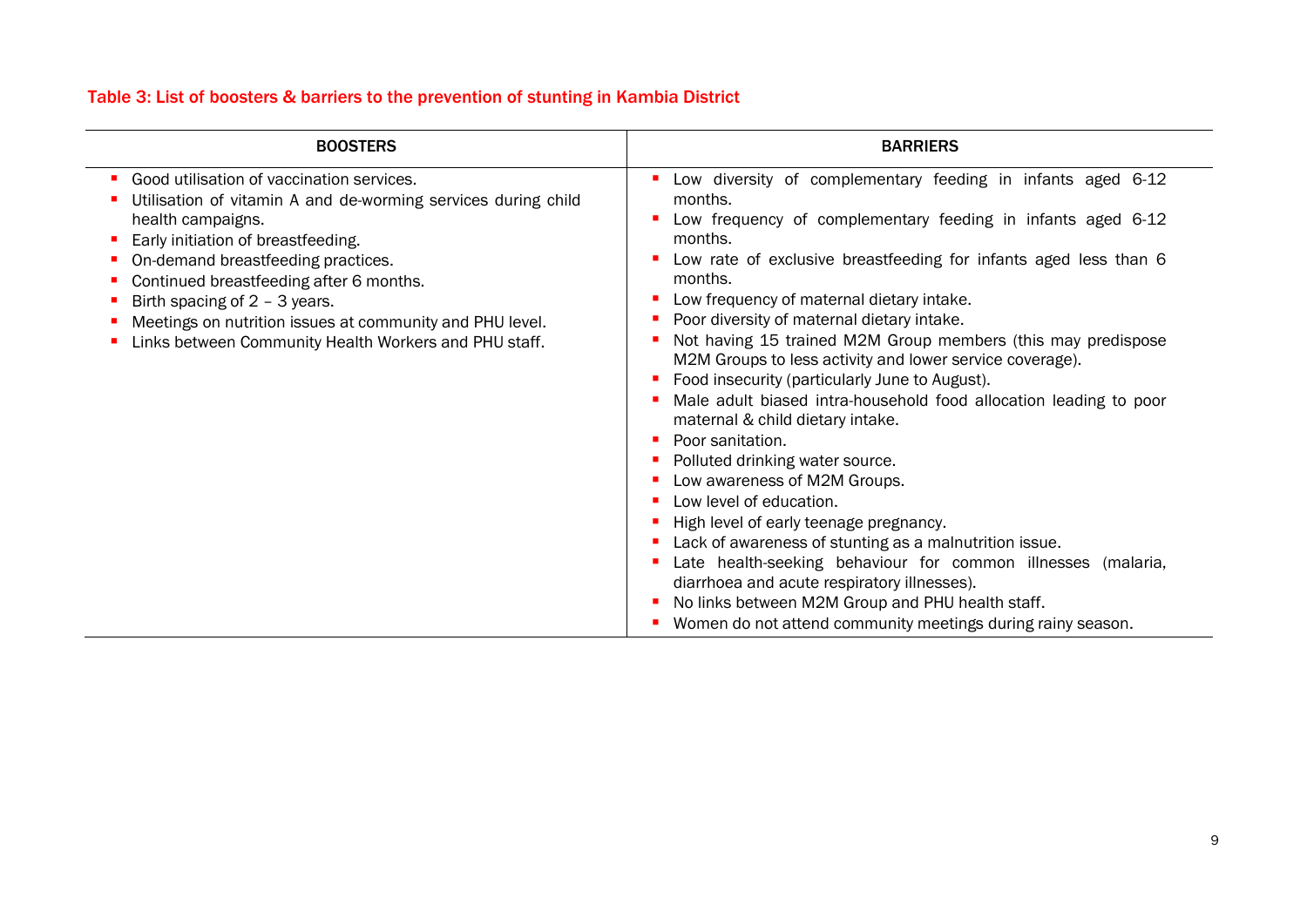# 3.2 Stage 2 Lot Quality Assurance Sampling (LQAS)

# 3.2.1 Study Description

Hypotheses about various factors identified in stage 1 were subjected to a Lot Quality Assurance Sampling (LQAS) methodology. This classified whether a selected indicator was above or below an expected standard, and thus whether the hypothesis could be confirmed or rejected. The sample size for LQAS is not predetermined, however a sample size of greater than 19 allows a statistically reliable result with a high precision to be obtained (Linkages, 2006).

For each indicator under consideration a 'standard' was developed either from existing, reported or expected standards from the stage 1 investigation. For example, the officially reported rate of exclusive breastfeeding was 93.5% for Kambia District. The standard chosen in this case was 70% (or 0.7 as a proportion). If this marker were exceeded, it would indicate that a 'high' proportion (as a classification) of mothers exhibited this child-care practice in the chosen sampling location. Conversely a proportion of equal to or less than 0.7 would indicate a 'low' classification. The results obtained from various sampling points across the district could then be compared for homogeneity or heterogeneity of (in this example) child-care practices.

Where homogeneity in classifications is found across sampling points, totals may be compiled and an estimate with 95% confidence intervals for various factors can be made with a high degree of reliability.

For the purpose of the LQAS study, a 'case definition' was identified and a sampling framework drawn up. To answer the questions indicated in stage 1 in the form of hypotheses developed for stage 2, a questionnaire was developed (see annex 7).

# 3.2.2 Case definition for LQAS

The target group for the LQAS investigation was mothers in selected communities in Kambia district with a child aged two years or less.

# 3.2.3 Study methodology

In each community households were selected according to the sampling framework noted below. A target sample size of 20 mothers in each location was selected (a total of 97 from 5 locations). Mothers were interviewed separately to ensure privacy and confidentiality.

In addition to the questionnaire, each research team was requested to identify interesting discussion points during interviews and develop a case history for 2 mothers at each location (time permitting).

# 3.2.4 Sampling Framework

Five locations were selected semi-purposively based on visiting chiefdoms not visited during stage 1 and ensuring inclusion of an urban location (Kambia Town). Houses within communities were selected by using a 'house to house' methodology (or every 3rd house depending on the size of the community). In 'clustered' communities, where houses were arranged in clusters rather than in straight lines ('ribbons') along a road, houses were sampled by walking in a random direction from the starting point, usually the house of the village elder. The research team would split into pairs and each pair walked in a different direction from the starting point. For 'ribbon' communities each pair walked along opposite sides of the road in both directions from the starting point. Sampling continued until the target of 20 mothers had been interviewed or the village had been sampled exhaustively. If a group of mothers had gathered at one house, interviews were conducted with all of the eligible mothers (usually two-three maximum) at that location.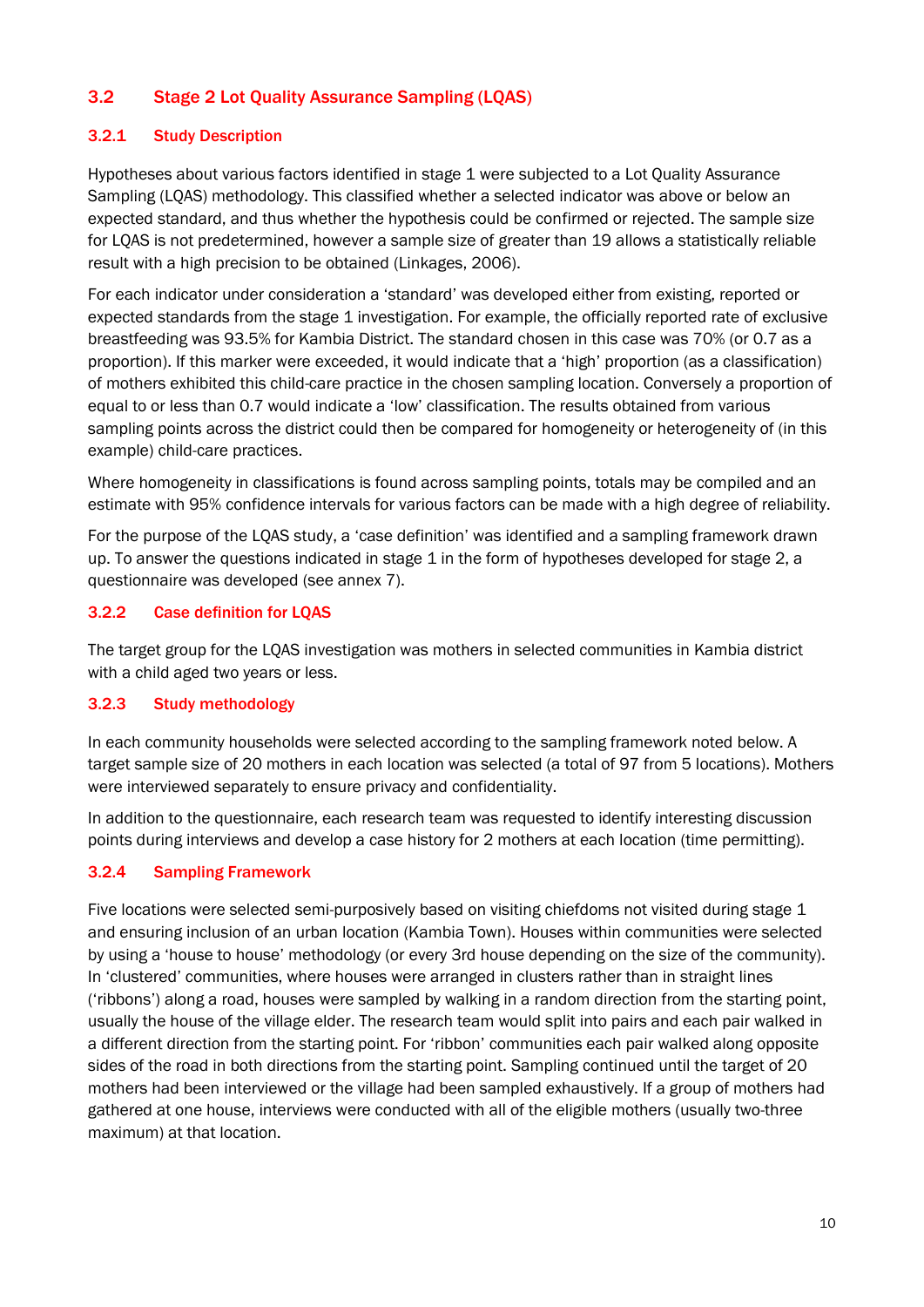### <span id="page-18-0"></span>Table 4: Communities selected for Stage 2 LQAS sampling

| Chiefdom    | Village     |
|-------------|-------------|
| Magemba     | Rokupr      |
| Magemba     | Kambia Town |
| Masungbala  | Kawula      |
| G. Dixon    | Mafaray     |
| Tonka Limba | Kabaya      |

In order to test a hypothesis against a standard (as described earlier) a decision rule is set. A decision rule is usually the threshold above (or below) which a classification is assigned to an indicator. This is described by the formula:

 $d = |n * p|$ 

n = number of subjects in the sample

 $p =$  proportion (set by the standard)

 $\vert$   $\vert$  = Indicates the sum in the brackets is rounded down (or up) as appropriate

# Example:

The officially reported rate for exclusive breastfeeding (which is considered to be a 'good' child care practice) in Kambia is 93.3% (according to the Core CMAM/IYCF Indicators Set). This indicates that child-care practices in Kambia can be considered 'good' compared with the national average of 30%. The hypothesis is that greater than 70% (to give a reasonable margin of error to the reported figure) of mothers in each location in Kambia practice exclusive breastfeeding. Twenty mothers are interviewed for exclusive breastfeeding practice at each location. The proportion for the standard is 0.7 (70%).

 $0.7 * 20 = 14$ 

In this case the decision rule  $= 14$ . In other words, if more than 14 mothers in that location exhibit exclusive breastfeeding then it can be ascertained that the care practices are 'good' and conversely less than 14 implies 'poor' practices.

# 3.2.5 Qualitative / Quantitative results of Stage 2 analysis

The results of the stage 2 investigation obtained from the questionnaires were entered into an excel file and compared with the decision rule established for each factor. Results were also aggregated across all villages and estimates for various factors were made with 95% confidence intervals (see tables 5 to 8 below).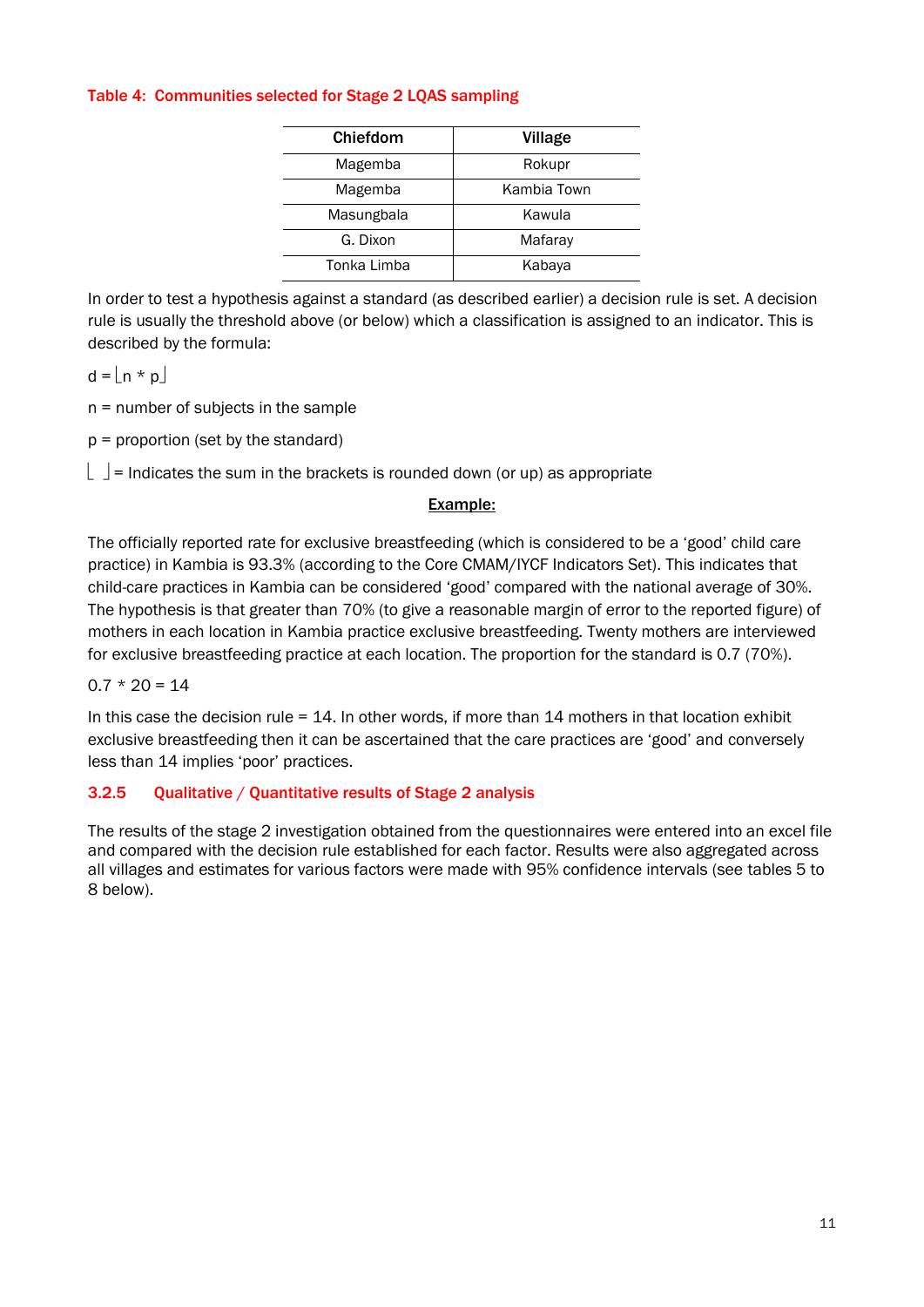# <span id="page-19-0"></span>Table 5: Hypothesis 1

| <b>Village</b> | <b>Standard</b> | Sample size | <b>Number with EBF</b> | d  | <b>Hypothesis</b><br>confirmed? |
|----------------|-----------------|-------------|------------------------|----|---------------------------------|
| Rokupr         | 0.7             | 22          | 6                      | 15 | <b>No</b>                       |
| Kambia town    | 0.7             | 20          | 10                     | 14 | <b>No</b>                       |
| Kawula         | 0.7             | 18          | 8                      | 12 | <b>No</b>                       |
| <b>Mafaray</b> | 0.7             | 22          | 2                      | 15 | <b>No</b>                       |
| Kabaya         | 0.7             | 16          | 4                      | 11 | <b>No</b>                       |
| <b>Total</b>   |                 | 96          | 30                     |    |                                 |

The rate of exclusive breastfeeding to 6 months in Kambia District is  $> 70\frac{2}{9}$  (p = 0.5)

Rate of exclusive breastfeeding =  $30.6\%$  (95% C.I =  $11.0\%$ )

### <span id="page-19-1"></span>Table 6: Hypothesis 2

Belief in *banfa* in in Kambia District is less than 70%<sup>3</sup> (p = 0.7)

| Village        | <b>Standard</b> | Sample size | Number with banfa<br>belief | d  | <b>Hypothesis</b><br>confirmed? |
|----------------|-----------------|-------------|-----------------------------|----|---------------------------------|
| Rokupr         | 0.7             | 22          | 18                          | 15 | No                              |
| Kambia town    | 0.7             | 20          | 14                          | 14 | No.                             |
| Kawula         | 0.7             | 18          | 17                          | 12 | <b>No</b>                       |
| <b>Mafaray</b> | 0.7             | 22          | 20                          | 15 | <b>No</b>                       |
| Kabaya         | 0.7             | 16          | 15                          | 11 | No.                             |
| <b>Total</b>   |                 | 96          | 84                          |    |                                 |

Belief in *banfa* = 85.7% (95% C.I. = 18.3%)

#### <span id="page-19-2"></span>Table 7: Hypothesis 3

Herbal medicines are given when mother claims exclusive breastfeeding is practiced in less than 30%<sup>4</sup> of cases  $(p = 0.3)$ 

| Village        | <b>Standard</b> | Sample size<br>with EBF | <b>Number of EBF</b><br>+ herbs | d | <b>Hypothesis</b><br>confirmed? |
|----------------|-----------------|-------------------------|---------------------------------|---|---------------------------------|
| Rokupr         | 0.3             | 6                       | 3                               |   | No                              |
| Kambia town    | 0.3             | 10                      | 6                               | З | <b>No</b>                       |
| Kawula         | 0.3             | 8                       | 6                               | 3 | <b>No</b>                       |
| <b>Mafaray</b> | 0.3             | ⌒                       |                                 |   | No                              |
| Kabaya         | 0.3             |                         | 4                               | ◠ | No                              |
| <b>Total</b>   |                 | 30                      | 21                              |   |                                 |

In cases where exclusive breastfeeding is reported by the mother but the child is given herbal medications = 70% (95% C.I. 16.4%)

<sup>&</sup>lt;sup>2</sup> Reported rate of exclusive breastfeeding for Kambia District = 93.5% (UNICEF and GoSL, 2013).

<sup>&</sup>lt;sup>3</sup> Reported rate of *banfa* belief in Kambia district = 66.7% (UNICEF, 2013).

<sup>4</sup> Reported rate of EBF recall for mothers in Kambia District = 91.5% (April 2013)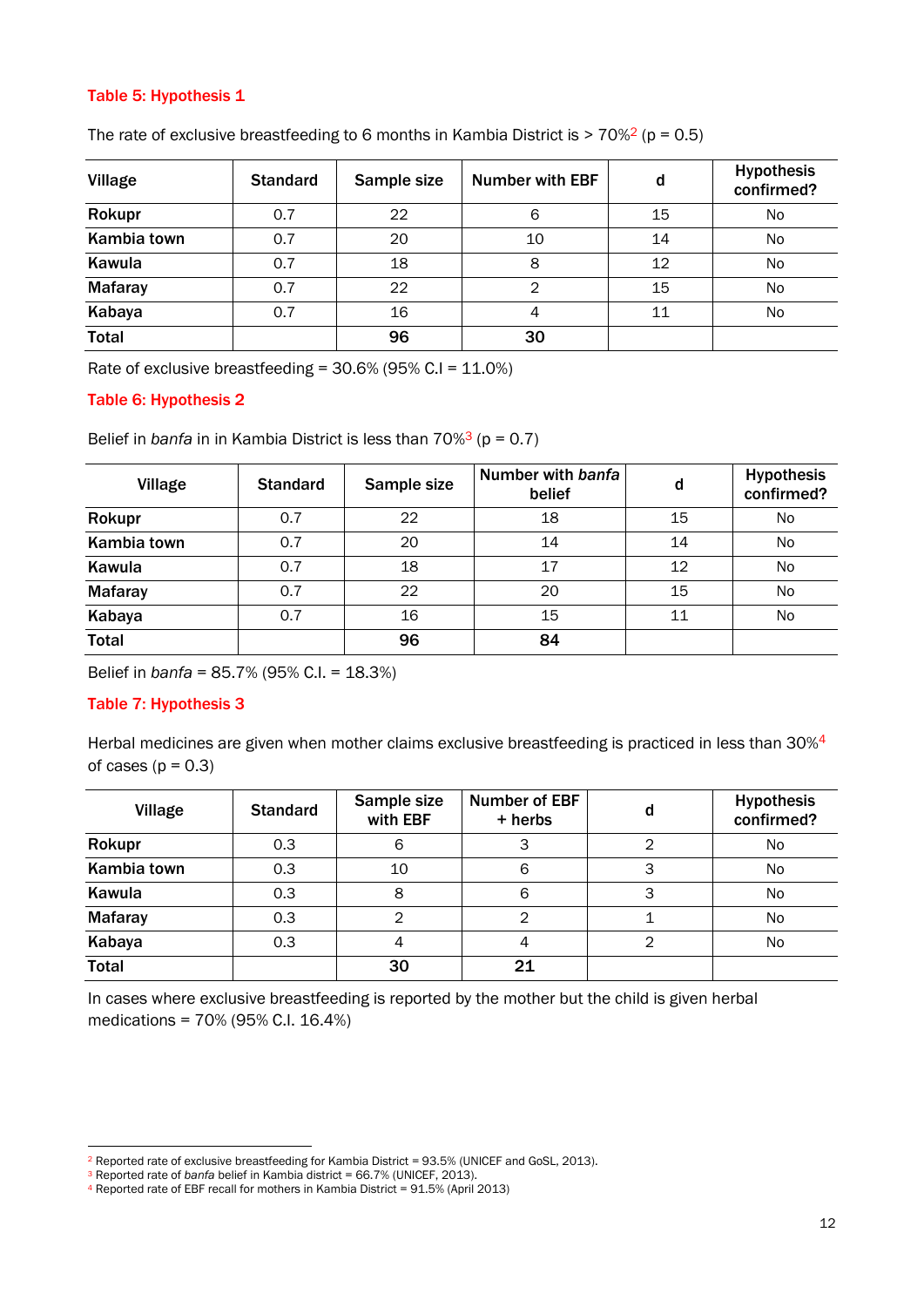### <span id="page-20-2"></span>Table 8: LQAS summary results for Kambia District

|                                                                             | Mean    | <b>Median</b> | Percentage | 95% C I |
|-----------------------------------------------------------------------------|---------|---------------|------------|---------|
| Age of children in survey (in months)                                       | 13.1    | 14            |            |         |
| Proportion of children exclusively breastfed to<br>the age 6 months.        |         |               | 30.6%      | 7.7 %   |
| Use of herbal medications in infants 0-6<br>months.                         |         |               | 72.4 %     | 17.0%   |
| Mothers participation in decision to give herbal<br>medications.            |         |               | 20.4%      | 8.9%    |
| Age of child (in months) at which breast<br>feeding discontinued.           | $17.1*$ | 18            |            |         |
| Mothers participation in decision to stop<br>breastfeeding.                 |         |               | 40.7%      | 6.6%    |
| Belief in banfa.                                                            |         |               | 87.9%      | 18.3%   |
| Do not believe in banfa.                                                    |         |               | 11.2 %     | 6.6%    |
| Age of child (in months) when breastfeeding<br>stopped due to banfa belief. | 17.8    | 19            |            |         |
| Decreased frequency of feeding if the sick<br>child.                        |         |               | 75.5%      | 17.2 %  |

 $*$  Excludes an outlier value of 2 months for one child. Mean age including outlier = 16 months

As with the investigation in stage 1, there was a congruent homogeneity in the findings of stage 2 such that it could be considered relatively safe to extrapolate results to the district as a whole.

# 3.2.6 Case Histories

Fourteen short case histories were developed from interviews in stage 2 and are transcribed verbatim in annex 8 and attached to the mind map.

# <span id="page-20-0"></span>3.3 Concept map

From the mind map developed in stage 1 and the LQAS results of stage 2 a concept map was developed relating to the prevention of stunting in Kambia District. An image<sup>5</sup> of the concept map is shown in figure 2 below. The full concept map is available in the XMind file "KAMBIACONCEPTMAP" which is provided as a supplement to this report.

# <span id="page-20-1"></span>3.4 Anthropometric measurement standardisation

Standardisation of anthropometric measurements is required during the training of numerators to ensure accuracy and precision in measurement (Medecins Sans Frontieres, 1995). The test of standardisation was applied to team leaders for the measurements of MUAC and height for this study. The results of the standardisation test were analysed using Sigma D software (available at: [www.brixtonhealth.com\)](http://www.brixtonhealth.com/).

*Accuracy: The ability of an enumerator to obtain a measurement as close as possible to the reference value (the supervisors reading). It is the sum of the squares of difference between the sum of the 2 measures on the same child between the supervisor and the enumerator. The acceptable value is fixed at three times that of the supervisor.* 

<sup>&</sup>lt;sup>5</sup> The image shown includes the analysis from the stage 3 matched case-control study.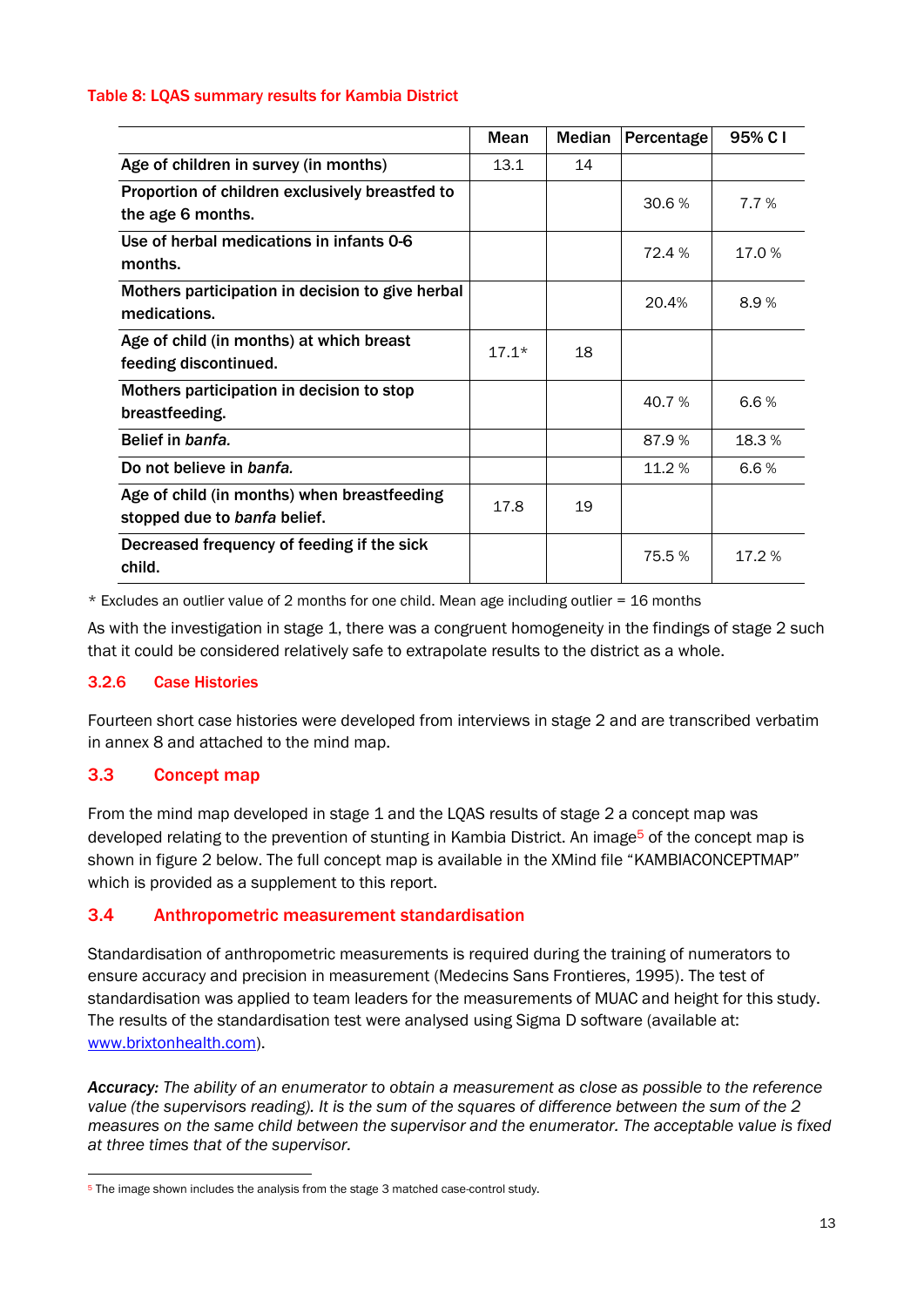*Precision: The ability to repeat the same measurement on the same subject with the minimum variation. It represents the sum of the squares of difference between 2 measures on the same child. The acceptable value for the enumerator is equal to twice the value of the supervisor.* 

<span id="page-21-0"></span>The results of the standardisation test are presented in annexes 9 and 10 for MUAC and height respectively. The standards for precision for all numerators were within acceptable limits. The results for accuracy were not within acceptable limits, however the errors for MUAC were less than 2mm and for height less than 5 mm. A MUAC error of 2mm represents < 1% error for the cut-off point for a pregnant or breastfeeding woman (23cm) while 5mm divisions are used on height for age charts. The errors seen in accuracy, while less than ideal, were small enough to be acceptable for the purposes of the fieldwork.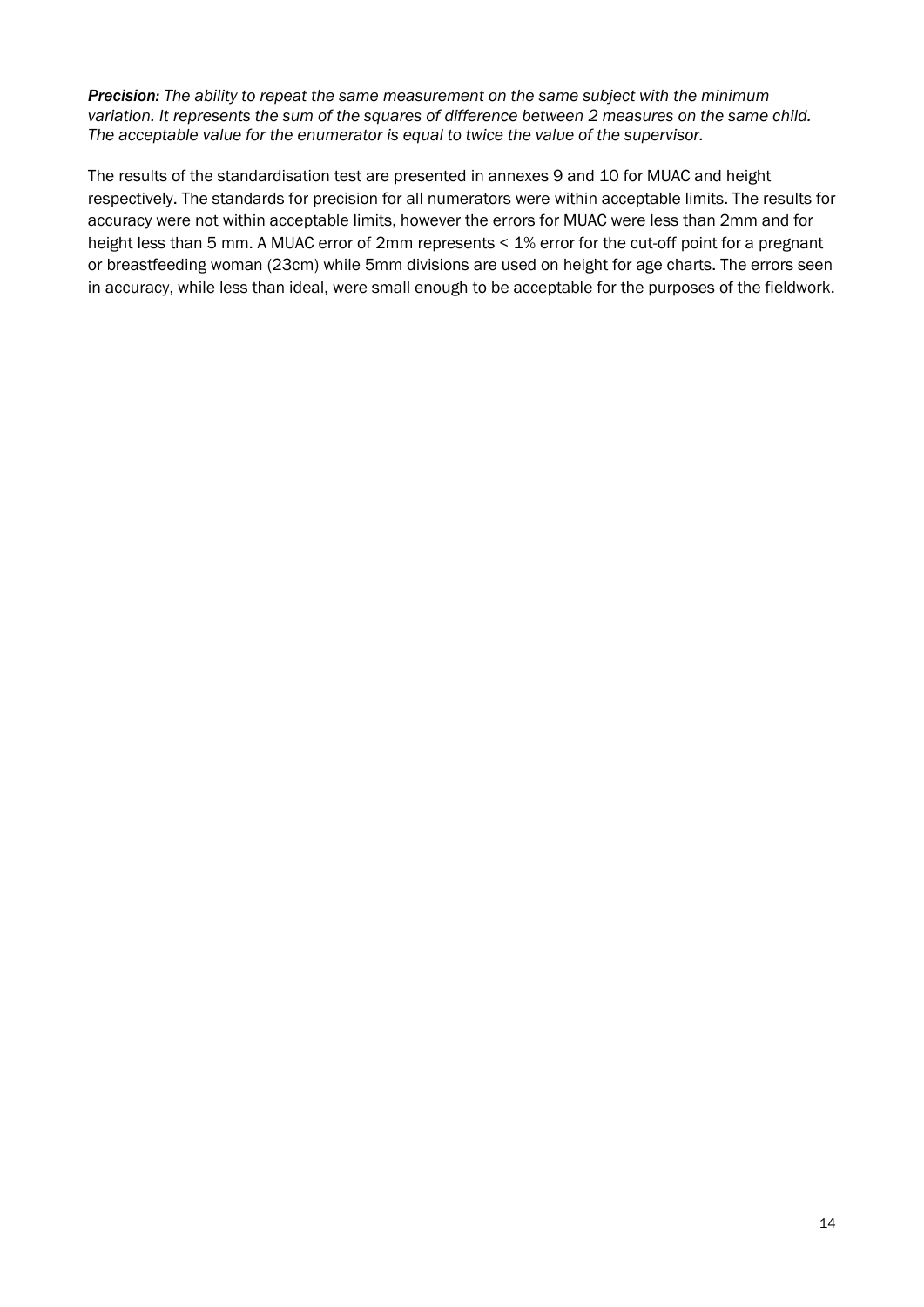

#### Figure 2: Image of concept map for prevention of stunting in Kambia District

Figure 2 above represents a summary of the concept map. The concept map illustrates the factors which impact positively  $(\sqrt{})$  or negatively  $(X)$  on the prevention of malnutrition in Kambia District. The range of negative factors and their complex relationships gives insight into the need for wide ranging and multi-sectoral approaches in order to reduce malnutrition.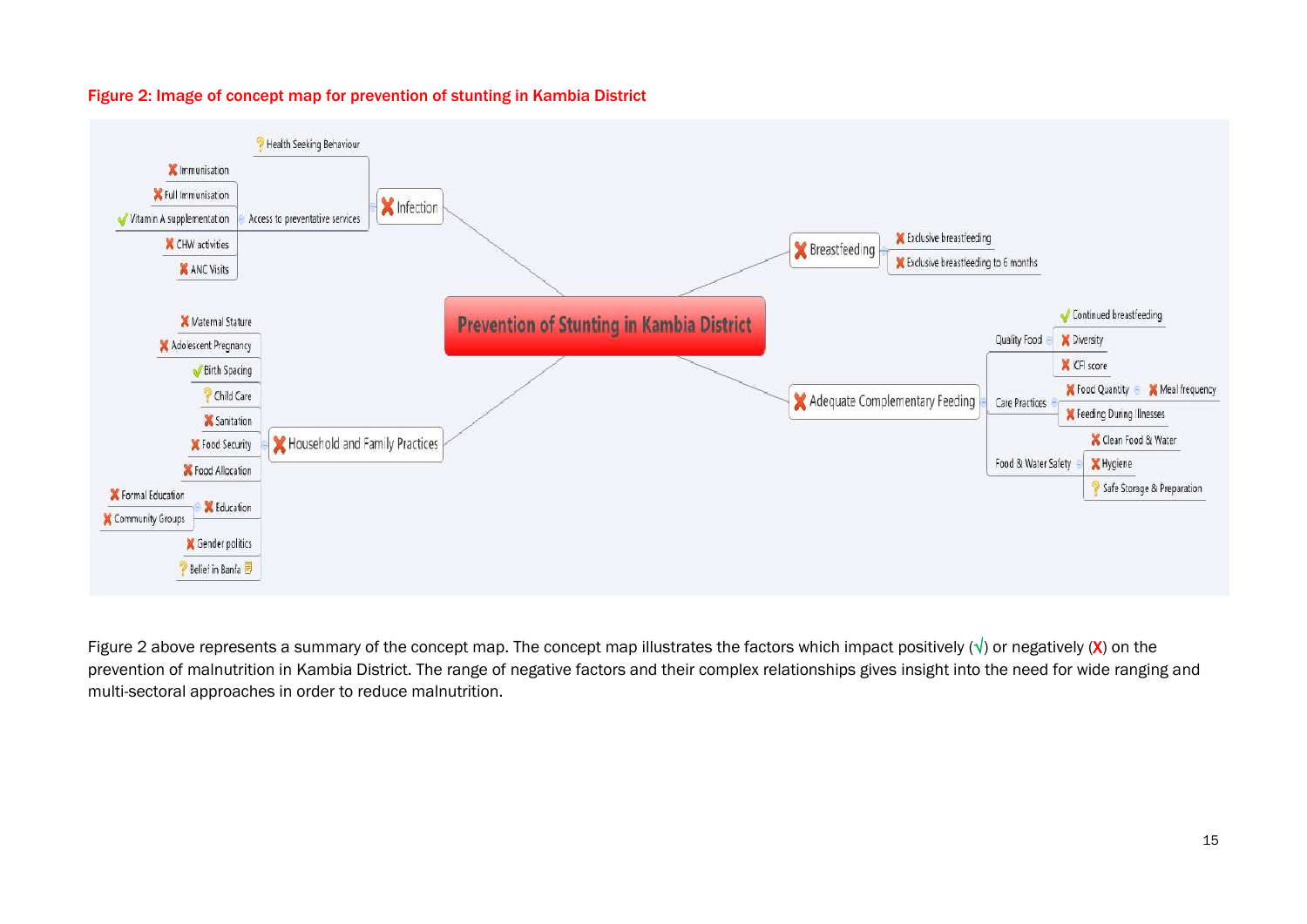# <span id="page-23-0"></span>3.5 Stage 3 – Matched Case-Control Study

The matched case-control study matched 'cases' (i.e. stunted) with 'non-cases' (i.e. not stunted) for the purposes of identifying risk factors associated with stunting. The use of case matching allowed regression analyses for variables with smaller sample sizes than would be possible without matching.

# 3.5.1 Case Definitions

Case: Child less than 2 years of age with height for age less than -2 Z scores according to WHO growth standards (World Health Organisation, 2006).

Control: Child less than 2 years of age with height for age equal or greater than -2 Z scores according to WHO growth standards.

# 3.5.2 Sample size

A sample size of 20 matched pairs was collected over a period of 1 week in March 2014. Two pairs (cases and non-cases), matched for age and sex were identified for each location.

# 3.5.3 Sampling Framework

A Centric-Systematic Area Sampling (CSAS) methodology was used to identify the sampling sites for the match study. Quadrats of equal size were marked on a map dividing the district of Kambia into ten equal areas. The village closest to the centre of the quadrat was identified as the sample point. The use of ten quadrats allowed the identification of two matched pairs in each location. If matched cases were not identified in the selected location the next nearest village (in any direction) was selected and case finding continued until two matched pairs had been identified for each quadrat (see map in Annex 11).

# 3.5.4 Case finding methodology

In each location a suitable starting point was selected and households with children less than two years of age identified through house to house case finding. Where children less than two years of age were identified details of name, age, sex and anthropometric status were noted. Case finding continued until a 'case' (a stunted child) was matched with a 'control' (non-stunted child) of the same age (in months) and sex.

For each child length was measured to the nearest mm, lying down using a wooden height board. Age was determined in whole months and verified by reference to the child's health card where possible. The length for age was determined by reference to WHO (2006) growth charts for height for age for children from birth to two years.

MUAC was measured to the nearest mm using a colour–coded, flexible, non-elastic tape and weight measured to the nearest 100g using either a digital scale or hanging Salter scale. It is a constraint of this study that the scales were different in each location and could not be calibrated prior to use. MUAC and weight were collected as additional data and were not used for the evaluation of the child's nutritional status for the purpose of this study. For each identified matched pair, a questionnaire was administered to the mother of the child.

# 3.5.5 Data management

Responses to the questionnaire were collected directly on the stage 3 questionnaire. The data was entered into a database using EpiData (version 3.1). Dual entry verification was used to ensure the accuracy of data entry.

Data analysis was conducted using R (version 3.03, 'warm puppy') and R AnalyticFlow (version 2.1.0) software. The resulting analyses were entered into the concept map developed from Stage 1 (see figure 2 above).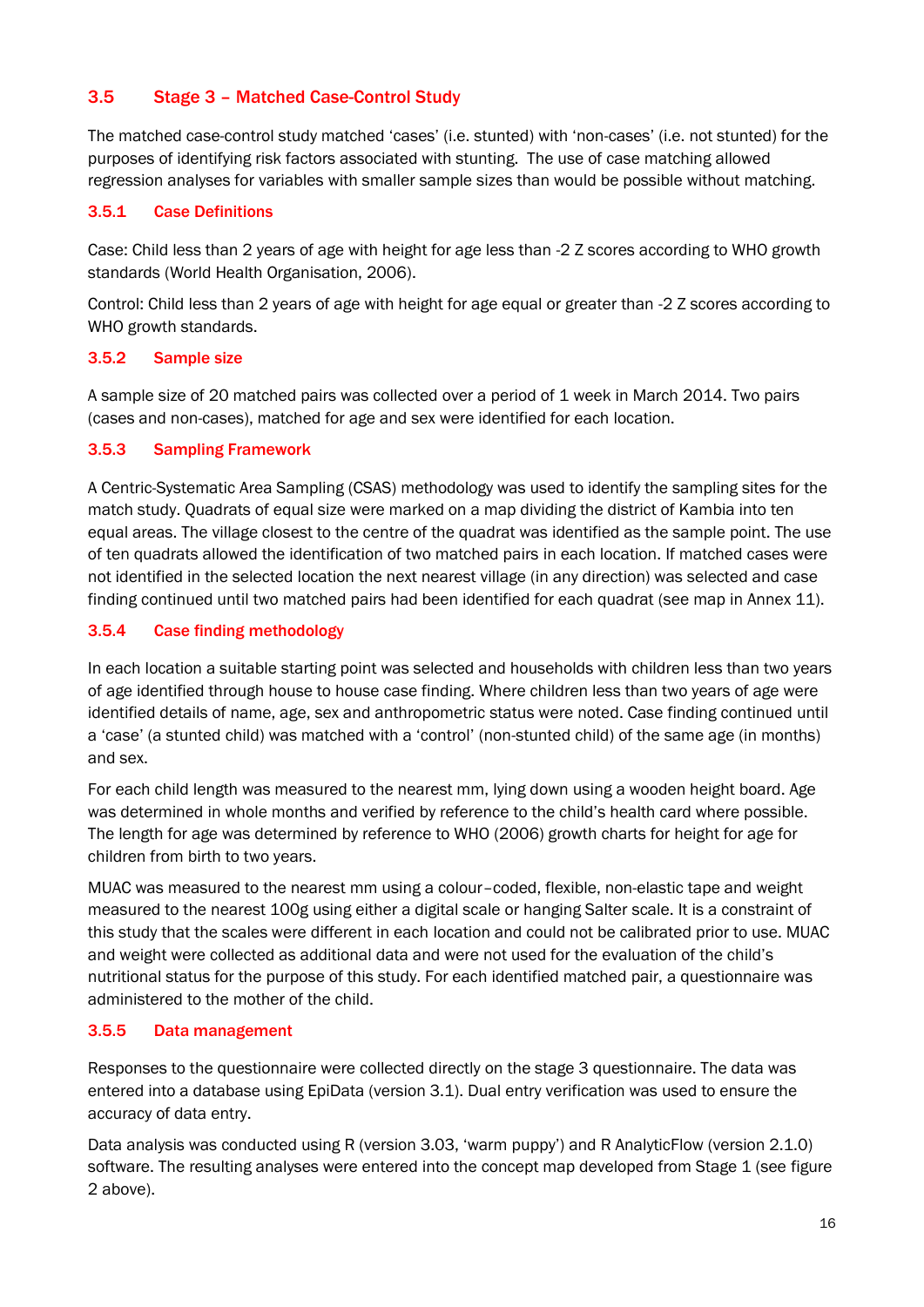The mind map and concept map were compiled using XMind software and are provided as supplements to this report.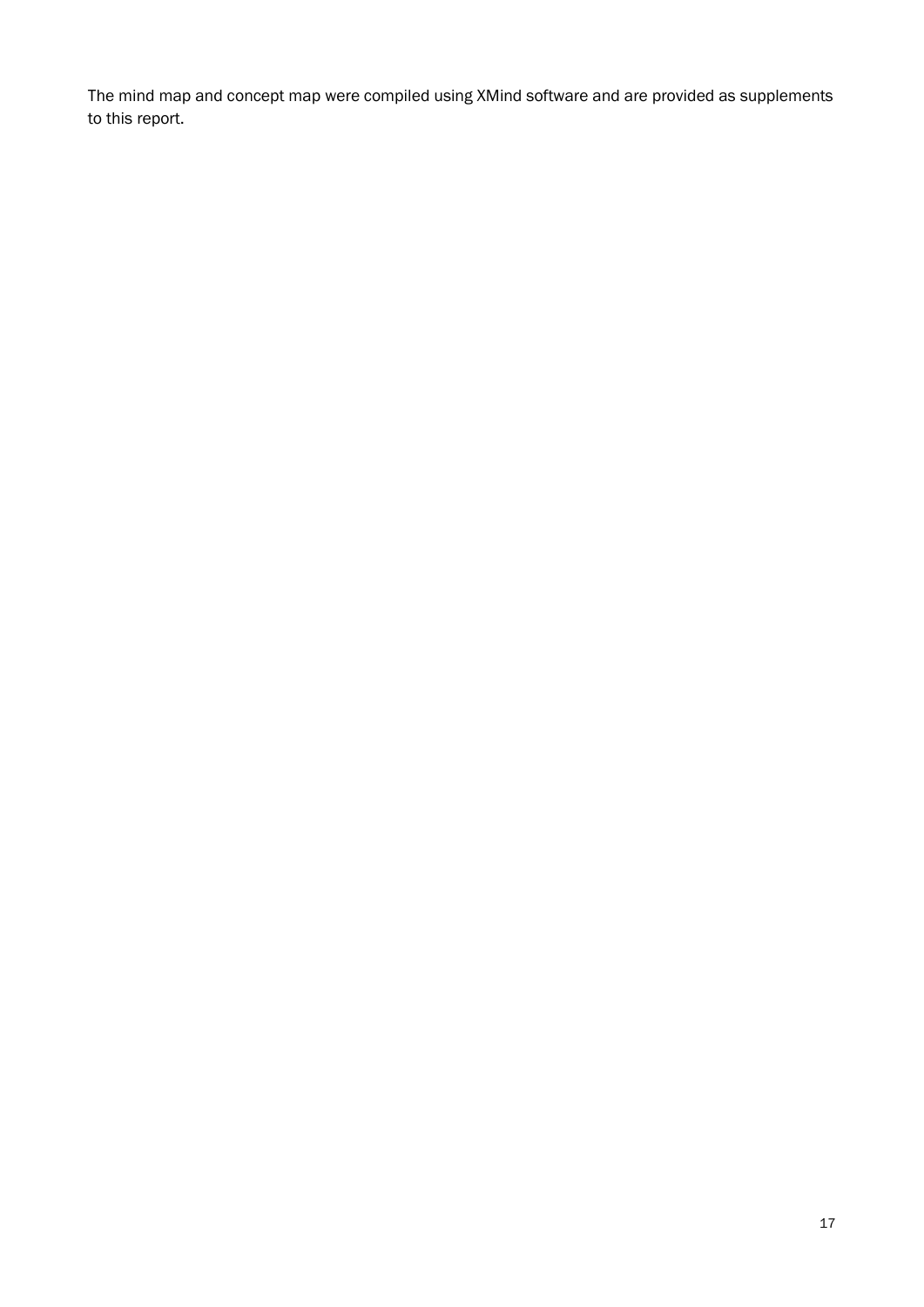# <span id="page-25-0"></span>4 Discussion

The starting point for the SQUEAC investigation was a review of existing data in order to identify areas of interest for investigation. The data available was patchy and suggested inconsistency and some inaccuracy in reporting. A review of reporting methodologies and mechanisms was, however, beyond the scope of this investigation. Reports for immunisation coverage<sup>6</sup> and CMAM/IYCF indicator sets (Ellie, et al., 2013) identified high immunisation coverage and higher than national averages for a range of IYCF indicators which had improved over the ten month period of the report.

Significant differences were found between reported rates of exclusive breastfeeding and immunisation and those observed during the current study. The primary reason for this was the nature of the methodology which explored and crosschecked answers given during interviews and discussions. The authors postulate that this crosschecking makes the results presented here more reliable. The example of 'exclusive breastfeeding' (EBF) illustrates this issue. Many mothers believed their children were 'exclusively breastfed' even though they also indicated that the child was given 'herbal' or 'bitter' medicines, often daily, from birth to six months. The authors assert that this accounts for the discrepancy in the reported rate of EBF (60% - 93.5% depending on source) and the SQUEAC investigation rate (30.6% [95% C.I =  $+/-7.7$ %]). It is noteworthy that the findings from stages 1 & 2 were relatively homogenous suggesting that the findings of the investigation at community level can be reasonably extrapolated through triangulation as representative of the district.

The issues identified with inaccurate reporting have previously been identified in other research:

While part of the problem stems from a lack of standardized monitoring procedures within the system as a whole, there are also concerns about weak reporting capacity amongst PHU staff at the community level. For example, reports from the PHUs, usually received late, often contain missing or inaccurate data… (Denney, Jalloh, Mallett, Pratt, & Tucker, 2014).

The EBF reporting discrepancy highlighted above illustrates one of the weaknesses in the reporting system, at the point of collection, which should be addressed as part of the capacity-building efforts of partner organisations.

The UNICEF conceptual framework for malnutrition identifies 'poor food intake' and 'disease' as the immediate causes of malnutrition. Stewart and colleagues re-illustrates this conceptual framework with a focus on the stunting process which occurs primarily in children less than two years of age (Stewart, Lannotti, Dewey, Michaelson, & Onyango, 2013). Based on Stewart's Conceptual Framework, the concept map for the prevention of stunting in Kambia identifies infection, household practices, breastfeeding practices and adequate complementary feeding as the prime determinants. These are discussed in more detail below.

# <span id="page-25-1"></span>4.1 Household Factors

The context in which feeding practices are developed and childhood illnesses are acquired, identified and treated are determined to some extent by household factors and family practices.

In terms of formal education, fewer than 25% of mothers interviewed in stage 1 in 7 out of 8 communities had received any formal education with the mode of the reported education level being Junior Secondary School (12-14 years). This was confirmed in stage 3 with 77.5% (95% C.I. = +/- 12.9%) indicating that no formal education was received. Of those receiving an education (n=9) the median length of education was 8 years.

<sup>6</sup> District EPI Report January to December 2013 – Kambia District Department of Health Report.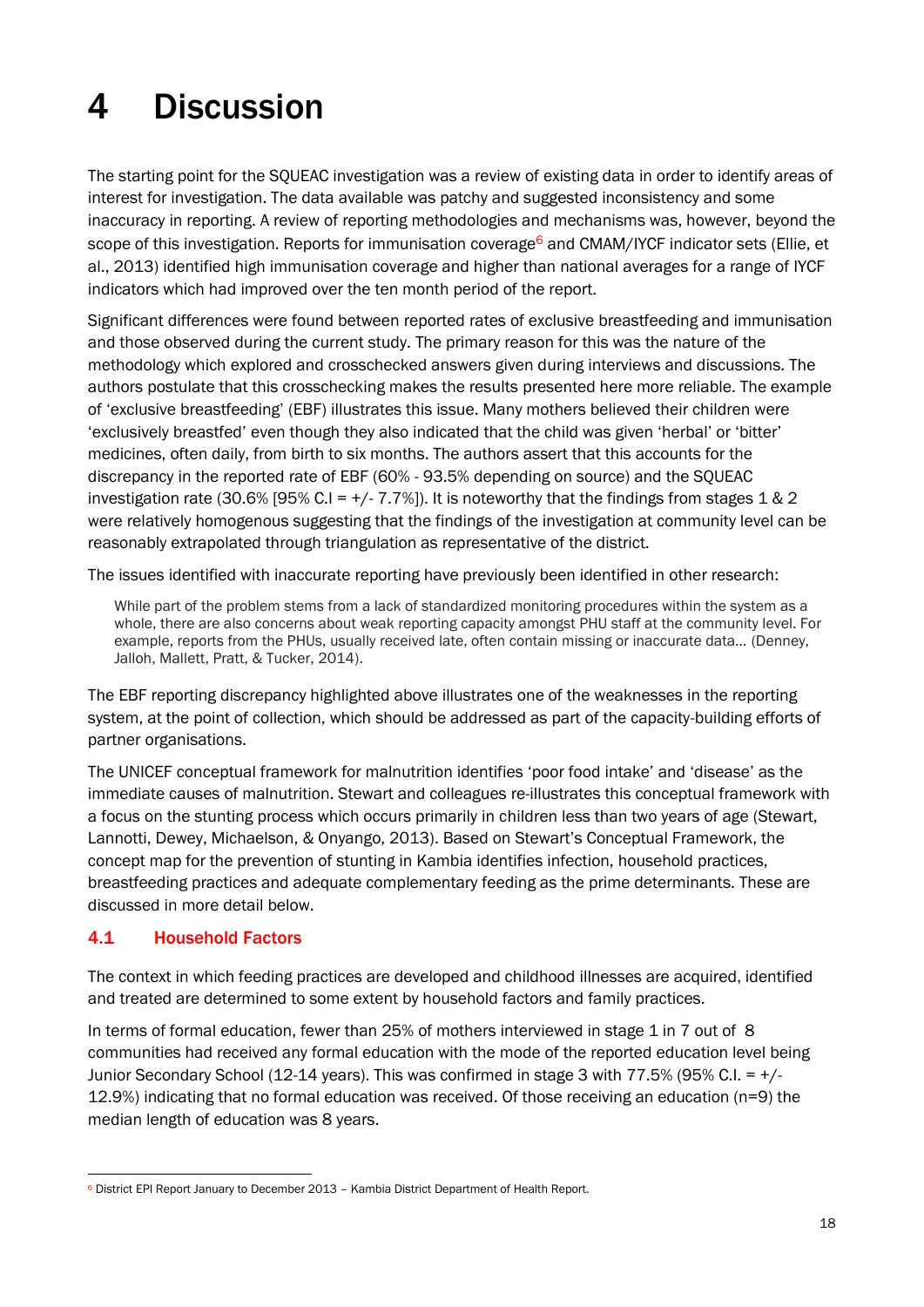Informal or community-based education regarding maternal and child health may compensate (inferentially) for a lack of formal education for specific topics. Access to this informal education is provided primarily by PHU staff, CHWs, TBAs, volunteers, or by M2M Groups. The first SLRC Sierra Leone report states that:

Mother-to-Mother Support Groups are relied upon by both the Government of Sierra Leone and development partners as one of the primary structures for preventing malnutrition. (Denney, Jalloh, Mallett, Pratt, & Tucker, 2014).

With PHU and immunisation coverage being reportedly high and uniform, and mean M2M Group coverage being 7.8% communities per chiefdom, the focus of the stage 1 investigation fell on the M2M Groups as the basis for purposive sampling. This compared communities with and without M2M Groups whose members were trained in IYCF. Where M2M Groups were present in the community, key informant interviews with M2M Group members, PHU staff and CHWs separately suggested positive involvement and regular meetings, although the linkages between them were not always clear and in some cases no linkage existed at all.

The standard established for judging the quality of the IYCF education being offered was the UNICEF IYCF counselling cards (UNICEF, 2012). This was reasonable given that a country assessment report for Sierra Leone in 2012 indicated that the coverage of training for CHWs was 100% (UNICEF, 2012), whilst IYCF policy had been updated and that behaviour change material and training were 'good' (the highest classification). Age-specific IYCF messages in terms of age appropriate meal frequency, diversity and consistency reported by the three key informant categories were almost universally inaccurate. In only one M2M Group interview was any IEC material observed and proper, standardised IYCF messages reported.

Evidence from interviews in stage 1 suggests that where members of a M2M Group have been trained, this training has not been cascaded to all members as is required by the M2M Group strategy. Interestingly, the IYCF messages promoted by the M2M Group leader (using the IEC materials) were contradicted by a TBA in the same village, who advised the giving of herbal medicines to infants. Furthermore, despite the M2M Group leader reciting the appropriate activities for the inclusion of mothers in the community, the vast majority of mothers interviewed in stage 1 were not aware of the M2M Group or of any of the IYCF-IEC material or messages. Awareness of community groups, a positive perception of the usefulness of information and the participation of the husbands of mothers interviewed in stage 3 suggests, without being conclusive, that these factors may contribute to a reduction in the risk of stunting. This suggests that awareness and participation in community groups may contribute reducing the risk of malnutrition, however these groups must improve on the awareness of their existence in the communities they serve.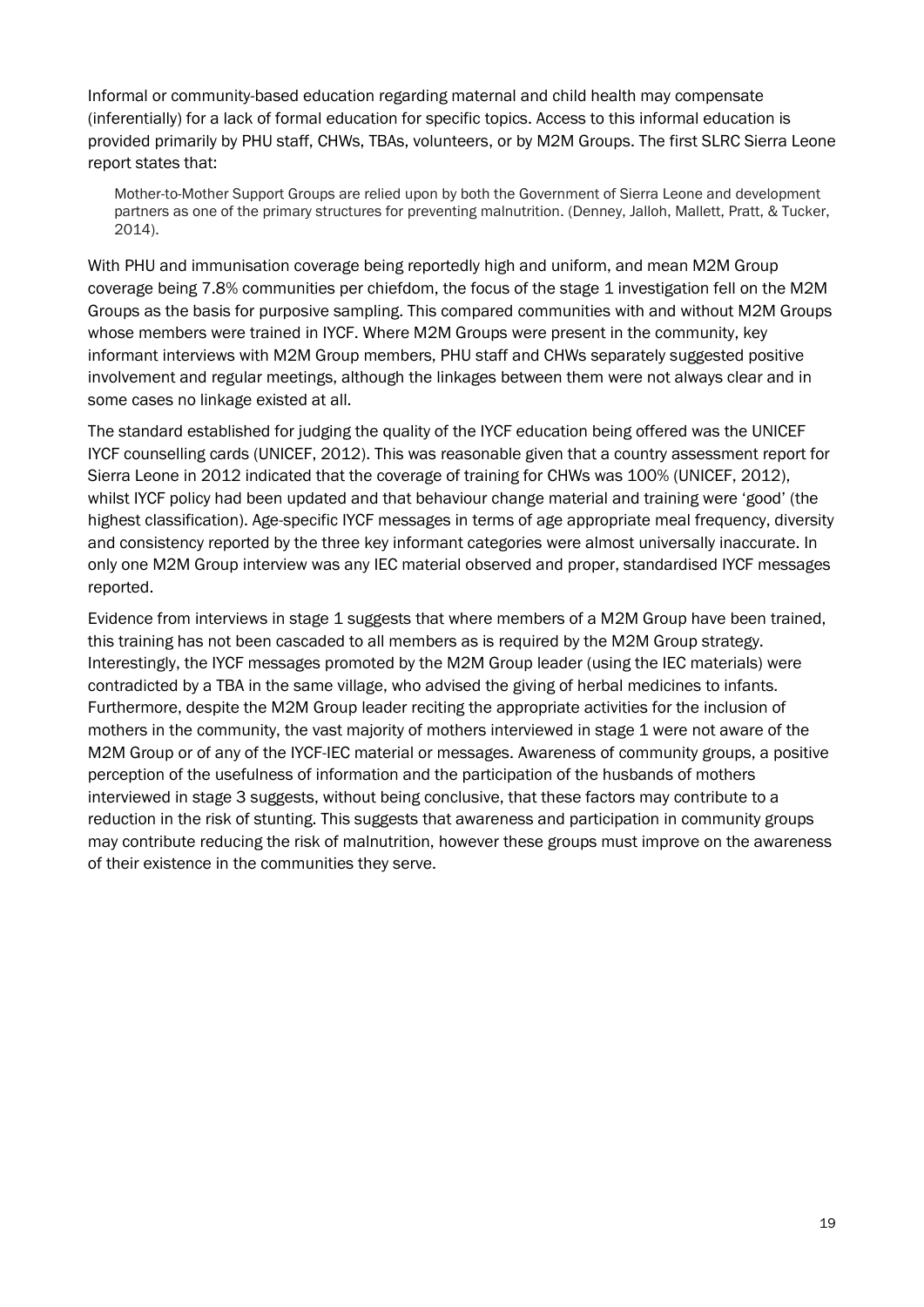# <span id="page-27-0"></span>Figure 3: Awareness and participation in community groups for stage 3 cases & controls



Tanahashi (Tanahashi, 1978) describes service coverage in terms of 'bottlenecks' with five levels:

- 1 Availability coverage (people for whom the service is available)
- 2 Accessibility coverage (people who can use the service)
- 3 Acceptability coverage (people who are willing to use the service)
- 4 Contact coverage (people who use the service)
- 5 Effectiveness coverage (people who receive effective care)

Sierra Leone's National Food and Nutrition Security Implementation plan (GoSL, 2012) states:

The MOHS through the IYCF programme has established Mother support groups to promote improvement of IYCF practices. The Mother support groups are expected to grow nutritious foods and undertake food demonstrations for pregnant and lactating women to enhance the nutrition status of women and children.

The availability coverage of M2M Groups is low with a mean of 7.8% (UNICEF and GoSL, 2013) communities per chiefdom having a M2M Group. This figure, however, does not disaggregate those who are trained in IYCF and those who are not. This low coverage is further reduced where M2M Groups do exist but communities have a low awareness (accessibility coverage), as demonstrated in stage 1 of the investigation. The low accessibility coverage is exacerbated by the apparently ineffective educative role of M2M Groups trained in IYCF (effectiveness coverage). This demonstrates a need for an overhaul in the M2M Group as a primary strategy for the prevention of malnutrition.

A radical expansion of M2M Group availability coverage will be required if the approach in Kambia District is to be effective in reducing malnutrition.<sup>7</sup> There will also need to be support for community sensitisation activities (to improve accessibility / acceptability / contact coverage) and the provision of IYCF specific training with relevant IEC materials (to improve effectiveness coverage).The Core Indicator reports (UNICEF and GoSL, 2013) of 100% of M2M Groups having at least two members trained in IYCF messages and facilitation is misleading.

The stage 1 investigation revealed a high level of awareness of acute malnutrition, case finding for wasted or oedematous children less than five years, and their referral to treatment programmes among PHU staff and community leaders and community workers alike. In contrast there was low awareness of the signs and symptoms of stunting, its causes and prevention. In most cases it was considered an 'act of God' (0/6 CHWs demonstrated appropriate knowledge). This was compounded by a lack of

<sup>7</sup> National Food and Nutrition Security Implementation Plan, 2012 – 2016.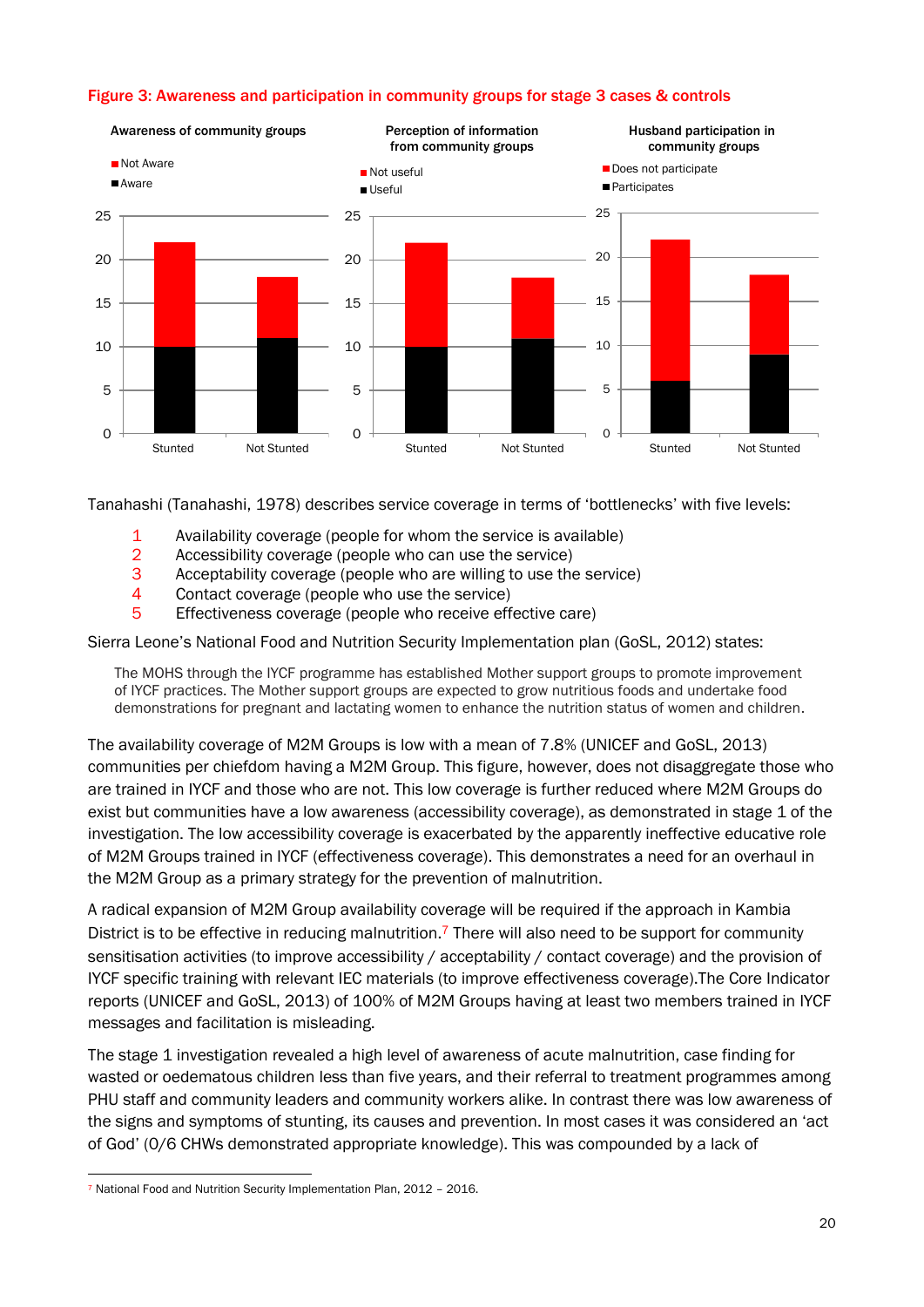appropriate IYCF education being given by the CHWs at the community level (0/6 CHWs correctly identified age appropriate IYCF messages).

At the PHU, none of the interviewed clinical staff had received any formal IYCF training. PHU staff reported to have received in-service training and informal on-the-job training in IYCF. In one case, a nutrition demonstration tray was available and nutrition education given to women accessing the service, however, IYCF messages in terms of age-appropriate child dietary diversity, meal frequency, and consistency were inaccurate compared with the UNICEF IYCF standard IEC materials. In addition, despite a National Training of Trainers in WHO growth standards in 2010 (Newsletter, 2010) there was little awareness among PHU staff of stunting or the means to assess stunting through the use of length/height for age charts.

Figure 4 below shows a comparison between stunted cases and non-stunted controls versus antenatal clinic visits and describes no significant differences.



### <span id="page-28-0"></span>Figure 4: Box plot & stacked bar plot for ANC visits vs. stage 3 Cases and Controls

This suggests that making one or more visits to the ANC service at the PHU does not result in any significant prevention of malnutrition. From an educational perspective, it is clear that any strategy tackling the prevention of malnutrition must be aimed not only at M2M Groups as previously described, but equally at PHU staff and frontline CHWs; in particular updated IEC materials must be disseminated more widely to support efforts to educate the community.

During interviews the median reported age of the first pregnancy was 15 years (range 15-17 years) indicating a marked tendency towards adolescent pregnancy. The young age is significant not only from the educational viewpoint but serves to consolidate the position of the mother in a subordinate position with regards to participation in decision-making.

In and of itself, the age of the mother appeared to have no correlation the height for age of the child (see figure 5 below).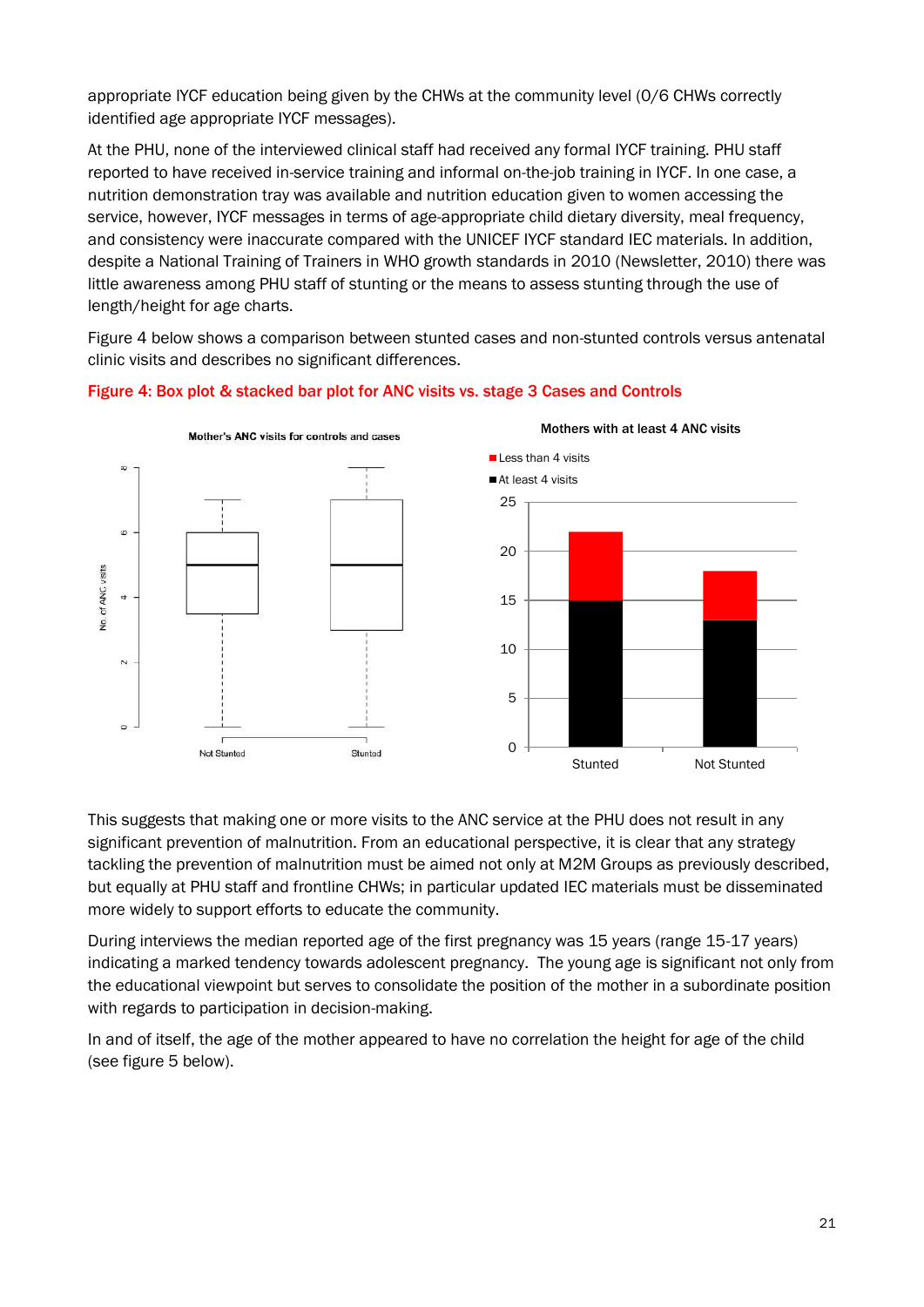#### <span id="page-29-0"></span>Figure 5: Scatter Plot of mothers' age against child's height for age Z score



During stage 2 of the investigation, it was found that where a mother reported 'exclusive breastfeeding', 72.4% (95% C.I. = +/-7.7%) of the children had in fact received additional herbal medications on a regular basis. Only 40.7% (95% C.I. =  $+/$ -6.6%) of mothers interviewed participated in the decision to stop breastfeeding, whilst only 20.4% (95% C.I =+/- 8.9%) participated in the decision to give herbal medicines to breastfeeding children. During stage 1 of the investigation, PHU staff confirmed that the giving of herbal drinks to infants younger than six months was the biggest barrier to exclusive breastfeeding. The primary decision-makers were the husband and/or other household elders (motheror father–in–law or grandparents). During the stage 3 investigation, a minority of mothers indicated participation in household decision-making (see figure 6 below). This, however, needs to be interpreted with caution as the methodology did not allow for further exploration of the responses given, although this finding was consistent with the findings of stages 1 and 2. Mothers participating in other kinds of decision-making such as cessation of breastfeeding or giving of herbal medicines were in the minority.



#### <span id="page-29-1"></span>Figure 6: Cases vs. Controls relative to household economy factors

Mothers' age and height-for-age z-score

<sup>22</sup>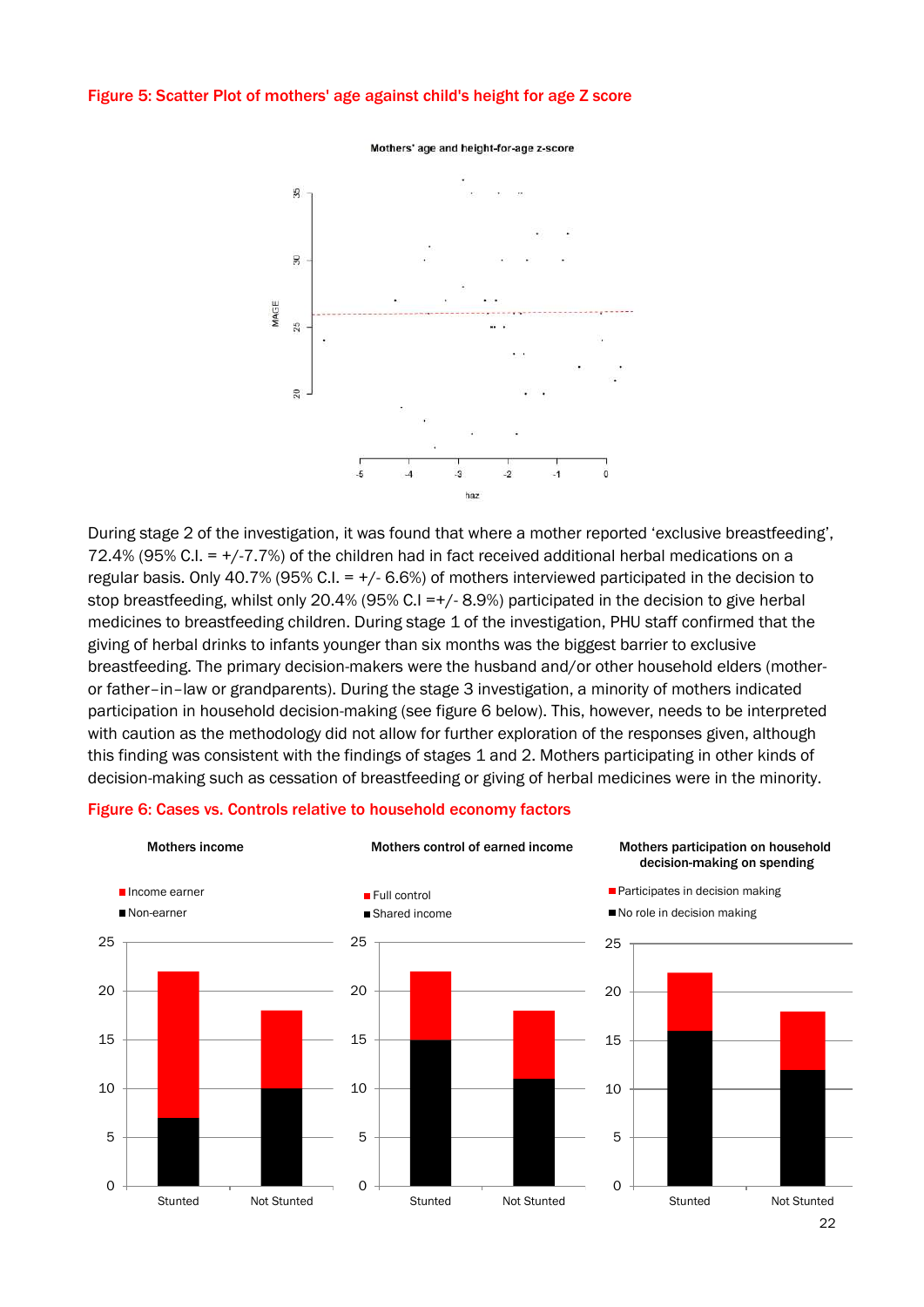The strategy of developing educational, participatory community services such as M2M Groups as the primary means of preventing malnutrition must widen the scope of its educative role so as to target influential or decision-making members of the household.

Whilst the level of control over earned income illustrated in figure 6 above does not suggest any clear differences between cases and controls, there appears to be a marked difference with respect to earned income itself. A higher proportion of mothers earning an income have stunted children.

This appears to demonstrate that in relation to the prevention of malnutrition, the absence of a maternal earned income has a more significant effect than the reported participation in the decisionmaking role within the household. It could be postulated that the performance of work outside of the home conflicts with time allocated to childcare practices; there were no obvious differences in ethnicity, social background or economic status of the mothers interviewed. This finding must also be interpreted with a high degree of caution as the question on income had not undergone field-testing prior to interviews and required only a binary response. A more sophisticated exploration of this issue would be required to ascertain its significance.

Where the mother is not involved in or shares decision-making, the decision to discontinue breastfeeding is reported to be made by the father of the child in most cases (81%). In 60% (95% C.I. = +/- 15.3%) of responses, *banfa* was described as playing a role in the decision to discontinue breastfeeding. Of mothers interviewed, 96.6% described *banfa* as having sexual intercourse with the husband (or another man), while still breastfeeding, which results in illness, malnutrition and death or as "simply killing the child slowly", although only 87.9% (95% C.I. =  $+/$ -18.3%) of the 96.6% indicated a belief in *banfa*.

Intuitively, a belief in *banfa,* which requires the cessation of breastfeeding when post-natal sexual relations are resumed, suggests that this may give rise to early weaning or early cessation of breastfeeding. The SQUEAC investigation indicates that the median age of cessation of breastfeeding is 18 months for all children, and where *banfa* played a role in the cessation breastfeeding, the median age was 19 months. This triangulates well with birth spacing of two to three years reported by pregnant women or mothers in the communities interviewed. While false beliefs should not be encouraged, the reported belief in *banfa* in Kambia District does not appear to have a negative effect on continued breastfeeding or on birth spacing. Efforts to eradicate traditional beliefs of this nature should be done with caution so as not to undermine these effects. A more detailed investigation into the belief and practice of *banfa* to understand the actual dynamics of behaviours and consequences would appear to be warranted.

Another aspect of control with important repercussions is that of food allocation. Interviews with mothers in all communities that responded ( $n = 7/8$ ) to questions of household food allocation indicated universally that the mother and child were the lowest ranking in terms of the quantity and quality of food received. Household elders and male adults took the primary share of household food.

The assessment of household food insecurity was determined through the use of questions about hunger (adapted from FANTA, (Coates, Swindale, & Bilinsky, 2007)). In stage 1 of the investigation, many pregnant and lactating mothers indicated household food insecurity, particularly through the months of July to September. During stage 3, the minority of responses for both cases and controls indicated levels of moderate or severe hunger, although the related question covered only the month prior to the survey. There was only a slight difference in the levels of stunting observed relative to reports of hunger.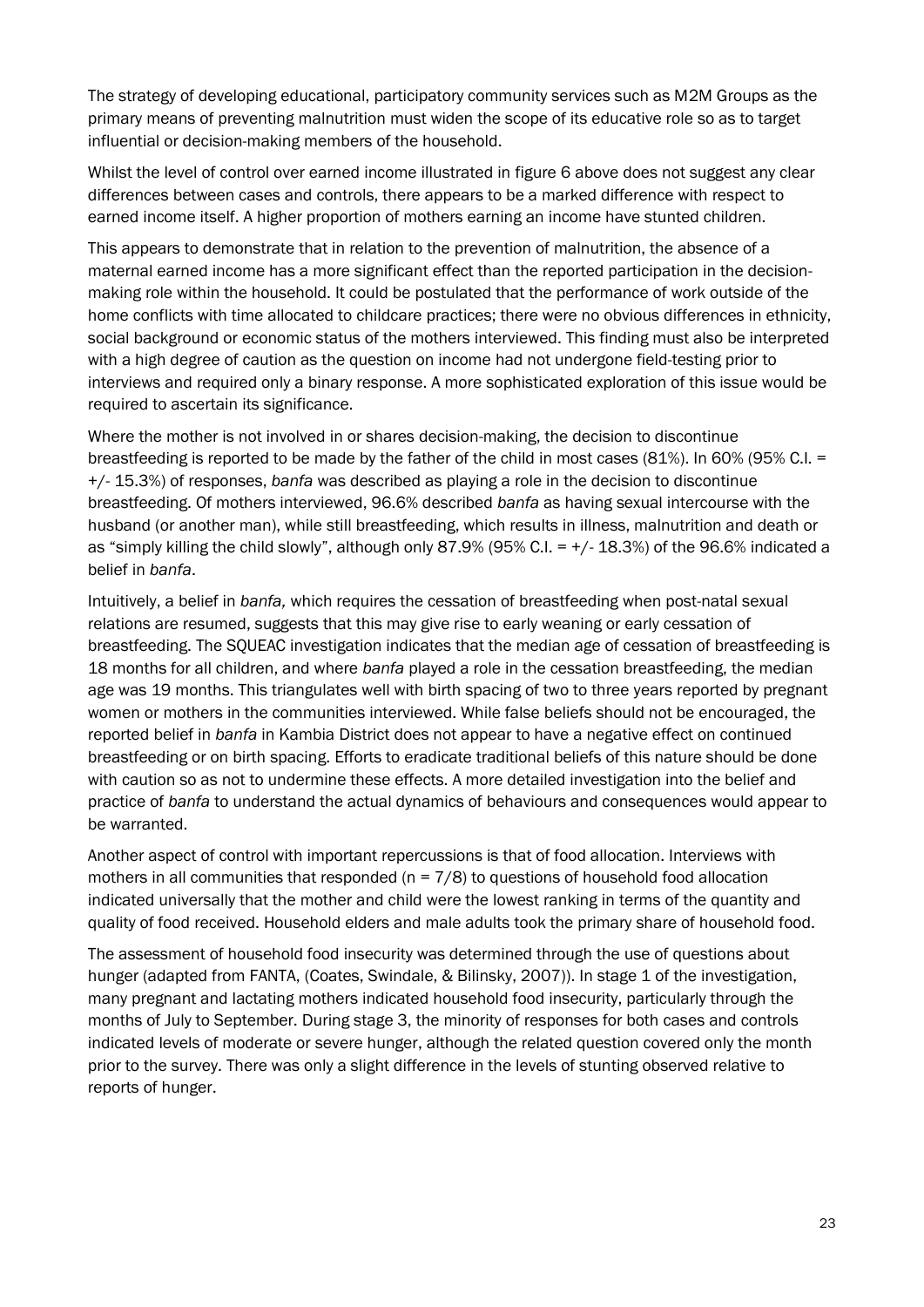### <span id="page-31-0"></span>Figure 7: Reports of moderate to severe hunger for stage 3 cases & controls



Arimond (Arimond, et al., 2009) indicates maternal dietary diversity as an important indicator of the micronutrient sufficiency of the diet for pregnant and lactating mothers. Figure 8 below indicates the comparison of the maternal dietary diversity and maternal MUAC with respect to controls and cases of stunting.

### <span id="page-31-1"></span>Figure 8: Maternal Dietary Diversity and MUAC vs. Controls & Cases of stunting



Mother's diet diversity for controls and cases



Mothers dietary diversity for controls and cases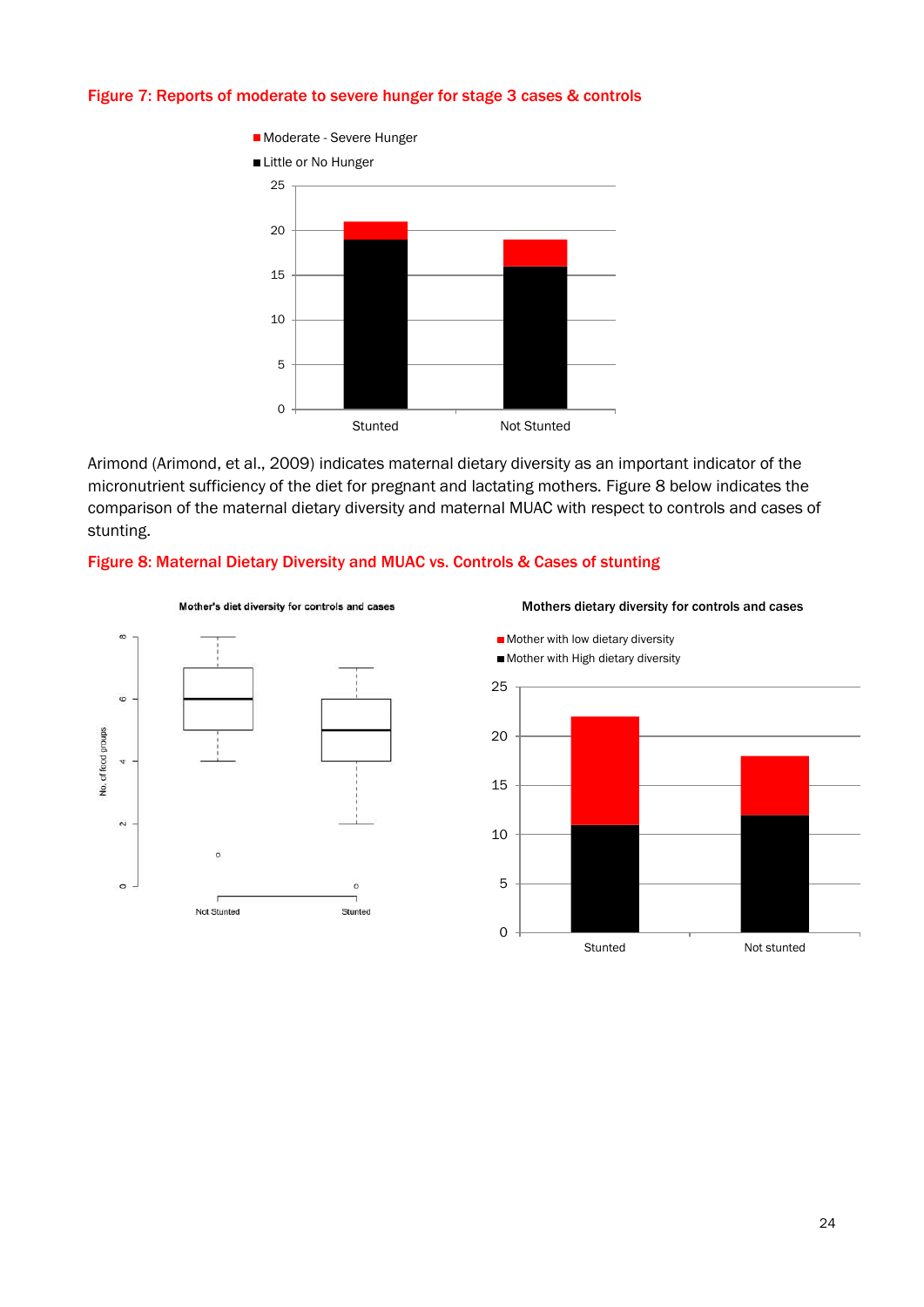

Whilst there is no significant difference in child stunting observed with respect to the mothers MUAC in the box plot, it is worth noting that only (n=1/40) mothers in the sample had a MUAC less than 23 cm which is the cut-off most commonly used to identify maternal malnutrition. It should also be noted that the cumulative effects of stunting over time may not bear any relation to a point measurement of maternal MUAC. In contrast, a scatter plot of maternal MUAC vs. the height for age of the child does reveal a trend for mothers with low MUAC to have children with lower height for age. Despite the absence of malnutrition (as defined by MUAC <23cm), there appears to be an association between an increased risk of stunting and low maternal dietary diversity [odds ratio = 0.4 CI = 0.078 - 2.062, likelihood ratio = 1.33,  $p = 0.44$ ), however this is only partially explanatory as this is not statistically significant. There also appears to be a relationship between stunting and reduced maternal nutritional status as measured by MUAC.

This association with maternal dietary diversity and stunting also appears to be evident from a comparison of stage 3 cases and controls with the maternal consumption of vitamin A rich foods (see figure 9 below). The differences are less marked for the maternal consumption of iron rich foods. While vitamin A, as a type 1 nutrient, does not have a role in linear growth, it is an important requirement for immune function and is passed to the child through breast milk. While beyond the scope of this analysis, it can be postulated that an association between maternal vitamin A consumption and child stunting may be partially due to vitamin A's beneficial effect on immune systems of breastfed children.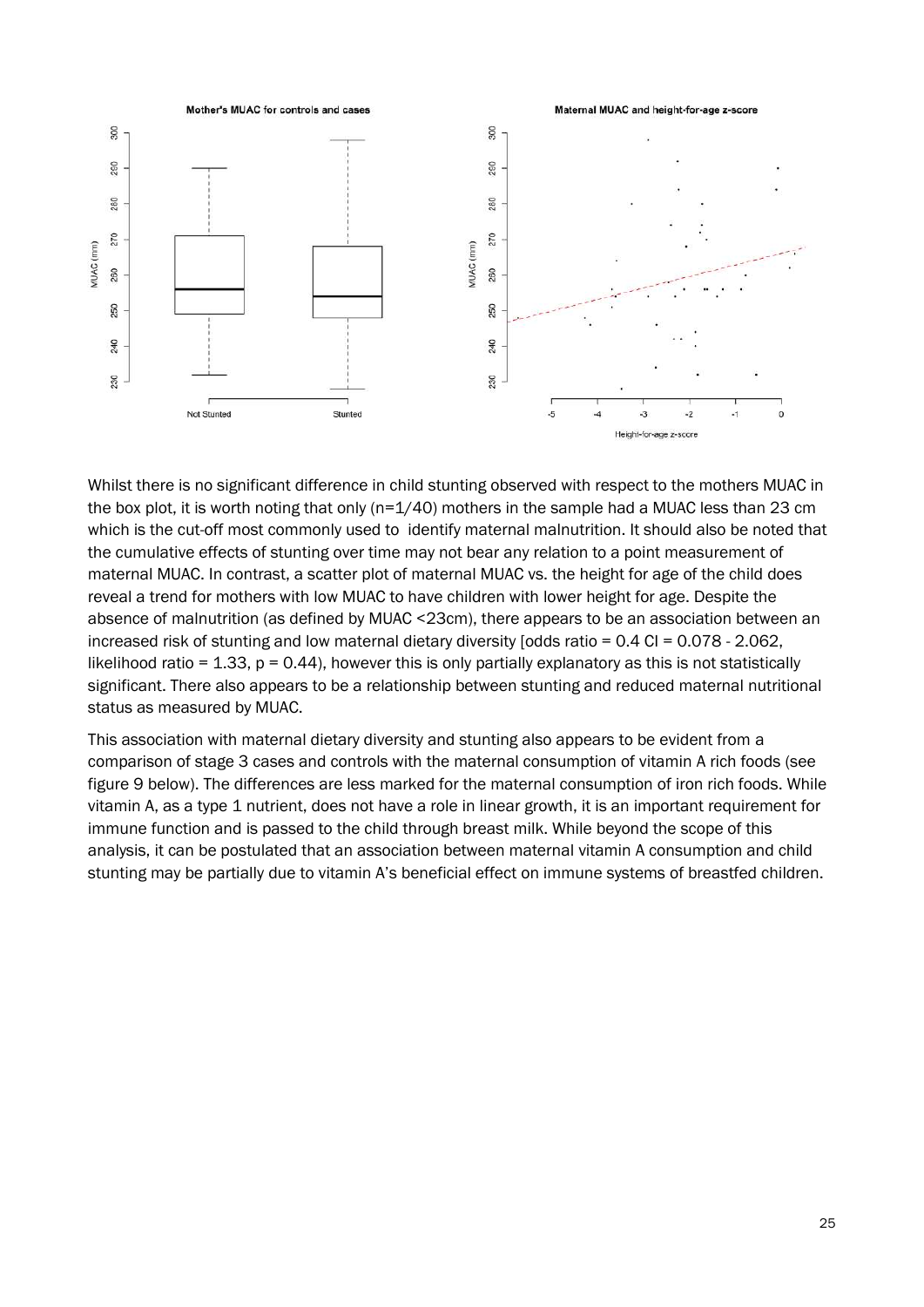# <span id="page-33-0"></span>Figure 9: Maternal consumption of vitamin A rich and iron rich foods vs. stage 3 cases & controls

Mothers vitamin A rich food consumption

#### Mothers iron rich food consumption



In terms of preventative approaches, this would suggest that the mother's MUAC should not be used as a proxy for the adequacy of the maternal food intake. Educational approaches, whether through the PHU, M2M Groups or CHWs, for the prevention of stunting in Kambia District must include not only standard IYCF messages on child feeding, but also emphasise the importance of maternal dietary diversity.

An important source of infection in the household is contaminated water and food. The storage, handling and preparation of food was beyond the scope of this study, however access to clean water, sanitation and the disposal of child faeces was assessed.

In several communities visited in stage 1 of the investigation, improved water sources were present, but in many cases dysfunctional and unsafe sources of water were used for all household purposes. Access to clean drinking water and access to an improved sanitation facility appear to be associated with less stunting (figure 10 below).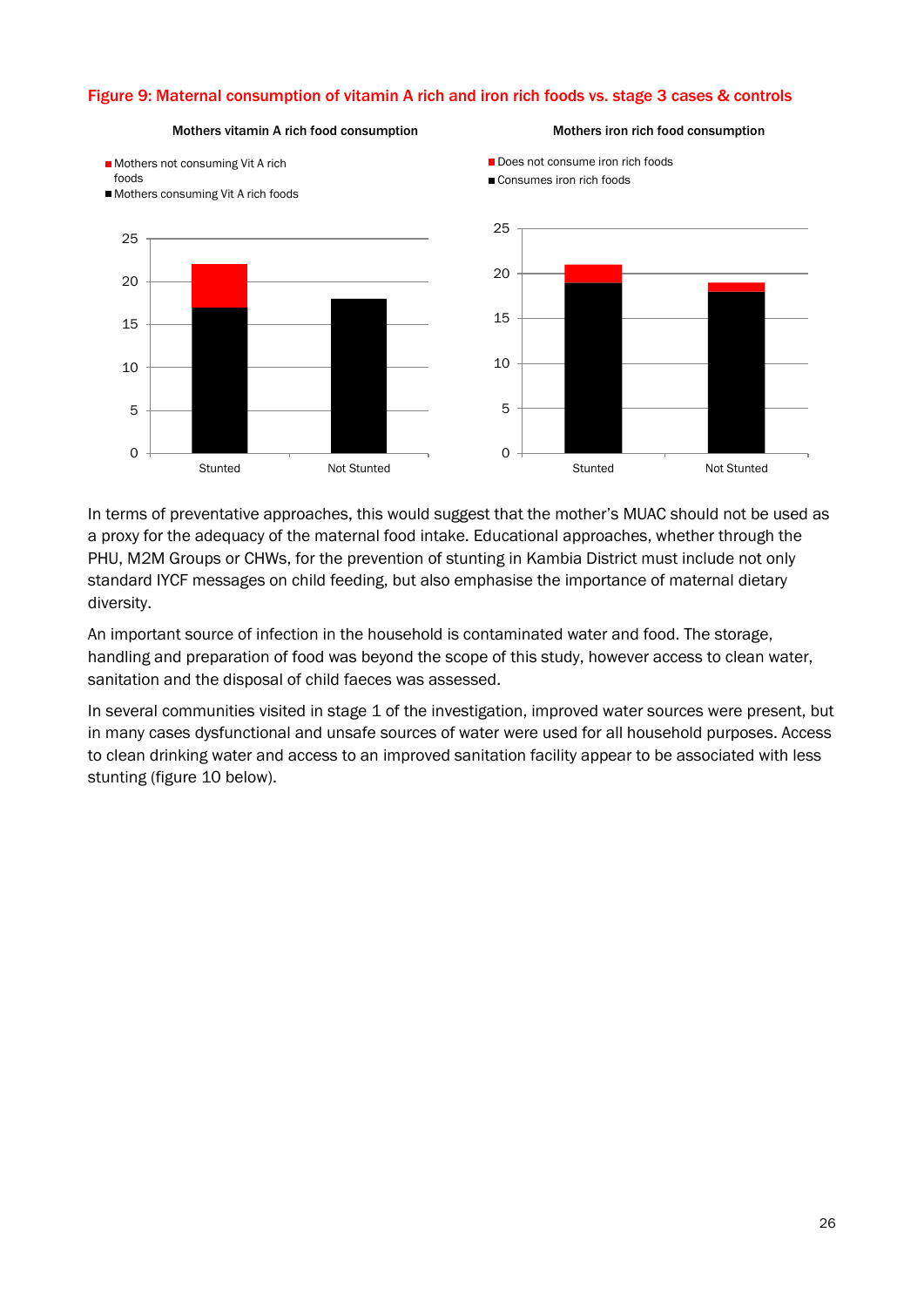

## <span id="page-34-0"></span>Figure 10: Access to an improved water source, clean drinking water and improved sanitation facilities vs. stage 3 cases & controls

Figure 11 below suggests that the use of unimproved water for household purposes other than drinking is not associated in any way with stunting. Ideally, communities where facilities are not present or have become dysfunctional should have access to safe drinking water from improved water sources restored. In the absence of universal access to clean water at community level, there needs to be greater access and use of methods to clean the available water source and make it potable at the household level.

### <span id="page-34-1"></span>Figure 11: Sanitary disposal of faeces and use of unimproved water for other household uses vs. stage 3 cases & controls



There appeared to be no association between the sanitary / unsanitary disposal of the child's faeces and stunting (see figure 11 above).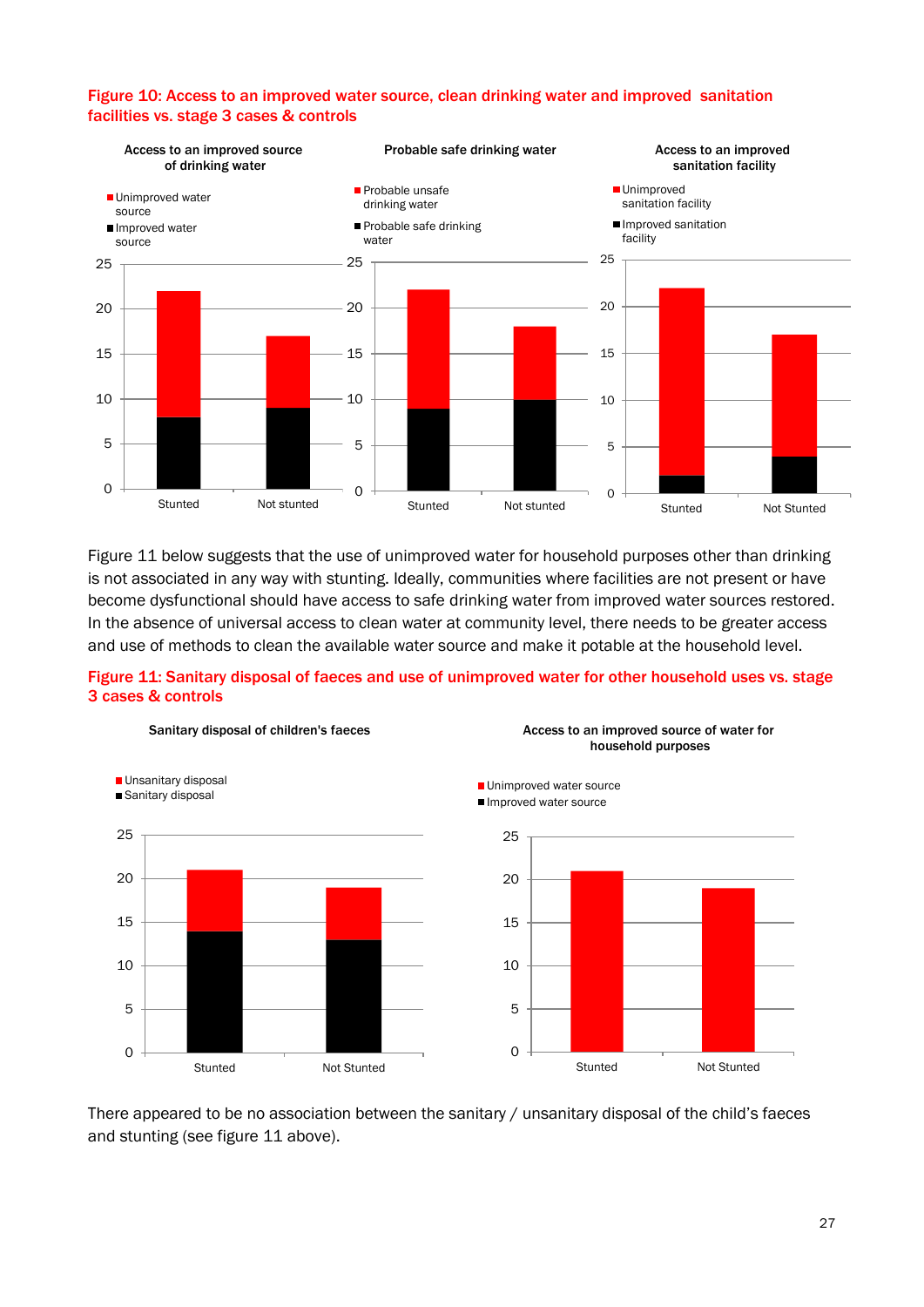# <span id="page-35-0"></span>4.2 Infection

The Stage 1 investigation recorded reports (from all interview / focus group discussion sources) of frequent childhood illnesses, which ranked the incidence of malaria, diarrhoea and respiratory infections highest to lowest respectively.

In stage 3 an artefact of the questionnaire design meant that when asked about danger signs related to childhood illnesses, malaria was not an option unless specifically mentioned under the "other" category. It is interesting that none of the responses (n=0/40) indicated malaria as a danger sign despite it being ubiquitous in the community and noted as a major health problem.

<span id="page-35-1"></span>



Figure 12 above indicates that a greater proportion of stunted cases are associated with reports of childhood illnesses. In stage 3, 82.5% (n=33/40) of mothers reported the child as having episodes of fever within the month prior to the study. Reports of diarrhoea appear to have a direct relationship with stunting (odds ratio 3.0 - 95% CI = 0.6 - 14.8, Likelihood ratio = 2.09, chi squared = 1.125, p= 0.288). however this is not statistically significant.

Figure 13 below further illustrates the relationship between the reported severity of diarrhoea and the HAZ score, with greater severity of diarrhoea being associated with increased severity of stunting.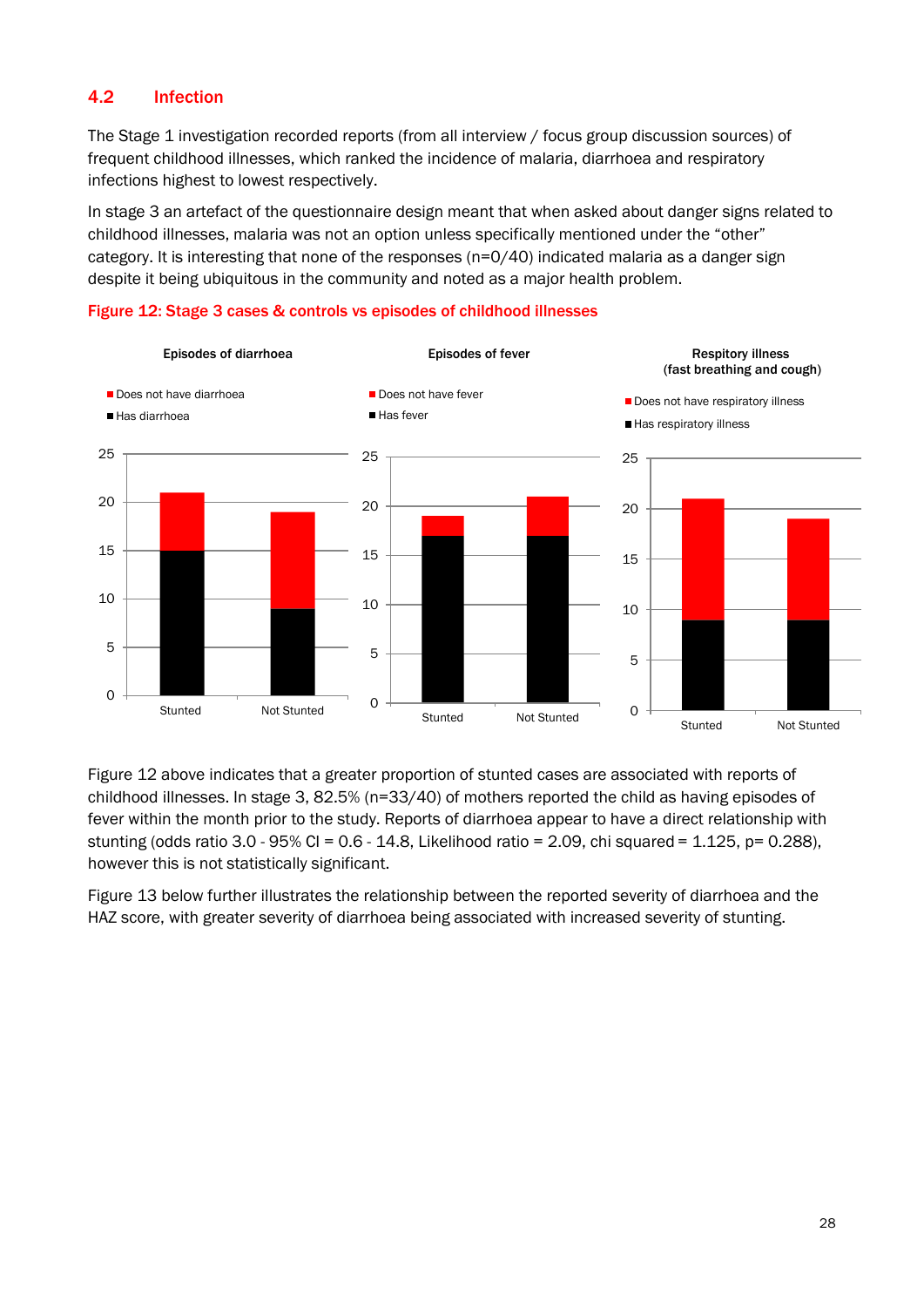#### <span id="page-36-0"></span>Figure 13: Scatter plot for reported severity of diarrhoea against Height for Age Z score



Diarrhoea episodes and height-for-age z-score

'Malnutrition' was the fourth ranked most frequently reported childhood illness, primarily from PHU staff and CHWs. This was likely due to the screening activities, referral and treatment of acute malnutrition. There was little or no recognition of stunting as an indicator of malnutrition. It should be part of the training of PHU staff, CHWs and mothers to recognise that any illness can result in poor nutrition and contribute to stunting over time. Encouraging timely health-seeking behaviour for illnesses either at PHU or community level from the CHW may contribute significantly to reducing stunting.

Recall of danger signs (along with other indicators) may act as a proxy for health-seeking behaviour as recognising symptoms of illness is the first step to obtaining treatment. Figure 14 below illustrates the relationship between the recognition of danger signs and the occurrence of stunting.

#### <span id="page-36-1"></span>Figure 14: Stage 3 Cases & Controls vs. recall of danger signs in childhood illnesses





#### Mothers recognition of at least 4 signs of danger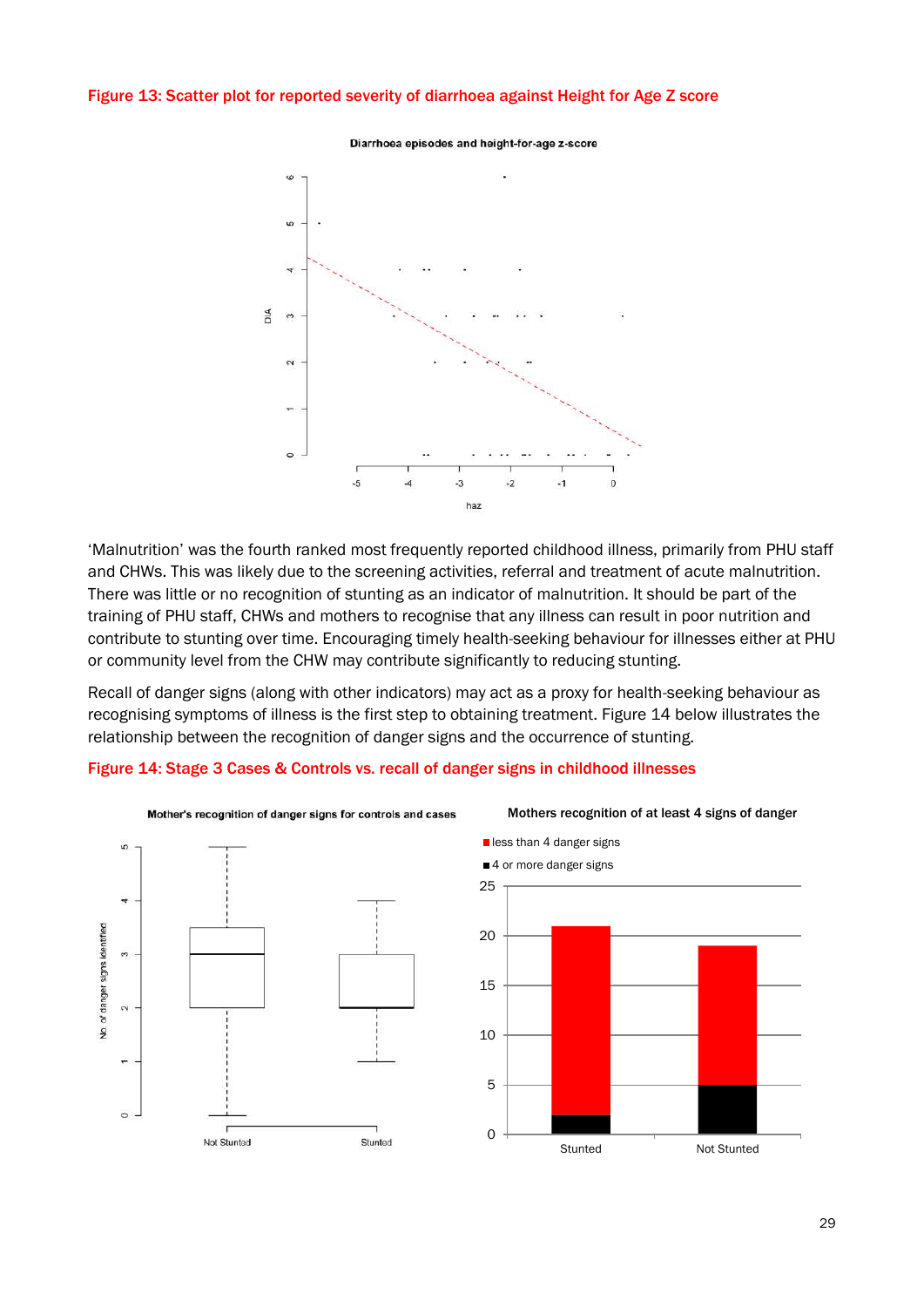There appears to be a tendency for mothers of non-stunted children to recall greater numbers of danger signs. The upper quartile of the number of signs recalled by mothers of stunted children is equal to the median of those with non-stunted children; however, the difference in the number of signs recalled is too small as to be conclusive.

An investigation of the immunisation status indicates little difference between stunted and non-stunted cases in terms of the retention of under-5 cards and BCG vaccination (see figure 15 below). During the investigation in stage 1 it was observed (but not formally counted) that a high proportion of mothers possessed under-5 cards and this finding is confirmed in stage 3. The indicator for BCG vaccination required confirmation of either a BCG scar or an under-5 card for confirmation and showed little difference in stunting between vaccinated and unvaccinated children.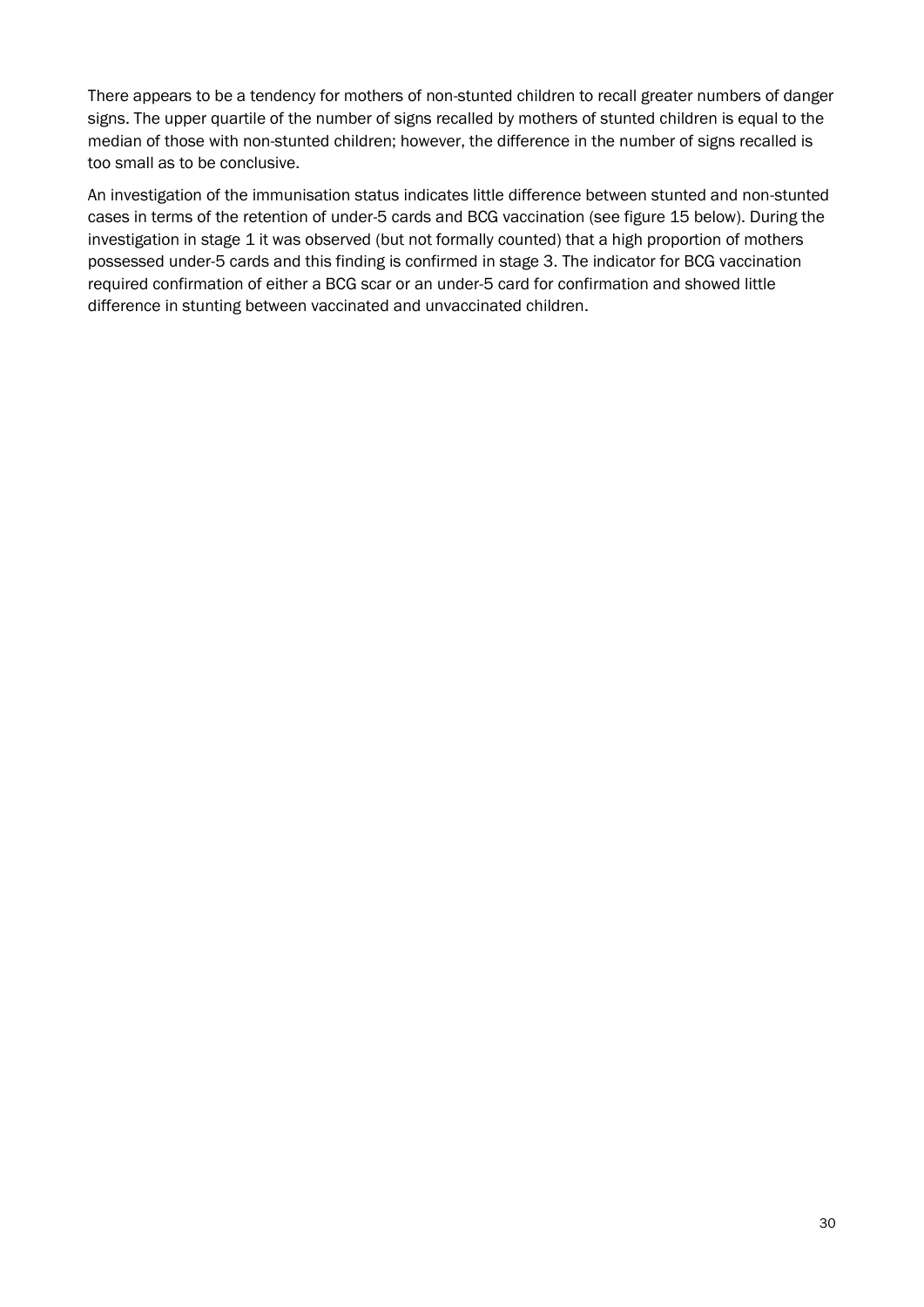### <span id="page-38-0"></span>Figure 15: Under-5 Card retention & BCG immunisation for cases & controls



Recall of the number of vaccinations given as part of the stage 1 investigation was suggestive of high default on childhood immunisations and low rates of full childhood immunisation. Figure 16 derived from stage 3 data suggests low default on polio immunisation but confirms the low rate of full immunisation, and illustrates that default on immunisation and subsequent failure to fully vaccinate the child appears to be associated with a higher risk of stunting.



#### <span id="page-38-1"></span>Figure 16: Immunisation default and full immunisation for Cases & Controls

The occurrence of illness is closely related to deficiencies in nutrition. In particular type 2 nutrient deficiencies retard growth and the retardation is proportional to the deficiency (Golden, 1996). Access to preventative services and timely health-seeking behaviours may reduce the occurrence, length or severity of illnesses and thus the type of deficiencies and associated growth retardation.

In contrast to default on full immunisation, there was a high stage 1 reported rate of vitamin A and deworming uptake through community level activities, such as distribution through the CHW and during child health week. This appears to be confirmed in stage 3 with an apparent association between vitamin A supplementation and reduced stunting.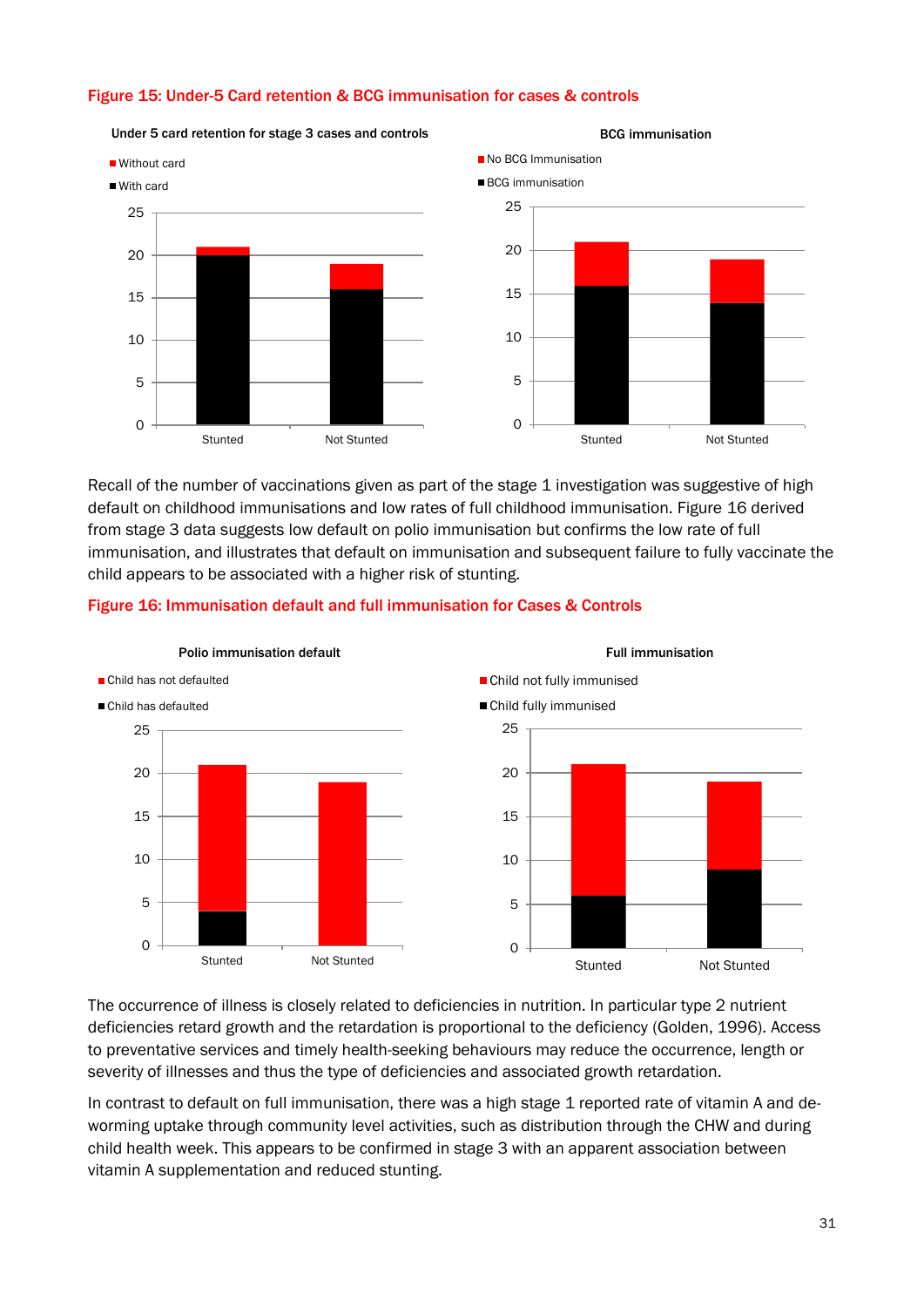#### <span id="page-39-0"></span>Figure 17: Child vitamin A supplementation for stage 3 cases & controls



#### Vitamin A supplementation

The investigation data strongly suggests that the following predispose the child to stunting: default from immunisation services, reduced uptake of child vitamin A supplementation, and poor recall of danger signs requiring treatment. These indicators likely point to a contrast in health-seeking behaviours through the difference in uptake between vaccination at PHU level and vitamin A supplementation at community level. This, however, confirms existing data which indicated that the uptake of some services, particularly vitamin A and de-worming, is greater when provided at community level through CHWs and the integrated maternal and child health week.

The activities suggested to be included in Child Health Week in Sierra Leone<sup>8</sup> include defaulter tracing on immunisation services for children aged less than 1 year. It is clear from this investigation that a high proportion of children aged more than1 year have defaulted. As a general rule of thumb there is no reason why catch up doses of childhood vaccinations cannot be given to older children and several sources including the Centre for Disease Control (CDC) and UNICEF identify suitable schedules for older children. In terms of the prevention of stunting in the most vulnerable period of childhood, the defaulter tracing activities should be extended to include children two – three years of age as a minimum.

Stage 1 of the investigation indicated that there is generally non-existent or, at best, equivocal levels of partner/NGO support to community leaders and the work of CHWs. In addition to the IYCF education strategy through M2M Groups, mothers need to be educated in the early recognition of childhood illnesses and the importance of early treatment-seeking. In particular, increased support for CHWs for community-based interventions to treat malaria, diarrhoea and respiratory illnesses could minimise delay in access to treatment services. Given adequate support, CHWs are also ideally placed to play a continuing role, in tracing cases of immunisation defaulting and referral to the PHU. Increased levels of support for the work of CHWs and M2M Groups must play a central role to any strategy to reduce malnutrition.

<sup>8</sup> World Health Organisation press release: "Sierra Leone Prepares for first round 2013 Maternal and Child Health Week Campaign" available a[t http://www.afro.who.int/en/sierra-leone/press-materials/item/5295-sierra-leone-prepares-for-first-round-2013-maternal-and-child-health](http://www.afro.who.int/en/sierra-leone/press-materials/item/5295-sierra-leone-prepares-for-first-round-2013-maternal-and-child-health-week-campaign.html)[week-campaign.html](http://www.afro.who.int/en/sierra-leone/press-materials/item/5295-sierra-leone-prepares-for-first-round-2013-maternal-and-child-health-week-campaign.html)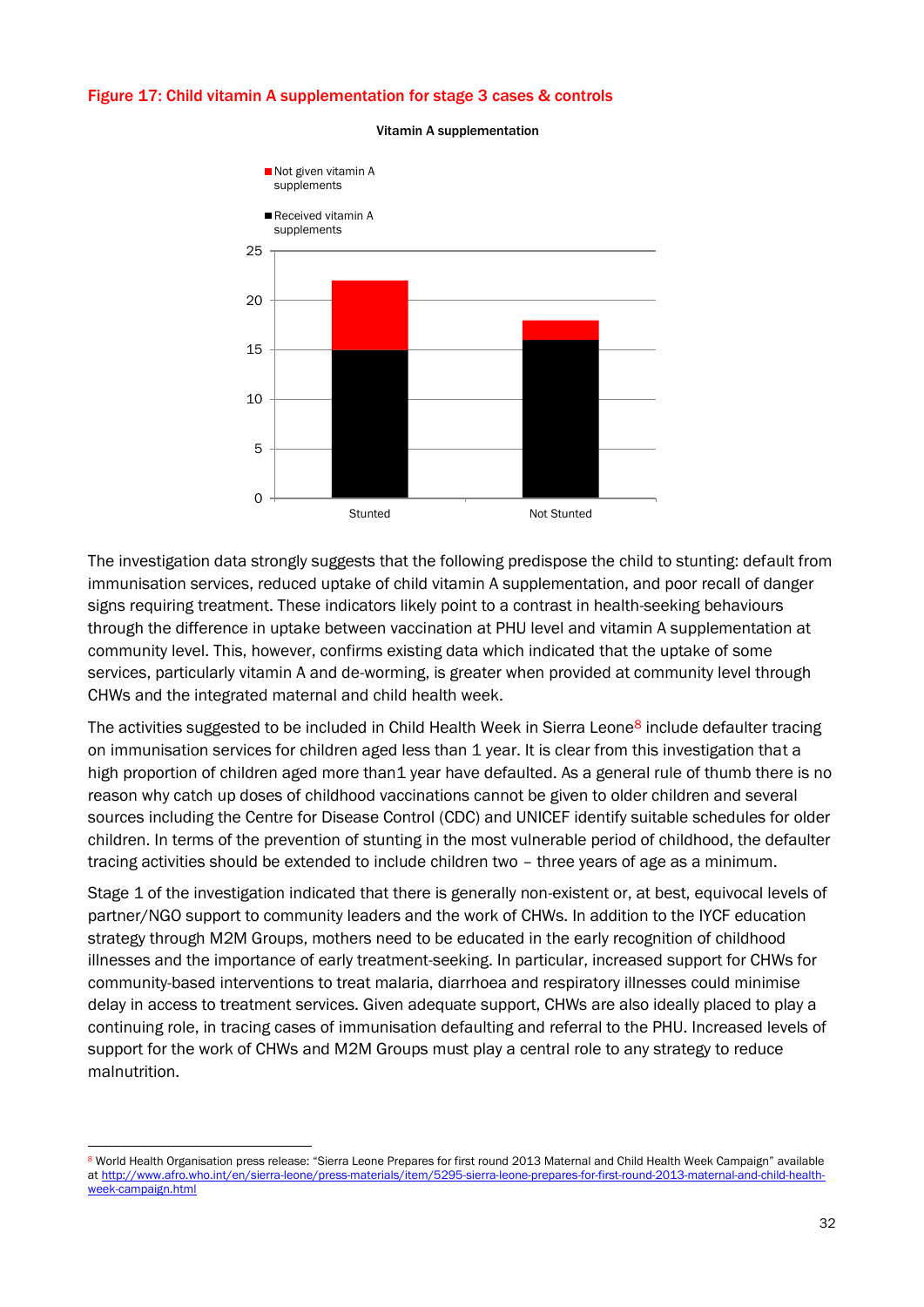# <span id="page-40-0"></span>4.3 Breastfeeding

Early initiation of breastfeeding (EIB) within 1 hour of birth, including the giving of colostrum is a recommended health practice (World Health Organisation, 2014). The reported EIB rate for all mothers during stage 3 of the investigation was  $60\%$  (95% C.I. =  $+/-15.2\%$ ). Intuitively it might be expected that delivery of the child by a health professional and encouragement towards EIB may have an effect on stunting, however, as figure 18 shows, there is no discernible difference. A similar lack of impact was noted earlier in this report with respect to the number of ANC visits made by the mother coupled with a lack of age appropriate IYCF messaging given by health professionals at PHU.

#### <span id="page-40-2"></span>Figure 18: Bar plot of cases & controls vs. delivery by a health professional



Mothers delivering baby with health professional assistance for controls and cases

Failure to exclusively breastfeed to six months (including the giving of only water) predisposes the child to an increased risk of mortality (World Health Organisation, 2014). As noted earlier in this report, low rates of exclusive breastfeeding (30.6%), the routine administration of herbal medicines to children less than 6 months (72.4%) and the gender/control issues which allow only 20.4% of mothers to participate in the decision to administer the medicines are a barrier to efforts which aim solely to give nutrition education to mothers. It is thus important that congruent efforts are made towards educating all members of the community on the importance of exclusive breastfeeding, in particular to fathers and household elders, who appear to hold the decision-making capacity. These efforts may also be multidisciplinary; a programme implemented by Action Contre La Faim in Liberia tackling similar issues through agricultural activities and targeting men and elders suggested some successes in behavioural change (Action Contre La Faim, 2009).

# <span id="page-40-1"></span>4.4 Adequate complementary feeding

Adequate complementary feeding is defined by age appropriate dietary diversity, meal frequency and consistency. Integral to this is continued breastfeeding, ideally to the age of two years and beyond (World Health Organisation, n.d.). The adequacy of the child's diet for this study was assessed using the Infant and Child Feeding Index developed by Arimond and Ruel (Arimond and Ruel, 2003). One of these indicators is 'age appropriate breastfeeding', which includes exclusive breastfeeding for children to six months and continued breastfeeding, for this study, to two years.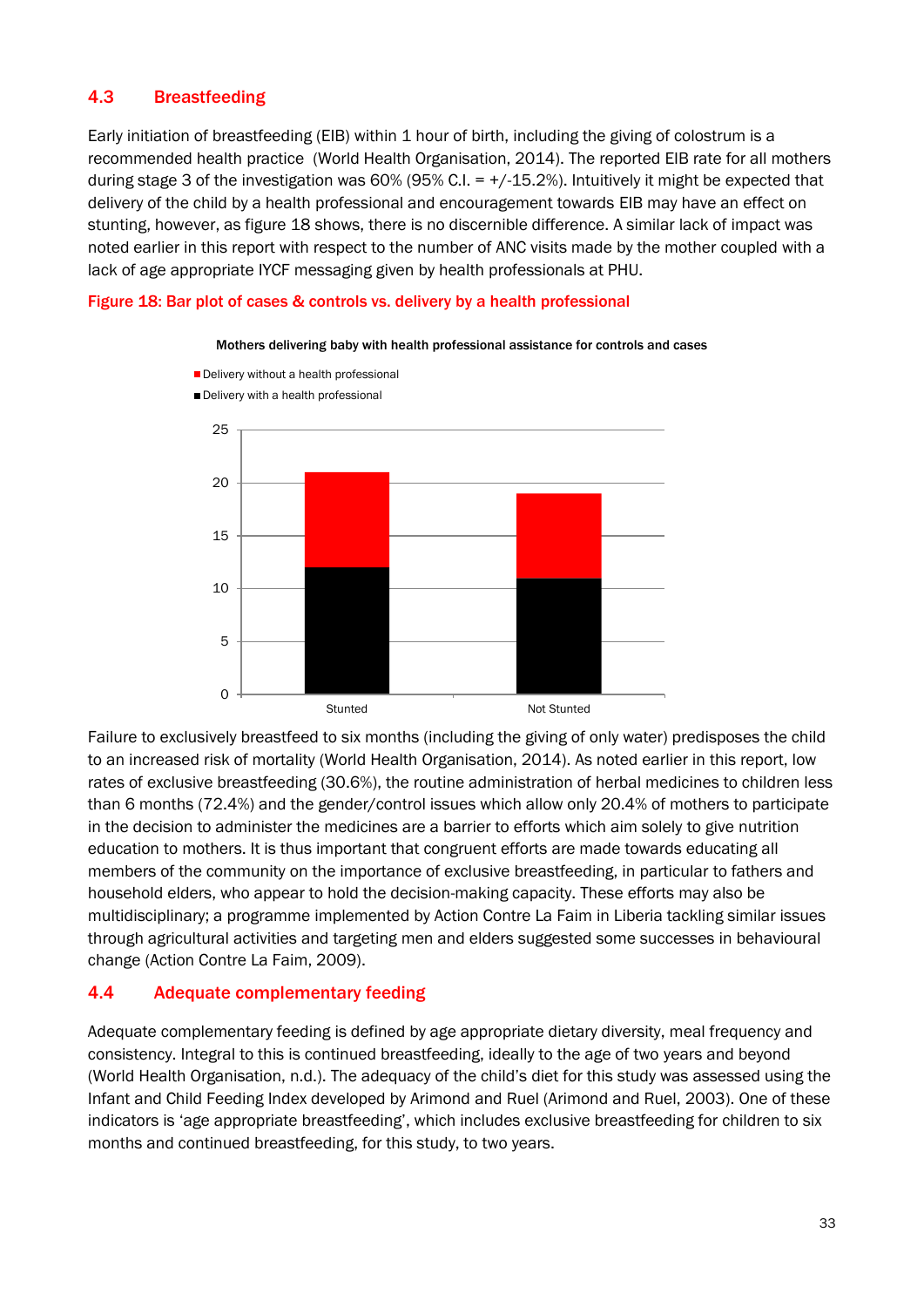#### <span id="page-41-0"></span>Figure 19: Age appropriate breastfeeding vs. stage 3 cases & controls



Age appropriate continued breastfeeding

Figure 19 above indicates the relationship between continued breastfeeding and stunting, and appears to demonstrate that continued breastfeeding is associated with a reduced risk of stunting.

Beyond the age of six months dietary diversity is seen as an indicator of adequate micronutrient intake. The bar plot in figure 20 below indicates no difference in the median or 1st upper quartile for the number of food groups consumed between cases and controls in stage 3 of the investigation. This is contrary to expectation. As postulated earlier in this report this may be due to either the dietary diversity being equivocal for all children or an artefact of data collection.

#### <span id="page-41-1"></span>Figure 20: Bar plot of dietary diversity for stage 3 cases & controls



#### Child diet diversity for controls and cases

In some cases food groups such as eggs and fish were included as being part of the child's diet, although the stage 1 investigation revealed that protein rich dietary sources such as these are commonly denied to the child due to food taboos or unequal food distribution at household level.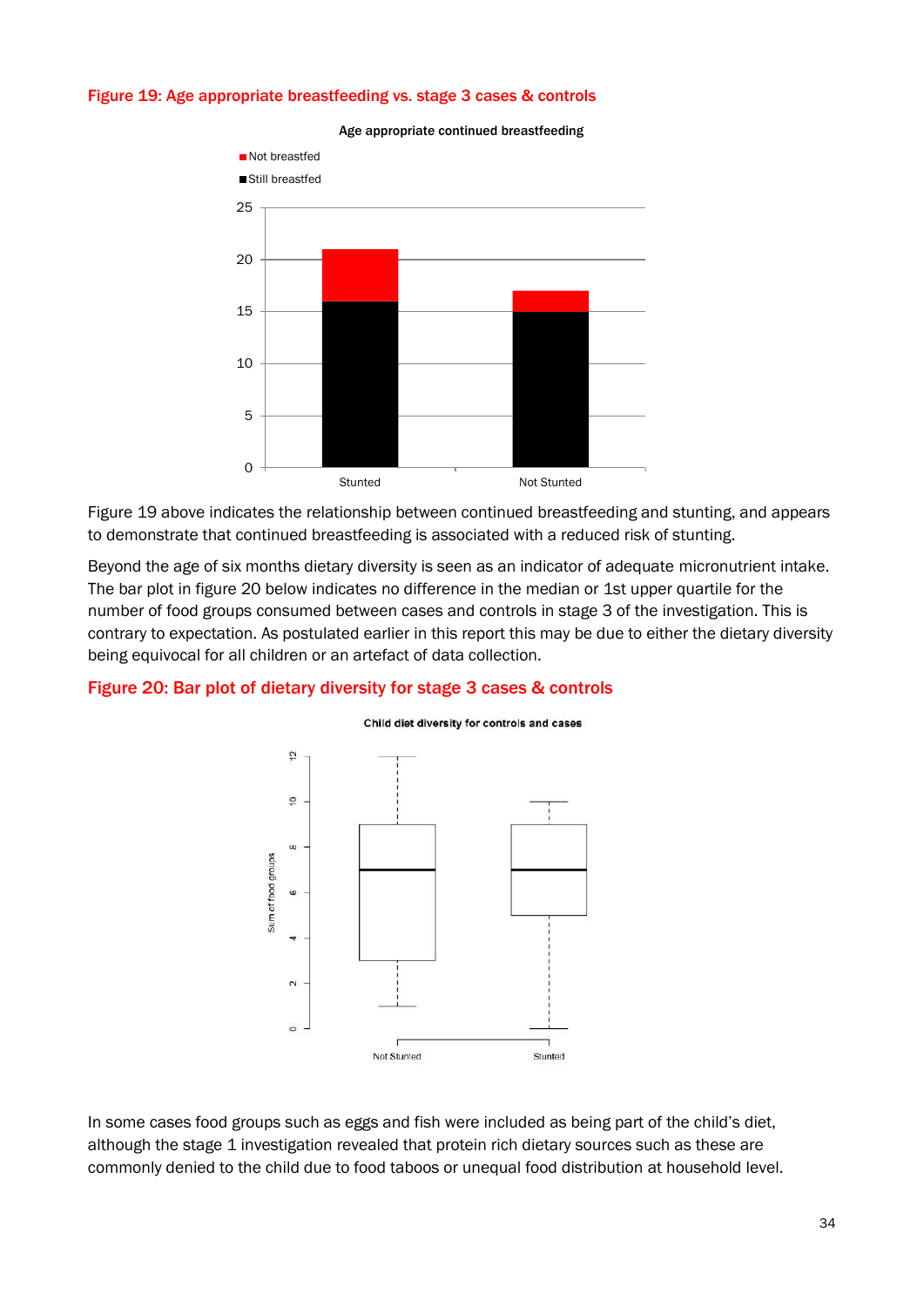However, as an example, the leftovers, bones or non-flesh parts of fish are ground and used to flavour the sauces which are added to the mother and child's food.

The Infant and Young Child Feeding Index (ICFI) score provides a composite index of age appropriate breastfeeding, age appropriate dietary diversity and meal frequency. A score of greater than six indicates 'good IYCF practices'. Despite the potential constraints noted regarding the accuracy of the dietary diversity data, there appears to be a tendency towards lower ICFI scores being associated with stunting (bar plot in figure 21) and an association with reduced stunting where the ICFI score is greater than six.

#### <span id="page-42-0"></span>Figure 21: Box plot and bar plot of Infant and Young Child Feeding Index score for cases and controls



Figure 22 below disaggregates the effect of age-appropriate meal frequency from the ICFI score. There is no difference to be noted between cases or controls, primarily because the frequency of feeding was generally low. During stage 1 of the investigation, the vast majority of pregnant women or mothers with children less than two years of age indicated that both mother and child routinely ate twice per day.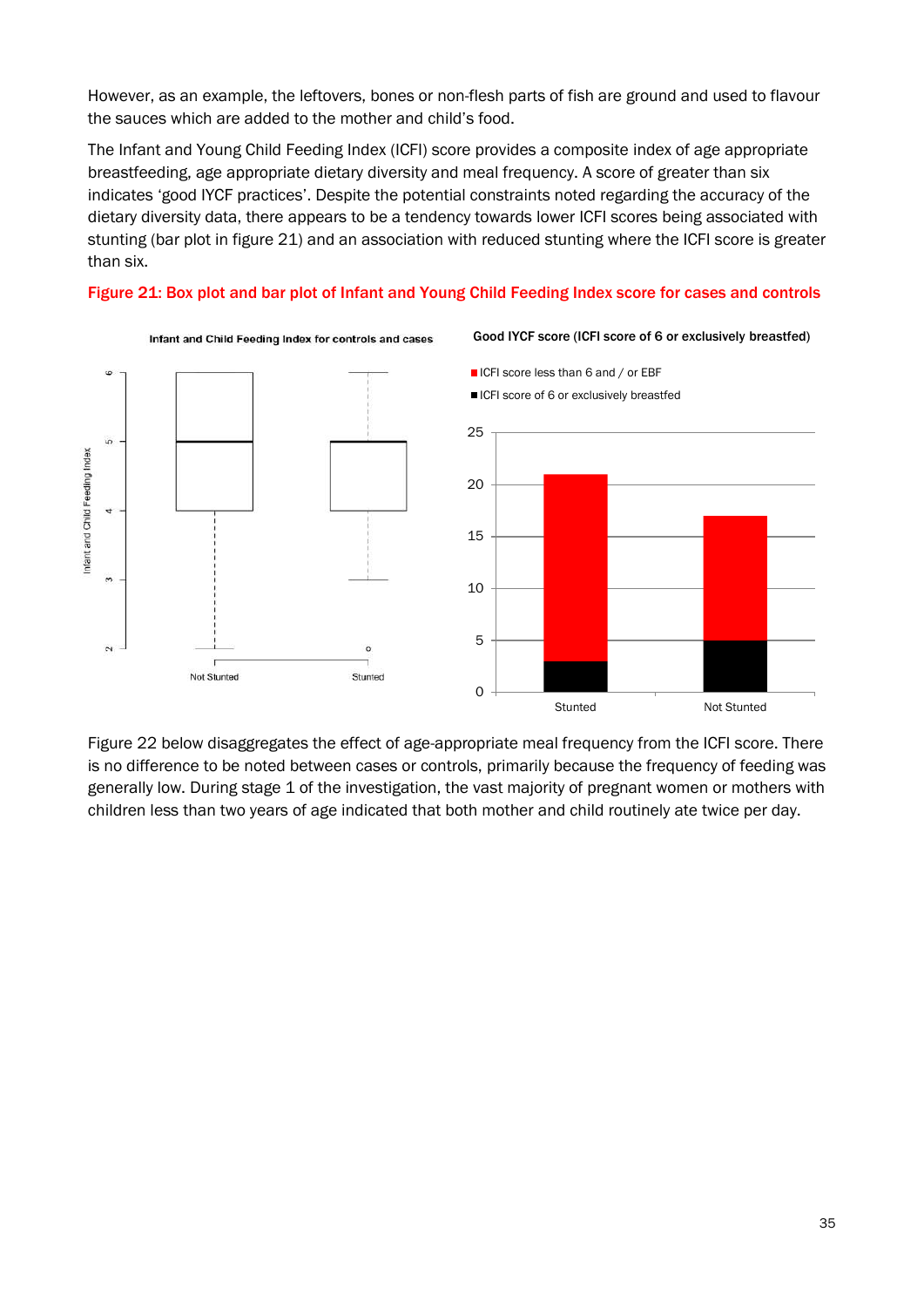## <span id="page-43-0"></span>Figure 22: Age appropriate meal frequency for stage 3 cases and controls



#### Age appropriate meal frequency

When asked about feeding practices during illness, 75.5% (95% C.I. = +/- 17.2%) of mothers in stage 2 responded that feeding frequency was reduced with only 15.3% reporting an increase. Age-appropriate meal frequency and the increase of feeding frequency during illness is an integral part of IYCF education, and further illustrates that any IYCF education currently being passed down through the PHU and/or M2M Group is currently ineffective in these respects.

As with the bar plots and box plots illustrated in this report, the likelihood and p value of most of the variables under consideration indicated tendencies, but were not significant at the statistical level. This is likely due, not only to the small sample size compared with the complexity of the relationships of the variables, but also potentially unobserved variables.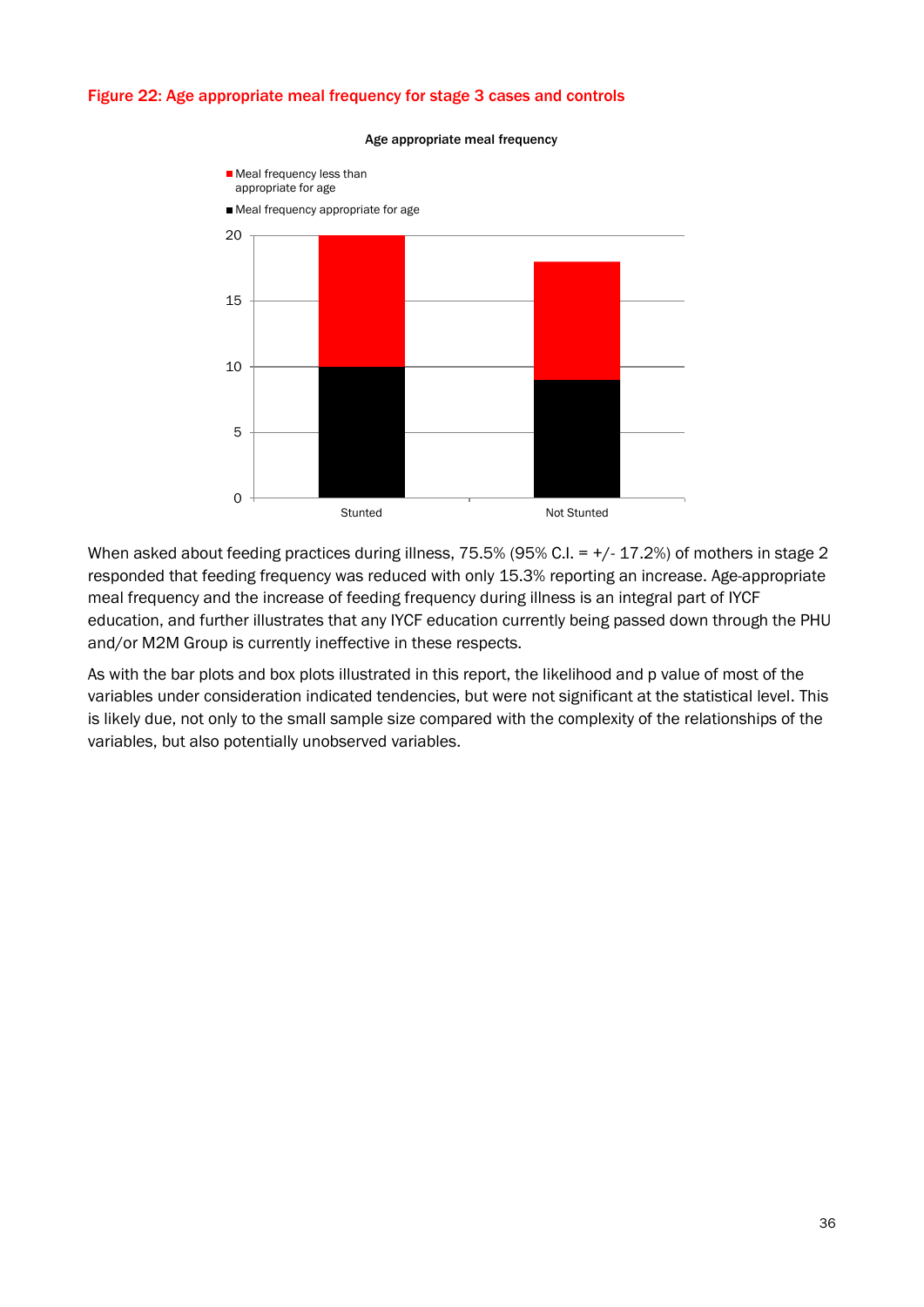# <span id="page-44-0"></span>5 Conclusions

The causes of malnutrition are complex and multifactorial. The contributory factors identified in this investigation were compiled into a conceptual framework based on Stewart's conceptual model for stunting (Stewart, Lannotti, Dewey, Michaelson, & Onyango, 2013), which illustrates the contributions of each factor in Kambia District. It should be noted however that the relationships described are not statistically significant. Nevertheless the SQUEAC methodology proved useful in identifying some of the contributors towards malnutrition in Kambia District and in identifying boosters and barriers to service uptake and child care practices.

The findings were, in some cases, contrary to those expected from existing data. Immunisation coverage and rates of exclusive breastfeeding were significantly less than expected. This points to reporting issues that may mislead the efforts being made to tackle issues of under-nutrition in Kambia District.

PHUs and M2M Groups are ideally placed to provide preventative services, yet reports of coverage have focused on 'availability coverage' as defined by the Tanahashi model (Tanahashi, 1978) rather than on assessing 'effectiveness coverage'. Report of 100% of M2M Groups having trained members and over 100% immunisations at PHU do not account for the poor level of M2M Group knowledge at chiefdom level, nor for immunisation defaulting rates, and as such may be misleading if extrapolated to imply effectiveness.

The ' effectiveness coverage' of community-based approaches to preventing malnutrition is further undermined by a general lack of awareness of M2M Groups at community level and a lack of appropriate IYCF training and messaging (with relevant IEC materials) for both M2M Group members and PHU staff. There was little evidence of coordination or support between PHUs and M2M Groups, although evidence of reports from CHWs suggests that there is some coordination between CHWs and PHUs and between CHWs and M2M Groups.

There are other community-based strategies to prevent malnutrition, such as CHWs conducting routine health and nutrition activities and child health weeks, as well as TBA involvement with the mother and child. At PHU level and for CHWs, the nutrition focus is currently on treatment through screening for MUAC and the outpatient treatment of acute malnutrition. The uptake of services providing vitamin A and de-worming at community level appears to be greater than that for immunisations at PHU level. The use of these preventative services in this investigation appears to be associated with less risk of stunting, however, at community level the CHWs require a greater level of support to enhance the effectiveness of their work. One aspect of this support would be training in IYCF and the supply of IEC materials. However this must be accompanied by proper incentivisation and practical supervisory support to reinforce the theoretical training.

At each child health week there is a requirement to trace childhood immunisation defaulters aged one year or less although there are no technical barriers to catch up immunisations for children over one. With the greatest vulnerability to malnutrition and the effects of stunting being reversible up until the age of two to three years, it would be a significant enhancement of the child health week services to provide immunisation defaulter tracing up until three years of age as a minimum. The possible effect on a twice yearly spike of high workloads for PHU staff dealing with the referrals could be reduced if such defaulter tracing was included in the role of the CHW and integrated into the routine workload. Checking the child health card for immunisations and referral to PHU during the course of other routine CHW services and PHU coordination meetings would not increase the workload significantly.

As highlighted by Denney, Jalloh, Mallett, Pratt and Tucker (2014), repeated cascade trainings for staff and community workers is not likely to be effective in reducing malnutrition on its own. Issues at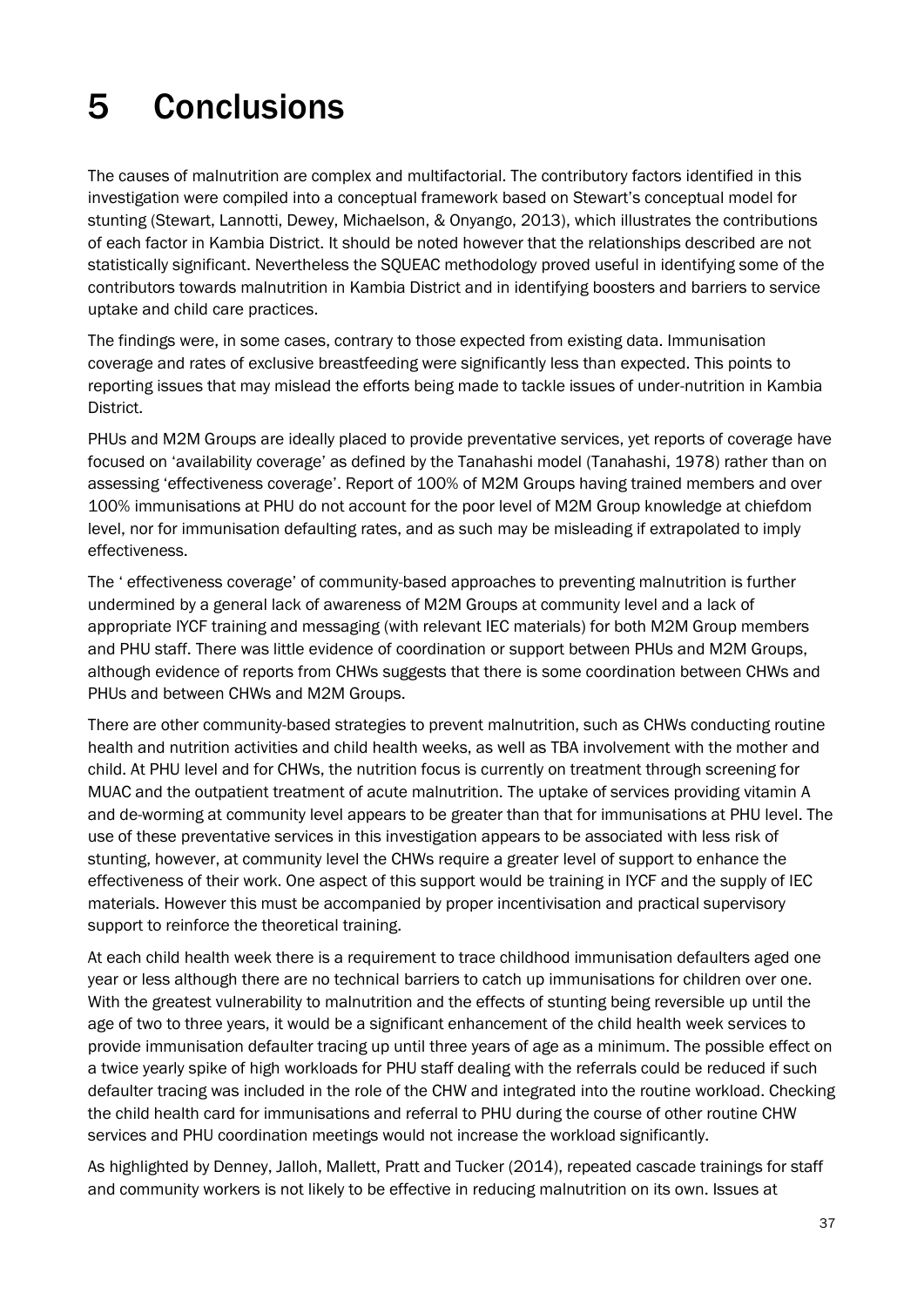household level such as access to clean drinking water and an improved latrine for proper sanitation also predispose the child to malnutrition in Kambia District. In several communities visited the water sources for drinking were not clean as several of the pumps had broken. Further to this there was also an association with not having an improved water source (i.e. the water from unsafe sources is not properly cleaned before drinking). For any educational approach to preventing malnutrition to be effective, it must be accompanied by efforts to restore a safe water supply at community level or provide the means to make the water safe at household level.

Education on appropriate feeding practices for children under two years must be extended to provide information on:

- **The importance of exclusive breastfeeding to six months (including not giving water or** herbal medicines).
- Continued breastfeeding to two years.
- **Age appropriate dietary diversity and meal frequency for children aged greater than six** months.

This would appear to be self-evident yet M2M Groups, PHU staff and CHWs (not to mention mothers) were not able to identify proper age appropriate IYCF practices. In the one community where the M2M Group members demonstrated appropriate IYCF teaching materials and messages, the TBA openly indicated that she contradicted this advice through encouraging herbal medicines for children aged under six months. Exclusive breastfeeding to six months is a universally repeated message from all key informants yet the rate of EBF continues to be approximately 30% in Kambia District. The primary reason for this is the frequent administration of herbal medicines, a practice in which mothers rarely play a role in decision-making. The lack of awareness of age-appropriate feeding practices is compounded by the existence of food taboos which restrict the dietary intake of mothers and infants.

The effect of childhood illnesses on stunting was apparent from the investigation. The effect of these illnesses was likely exacerbated by the widely reported practice of reducing meal frequency for the child during illness. IYCF messages and the mortality risks associated with giving water or herbal medicines must be aimed, not only at mothers, but at the decision-making members of the household, primarily the child's father, and grandmother.

Other widely held traditional beliefs such as *banfa* do not appear to have a negative effect on continued breastfeeding through the weaning period to 12 months and birth spacing up to 2-3 years. While addressing mistaken beliefs such as *banfa* is important, it must be done with caution so as not to undermine the beneficial aspects of current practices. Although continued breastfeeding is currently conducted to a median of 19 months, the correction of beliefs in *banfa* would allow an improvement toward the minimum of two years of breastfeeding as recommended by WHO. As with IYCF messages in general, addressing beliefs in *banfa* must be done through targeting decision-makers at household level. The participation of men in community groups appears to have a positive effect on the risk of stunting for the child, however, this inclusion should be extended to targeting males and other household elders for the messages previously described in this report.

Traditional practices including marriage before the age of 18 and associated early teenage pregnancy have long been known to have consequences for the health of the child and mother (OHCHR, 1979). Furthermore there is a subsequent effect on the level of education attained; evidence borne out by this study and identified as a barrier to the prevention of malnutrition in Kambia. Encouraging the prevention of early pregnancy before the age of 18 and continued education for females until at least the end of senior secondary school (17 - 18 years) should play a central part in strategies to prevent malnutrition.

Despite a change in the legal framework mandating delivery at PHU, with fines imposed in some communities for non-compliance, there were some anecdotal reports in stage 1 of traditional births "in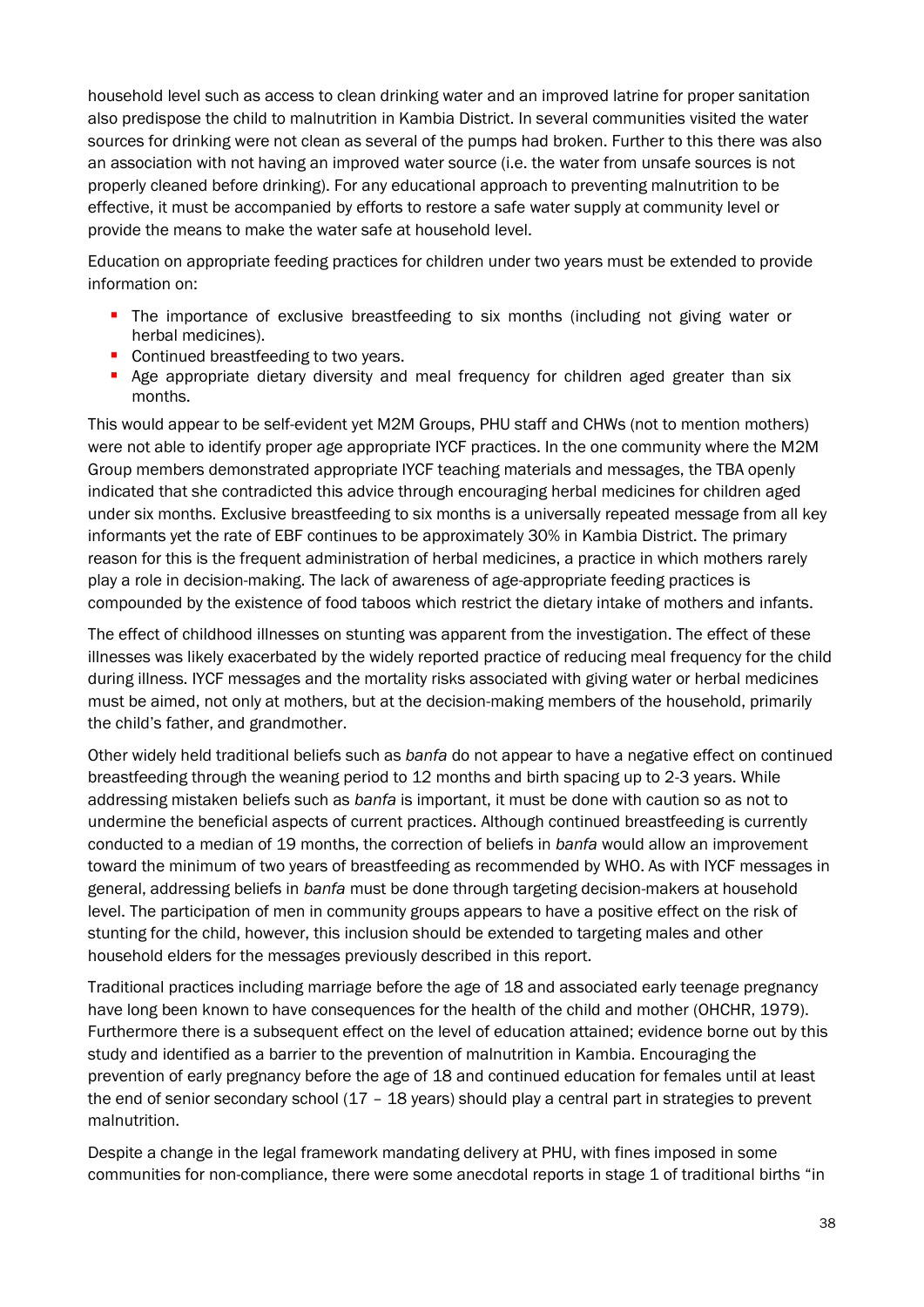the bush" or delivery at home by the TBA. There was, however, no evidence that husbands discouraged participation in community groups or in seeking antenatal or delivery care at the PHU.

It was beyond the scope of the SQUEAC investigation to enable a formal assessment of household food security and economy. However, there was a noted difference in the risk of stunting for children whose mothers earned an income. It cannot be reliably postulated whether this is due to an overall improvement in household economy or food security; however, the effect of maternal income appeared to have a greater effect than the level of maternal control which was exerted over that income.

As clearly as the causes of malnutrition are multifactorial so must be the range of initiatives to tackle it. Such initiatives already existing at community level require strengthening and expansion to address the factors identified in this report. Enhanced supervision of such activities would potentially make more accurate information available at district level for evaluation purposes.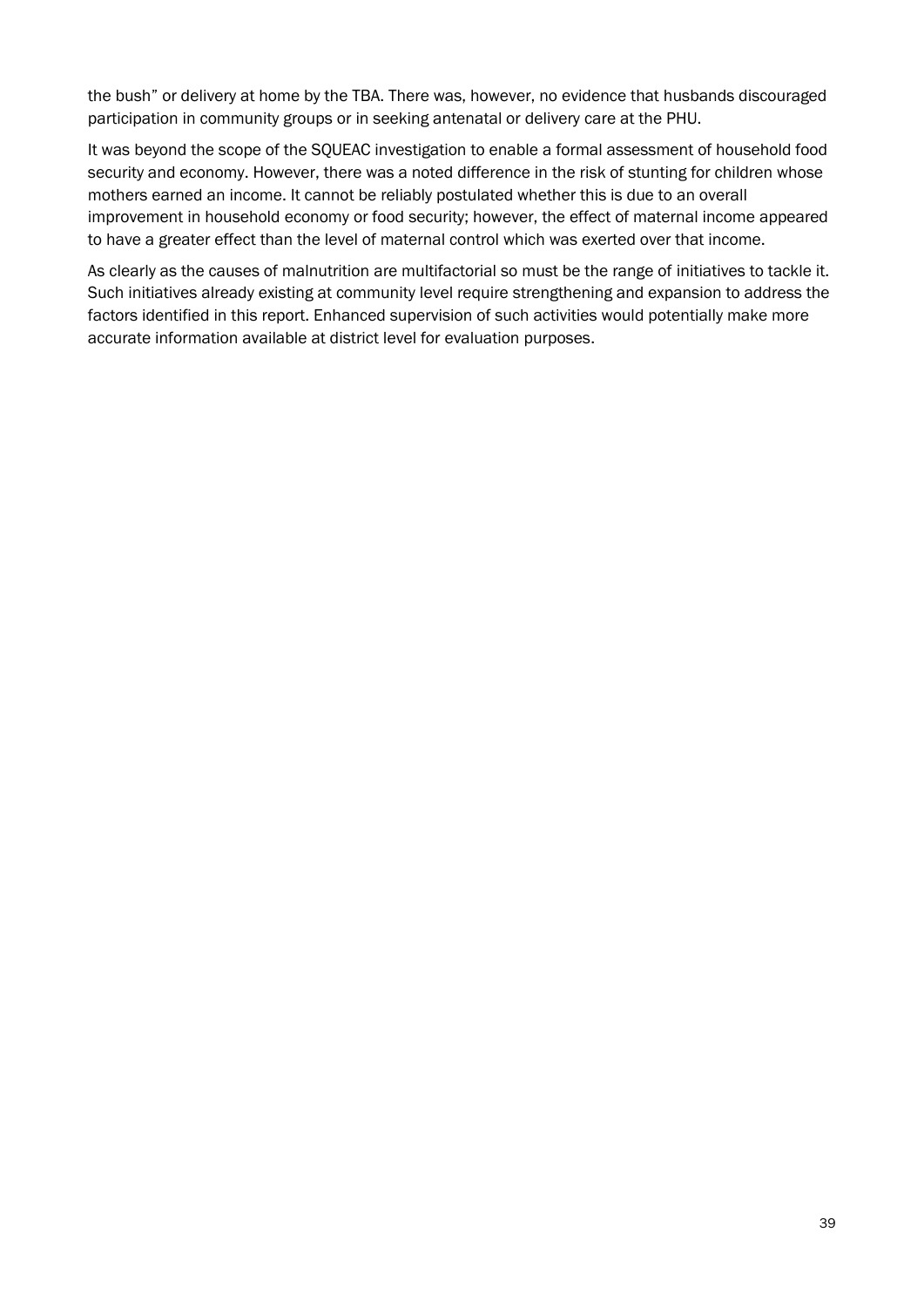# <span id="page-47-0"></span>6 Annexes

# <span id="page-47-1"></span>Annex 1: Consent form

# Statement of Informed Consent

Greetings,

I am \_\_\_\_\_\_\_\_\_\_\_\_\_\_\_\_\_\_\_\_\_\_\_\_\_\_\_\_\_\_\_\_\_\_\_\_. I am part of a team from a national NGO called FOCUS 1000. They are visiting villages in Kambia District to speak to people in the community about health issues, particularly those of women and children. The information we are gathering will be anonymous and confidential. Your name will not be included any report that result from our work. We aim to use this information to benefit the communities of Kambia District and Sierra Leone generally.

You are not obliged to discuss these issues with the team and, if you choose to stay, you may also choose to leave at any time or refuse to answer questions. By staying and answering the questions you acknowledge that we have your consent to use the information solely for the purposes related to this project.

| <b>Name</b> | <b>Village</b> | <b>Phone number</b> | <b>Signature</b> |
|-------------|----------------|---------------------|------------------|
|             |                |                     |                  |
|             |                |                     |                  |
|             |                |                     |                  |
|             |                |                     |                  |
|             |                |                     |                  |
|             |                |                     |                  |
|             |                |                     |                  |
|             |                |                     |                  |
|             |                |                     |                  |
|             |                |                     |                  |
|             |                |                     |                  |
|             |                |                     |                  |
|             |                |                     |                  |
|             |                |                     |                  |
|             |                |                     |                  |
|             |                |                     |                  |
|             |                |                     |                  |
|             |                |                     |                  |
|             |                |                     |                  |
|             |                |                     |                  |
|             |                |                     |                  |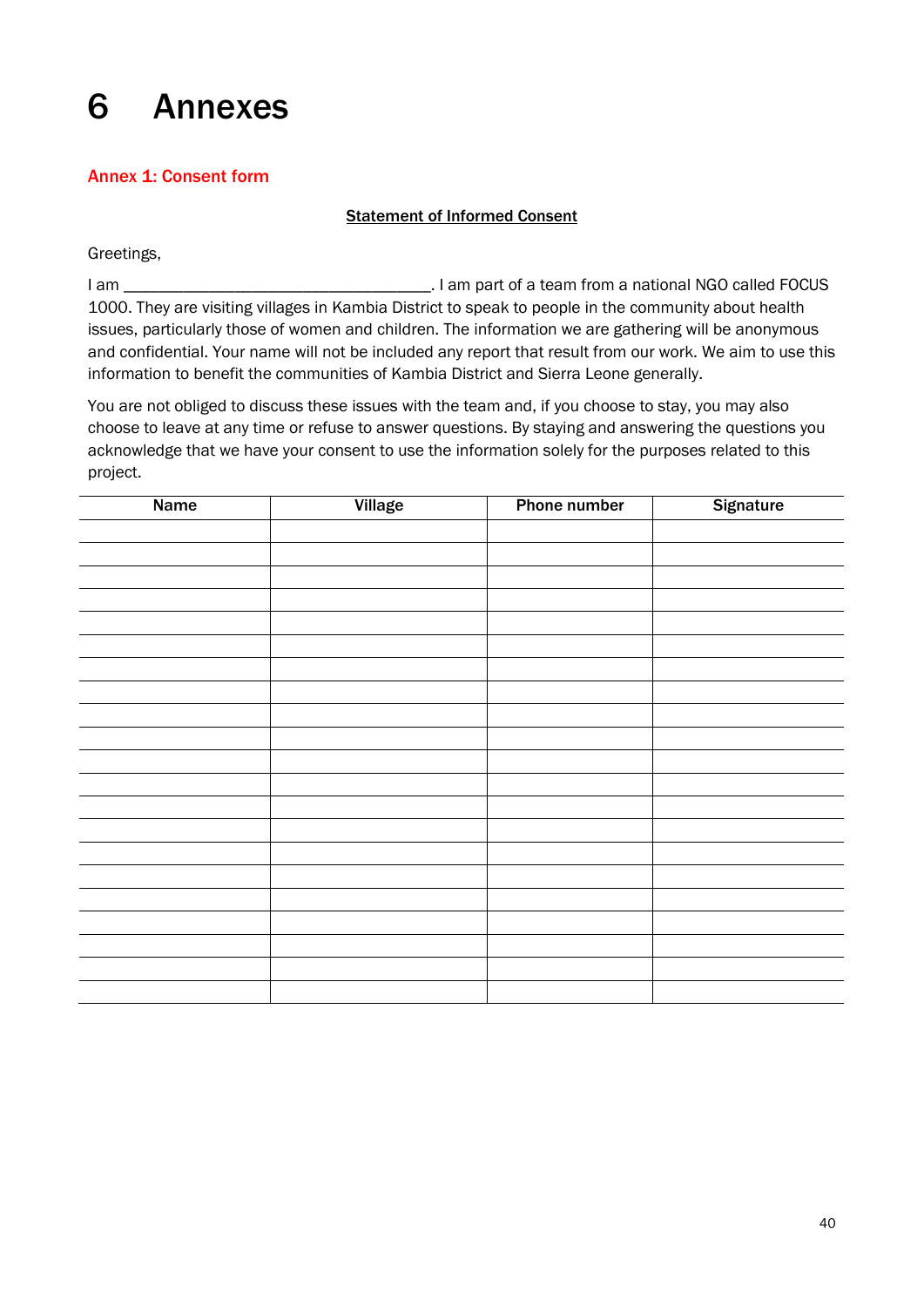# <span id="page-48-0"></span>Annex 1: Stage 1 Key informant interview questionnaire - Community Leaders

#### Health Questions

- 1 What are the main health problems in the area? (list)
- 2 Which are the most frequent?
- 3 Which are the most serious (rank)?
- 4 When do you usually see these problems in the community?

#### Questions about nutrition

- 1 What do people here call malnutrition? (Stunting, wasting, oedema, underweight)<br>2 Who told vou about malnutrition?
- Who told you about malnutrition?
- 3 Who tells people about it in this village?
- 4 (Show photograph or describe stunting)
- 5 Do you know children in this village with this condition?
- 6 What do people usually do when a child has this condition?
- 7 What foods are given to young children?
	- a. 0-6m
	- b. 6-12m
	- c.  $1 2$  years

#### WASH

- 1 Describe where do you get your drinking water from?<br>2 (Observe water source)
- (Observe water source)
- 3 Case finding
- 4 How are children identified for treatment?
- 5 Who does this in your community?
- 6 How are children referred to the health centre / MSG?

# Access coverage

- 1 Do you know of programmes / meetings / groups to prevent malnutrition?<br>2 Where is (are) the programme(s) / meeting(s) located?
- Where is (are) the programme(s) / meeting(s) located?
- 3 When does it operate?
- 4 Who attends the programme/ meetings?
- 5 Are there people who don't attend?
- 6 What are some of the reasons preventing people from attending?
- 7 What do you think of the programme / meeting / group?
- 8 (Probe answers)

#### Support from partners

- 1 What support if any do you receive for programmes?
	- a. Screening / referral for malnutrition
	- b. Operating support groups (e.g. MSG)
	- c. Maternal / Child health week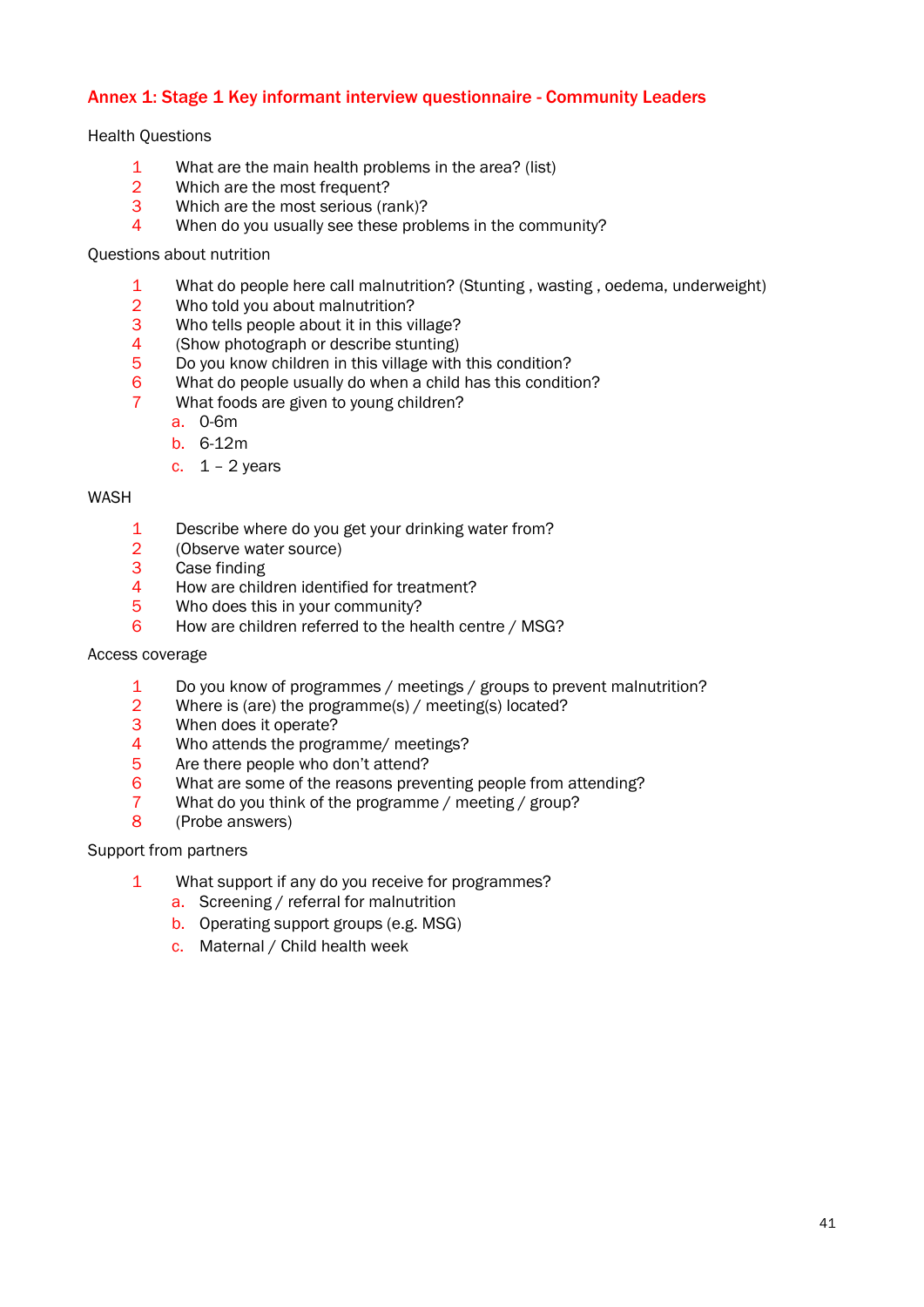## Annex 2: Stage 1 Key informant interviews - Community Workers

Role of the community worker

- 1 What is your role in the community?
- 2 Describe activities related to health / nutrition?
	- a. Screening and referral (to which programmes?)
	- b. Education (nutrition / health / WASH)
	- c. Attending MSG meetings
	- d. Vaccination
	- e. Child health week

#### **Malnutrition**

- 1 What types of malnutrition do you see in this community? (probe for stunting)<br>2 How do you identify those cases?
- How do you identify those cases?
- 3 What do you do when you have identified cases of malnutrition?
	- a. Referral to treatment programme (CMAM or other)
	- b. Referral to IYCF counselling
	- c. Referral to MSG
	- d. Referral to growth monitoring

#### Nutrition education

- 1 What training have you had on nutrition education?
- 2 What other training have you received?<br>3 What messages do you give to:
- What messages do you give to:
	- a. Pregnant women
	- b. Women with children 0-6 months
	- c. Women with children 6-9 months
	- d. Women with children 9-12 months
	- e. Women with children > 12 months
- 4 How do you give these messages? (ICE / verbal / flyers etc.)
- 5 What things have changed since you gave this advice?
- 6 What things have not changed?
	- f. What are some of the reasons things do not change?

#### Non-attendance

- 1 What are some of the reasons mothers do not attend meetings / services?
	- a. MSG
	- b. IYCF counselling
	- c. Growth monitoring
	- d. CMAM

#### Community Worker Support

- 1 Who supports you in your work? (How?)
- 2 Do you attend meetings at the local health centre / MSG?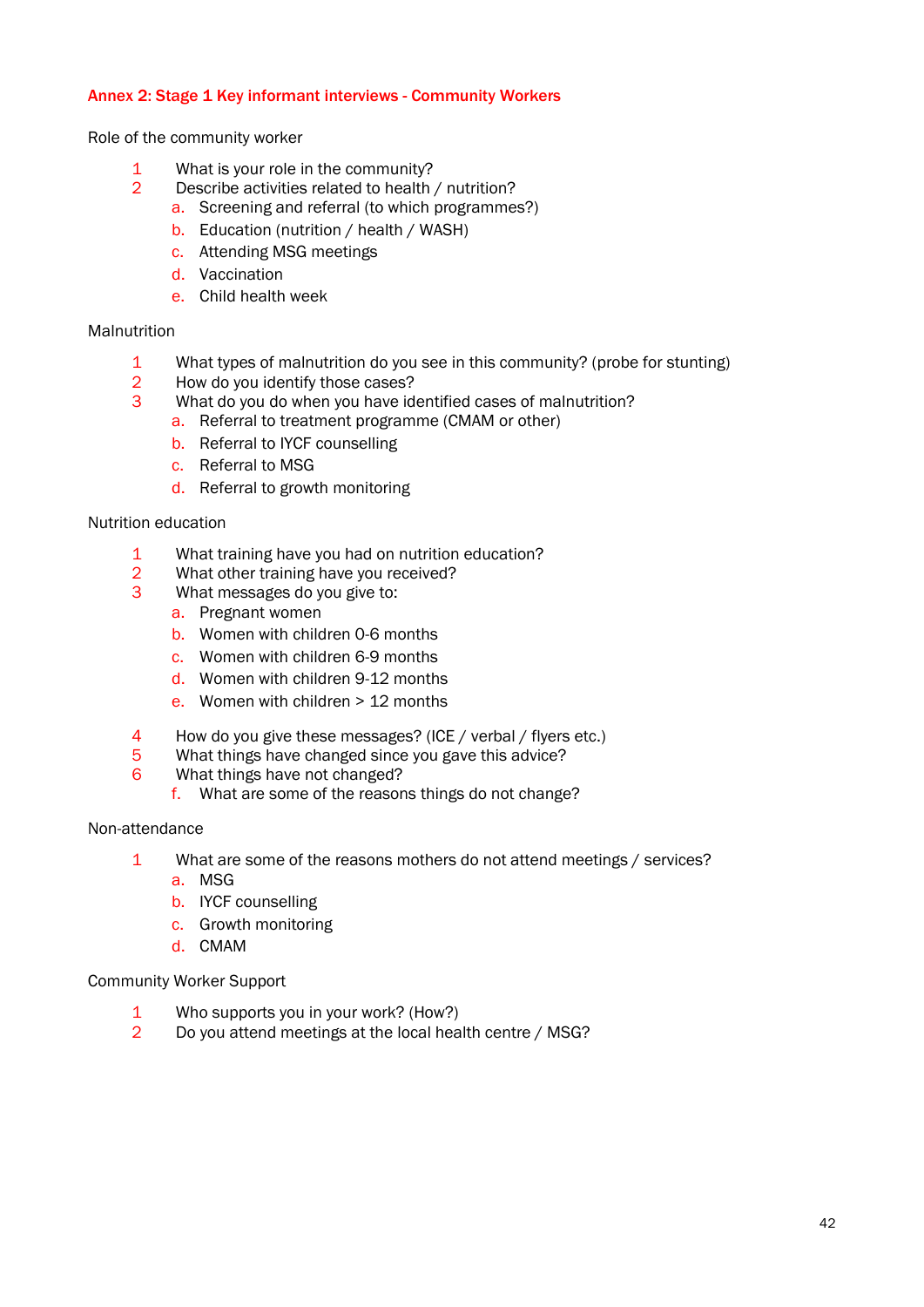# Annex 3: Stage 1 Focus Group Discussion - Pregnant & Lactating Women

1 Identify the ages of the participants

### Nutrition

Show photograph or describe a stunted child then ask

- 1 What is this condition called? (identify local names for stunting)
- 2 What are the possible causes of this condition local name for stunting? (check for local beliefs)
- 3 How did you hear about it? Who told you?
- 4 What are the consequences of (local name for stunting)
- 5 Can [stunting] be prevented?
	- a. If yes, how?
	- b. If no, why not?

Access to preventative programmes

- 1 Do you know of any programmes to prevent malnutrition?
- 2 Can you describe these programmes?
	- a. Who is it for?
	- b. How are these people referred to the programme?
	- c. When does it operate?
	- d. Who do you see at the programme?
- 3 Who tells people about this programme in the village?
- 4 Do you and your child attend the programme?
- 5 What messages do they tell you at the programme?
- 6 What has changed since you heard these messages?
	- e. What has not changed since hearing these messages?
	- f. What are some of the reasons things have not changed?

#### Non-attendance

- 7 Do you know mothers / children who don't attend the programme?
- 8 What are some of the reasons preventing people from attending the programme?

Household / Family factors

- 1 How old were you when you had your first child?
- 2 What ages are your children? (identify birth spacing or lack of)
- 3 What is your normal diet? (What did you eat yesterday?)
	- a. Preconception
	- b. Pregnancy
	- c. Lactating
- 4 How many meals did you have?
- 5 Do you think you eat a varied and nutritious diet?
	- d. How do you know this is nutritious?
	- e. Who told you?

#### Food security

- 1 How many times in the last year was there no food to eat in the house?
	- a. Often
	- b. Sometimes
	- c. Never
	- d. Don't know / refused to answer
- 2 How many times in the last year could you not afford to eat balanced meals?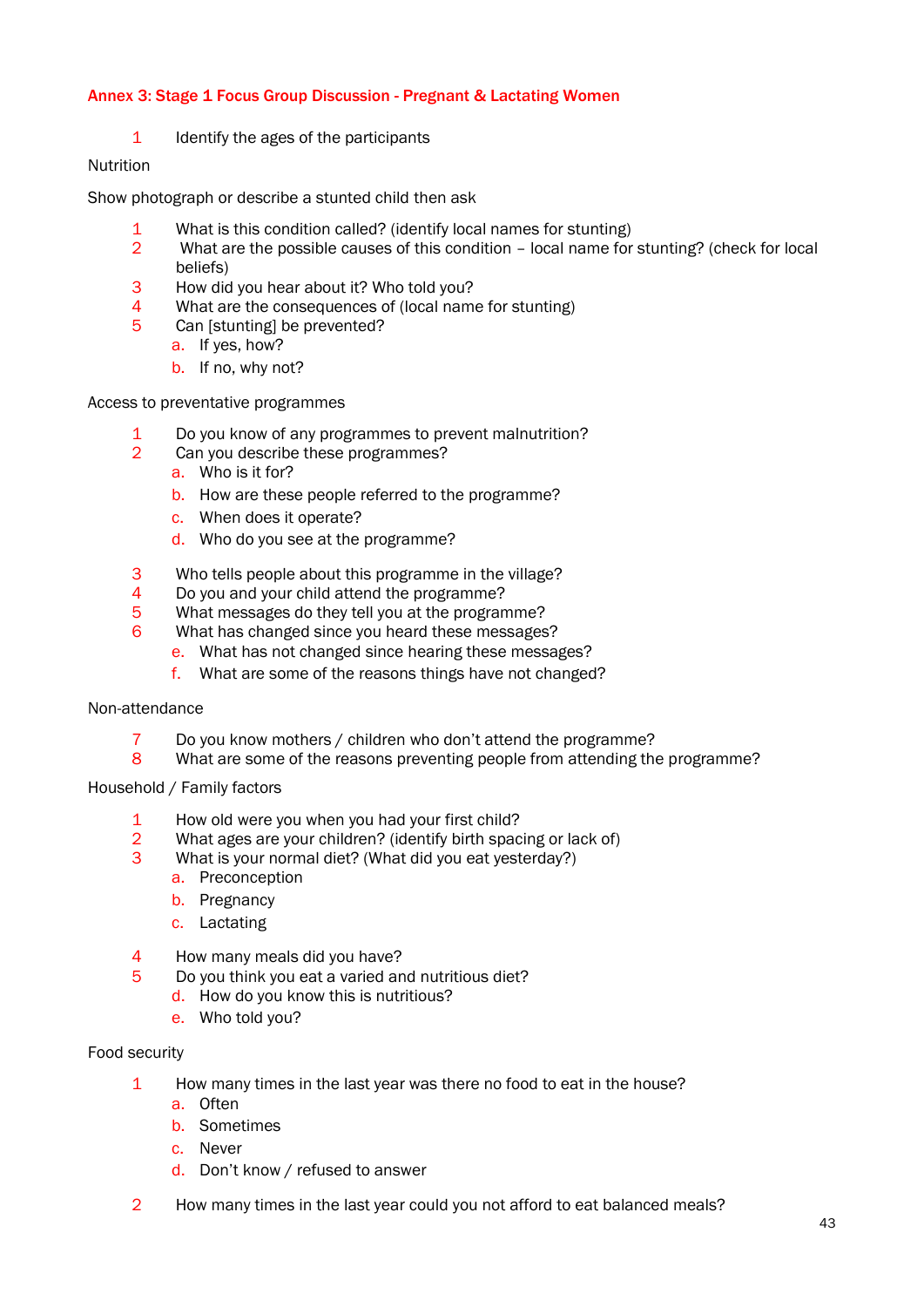- e. Often
- f. Sometimes
- g. Never
- h. Don't know / refused
- 3 How many times in the last year did you or your child go hungry because there wasn't enough money for food?
	- i. Almost every month
	- j. Some months but not every month (which months?)
	- k. Only 1 or 2 months
	- l. Never
	- m. Don't know / refused
- 4 How many times in the last year did you or your child skip meals because there was not enough food?
	- n. Almost every month
	- o. Some months but not every month (which months?)
	- p. Only 1 or 2 months
	- q. Never
	- r. Don't know / refused

# Household food allocation

- 1 Can you tell us about how you allocate food in your household
	- a. Who in the household eats first?
	- b. How do you divide portion sizes in your household?

#### Child care

- 1 What do you think about vaccinations?
- 2 How many vaccinations has your child received?
	- a. Visited the health facility
	- b. Visited by vaccinator at the village / household (Check health cards at end of interview)
- 3 Does your child take medicines regularly?
	- c. (describe what medicines are taken)
	- d. If not mentioned, probe for Vitamin A, De-worming
- 4 What foods do you give your child?
	- a. At what age was BF started?
	- b. How often do you give breast milk?
	- c. What else is given to the child?
	- d. At what age were other foods / fluids given to the child?
	- e. At what age was breastfeeding stopped?
	- f. Child 6-9 months (How much / how often / consistency / types of food)
	- g. Child 9-12 months (How much / how often / consistency / types of food)
	- h. Child > 12 months (How much / how often / consistency / types of food)

#### WASH

- 1 What is the main source of drinking water?
- 2 How do you store the drinking water
- 3 What kind of toilet facility do you use?
- 4 How do you dispose of the child's stool?
- 5 How often do people normally wash their hands?
	- a. Probe for when hand washing is done
	- b. Probe for what is used to wash hands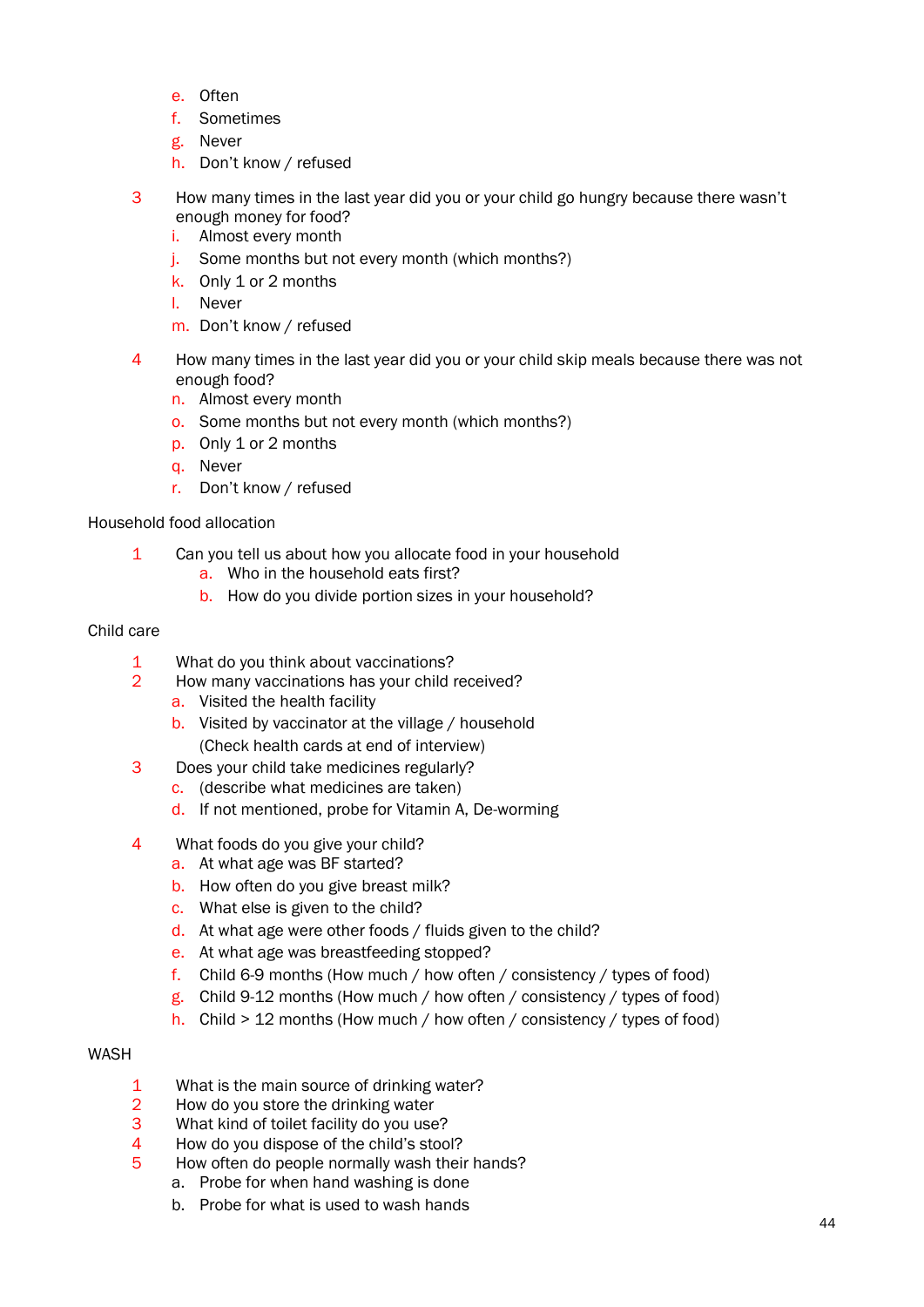# Infection

- 1 How many times in the last 3 months has your child been sick?
	- a. Diarrhoeal disease
	- b. Respiratory infections
	- c. Malaria
	- d. Worm infection
	- e. Other (describe)
- 2 What do you do when your child is sick? f. probe who they visit for what conditions
	- g. Probe for when they seek treatment

# Education

- 1 Until what age did you attend school?
- 2 What is your highest level of education?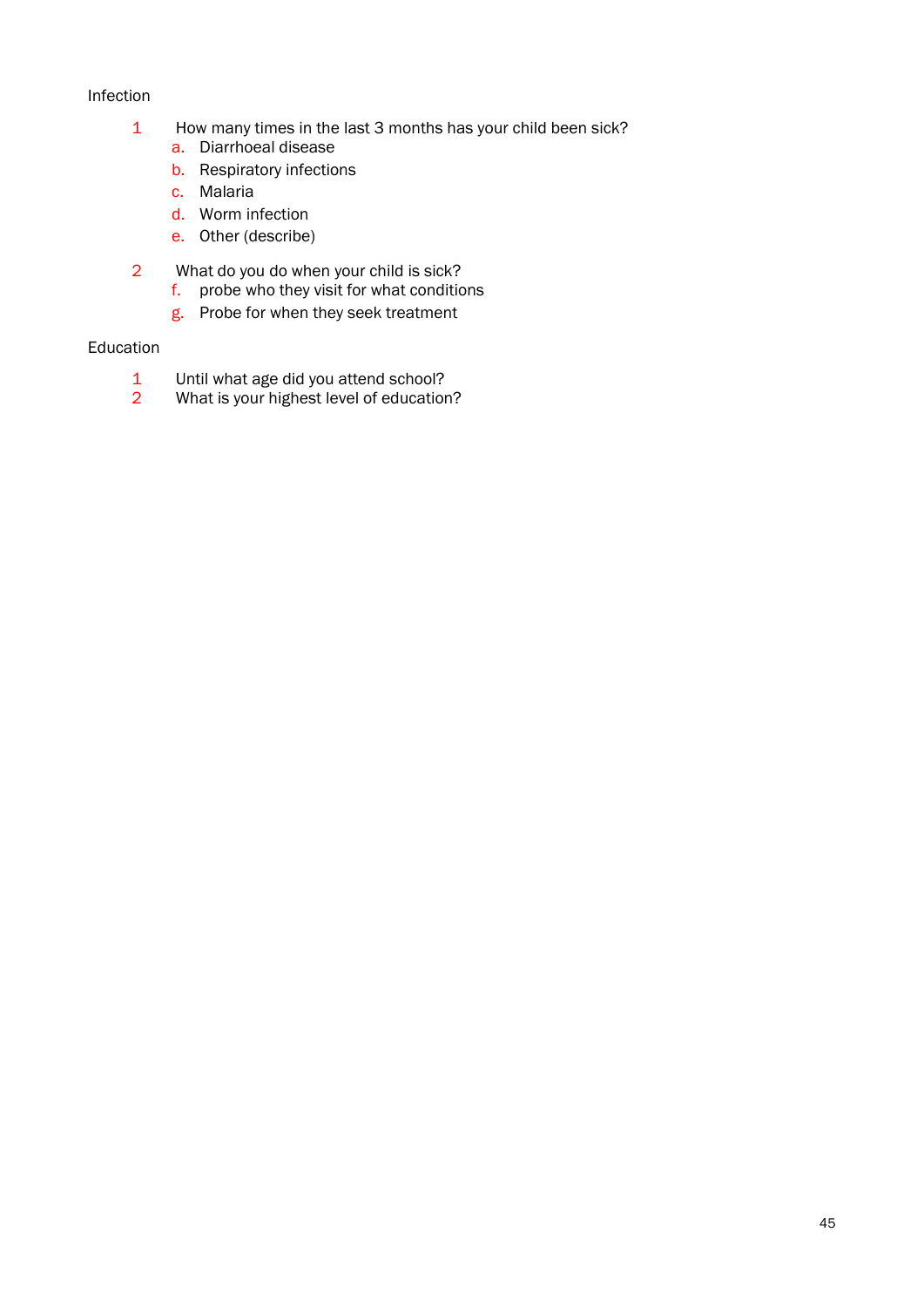# Annex 4: Stage 1 Focus Group Discussion - Mother Support Groups

#### Membership

- 1 How many members in MSG?
- 2 Who are those members?
	- a. Females
	- b. Unmarried teenagers
	- c. Males
- 3 Number of directly trained members (crosscheck with registers)

# Meetings

- 4 How often do you meet?
- 5 How do you decide who to invite to the MSG meetings?
- 6 Who supports the meetings?
	- d. Probe what support if any is given from PHU
	- e. Probe what support if any is given from CBOs / community leaders

### Nutrition Education

- 7 What do you discuss at the meetings?
- 8 What messages are given?
	- f. Nutrition for pregnant women
		- g. Maternal nutrition
		- h. Birth spacing / *Banfa*
		- i. Child 0-6m (type of foods or fluids/ how often / amount)
	- j. Child 6-9 m (amount / frequency / consistency)
	- k. Child 9-12m (amount / frequency / consistency)
	- l. Child >12m (amount / frequency / consistency)
	- m. WASH (Hand washing, safe water, disposal of faeces
	- n. Vaccinations / health care

(Probe for IEC materials / leaflets /posters etc.)

- 9 What words describe wasting / oedema / underweight / stunting?
- 10 What is the role of MSG if you find a child with stunting?
- 11 What is the role of MSG if you find children with wasting / oedema?

# Non-attendance

- 12 Are there mothers who don't attend the meetings?
- 13 What prevents mothers from attending the meetings?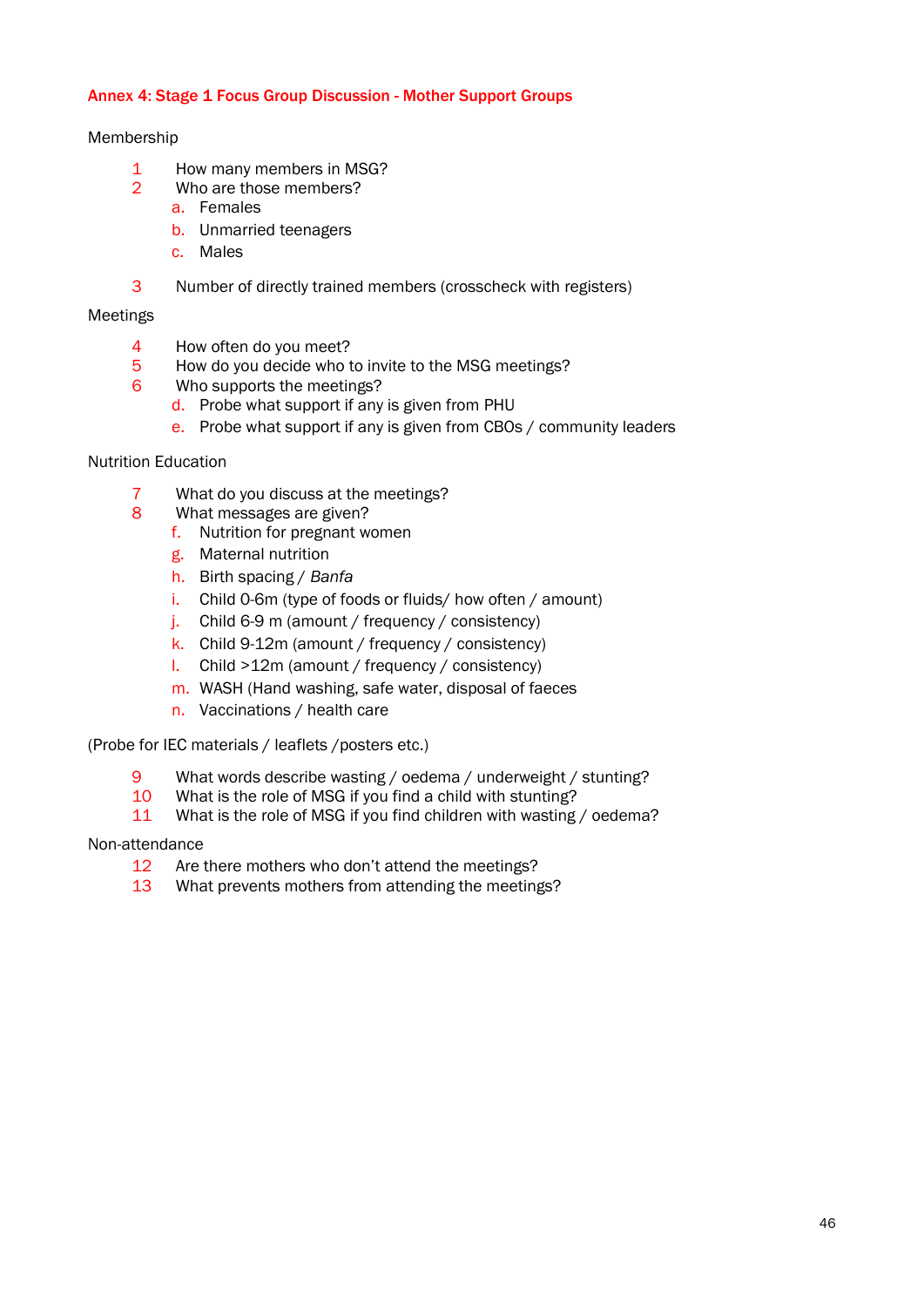# Annex 5: Stage 1 Key Informant Interview - Clinic Staff

#### Role of staff

- 1 What is your role at this PHU?
- 2 What kind of problems do you see in young children (<2yrs) at this clinic?
	- a. Rank by importance
	- b. Probe for malnutrition
	- c. Probe for stunting
- 3 What services are offered at this clinic?
	- d. Probe for services for children <2
	- e. Probe for vaccination services (check the cold chain)
	- f. Probe for services for PLW
- 4 Are there particular villages from which people do not attend PHU for any of these services?

Treatment / Prevention of malnutrition

- 1 What programmes are there at this PHU to prevent malnutrition?
- 2 Are there other programmes in the community? (list)
- 3 How do you refer children to these programmes?
- 4 What training have you received on IYCF?

(Crosscheck records at the interview)

- a. IYCF counselling sessions
- b. Referrals to MSG
- c. Growth monitoring charts

#### Nutrition education

- 5 How do you give advice for preventing malnutrition?
	- d. Individual counselling
	- e. Group counselling
	- f. Other?
- 6 What messages do you give mothers to prevent malnutrition?
	- g. Nutrition for pregnant women
	- h. Nutrition for lactating women
	- i. Children 0-6m
	- j. Children 6-9m
	- k. Children 9-12m
	- l. Children > 12m
- 7 Do you have information booklets / flyers / posters / ICE materials?
- 8 What other types of education is included? (e.g. WASH)
- 9 What are the local beliefs about malnutrition?

#### Non-attendance

- 1 Are there mothers who do not attend meetings / counselling?
- 2 What are some reasons some mothers do not attend?
- 3 Are there particular villages where women do not attend PHU?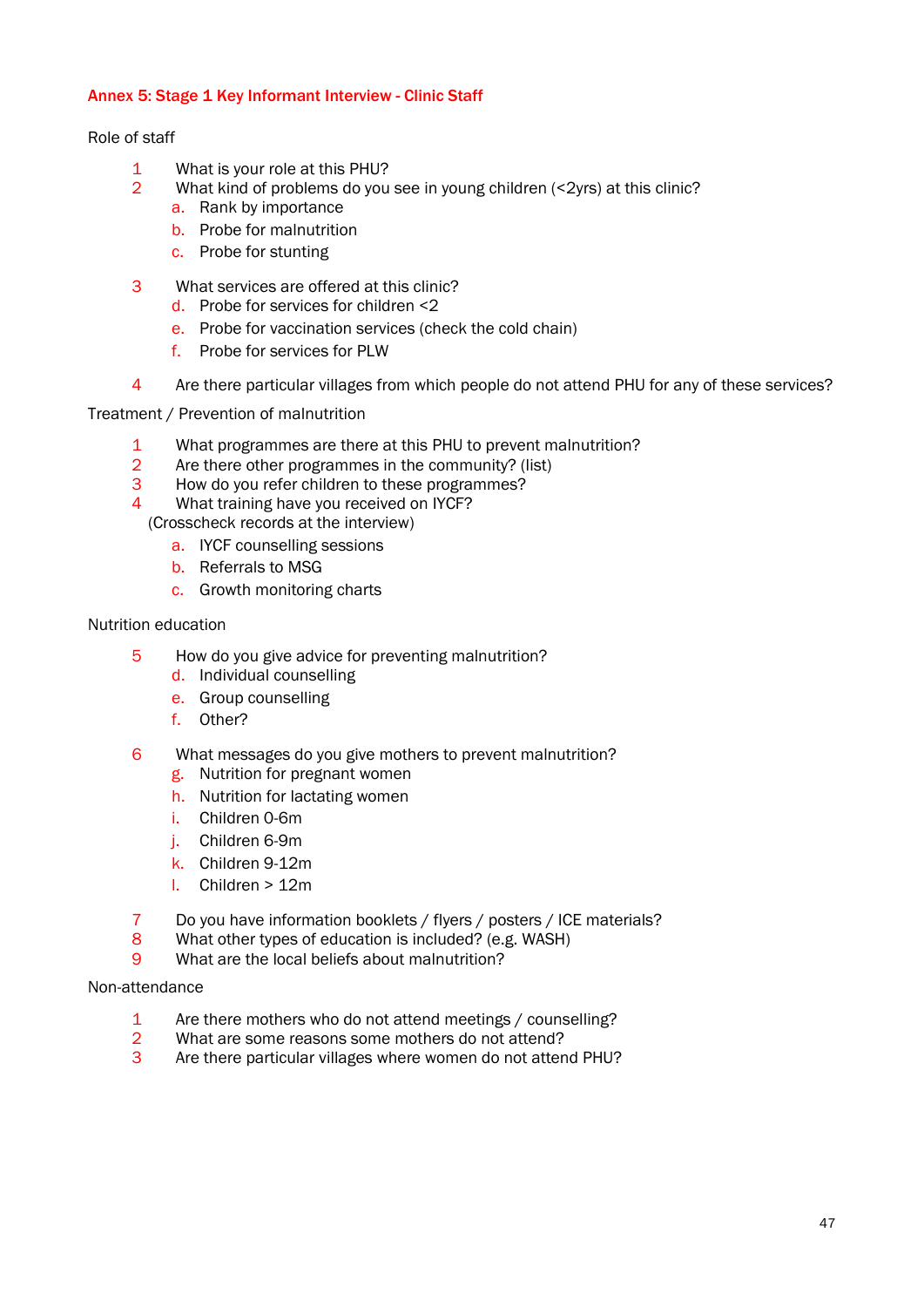# Annex 6: Stage 2 questionnaire for LQAS small study

| Prevention of stunting in Kambia District - Small Study |                                                                                                                                                                                                                                                                                                                                            |               |                             |                                        |                              |  |  |  |  |  |
|---------------------------------------------------------|--------------------------------------------------------------------------------------------------------------------------------------------------------------------------------------------------------------------------------------------------------------------------------------------------------------------------------------------|---------------|-----------------------------|----------------------------------------|------------------------------|--|--|--|--|--|
|                                                         | Age of child: _____________ months                                                                                                                                                                                                                                                                                                         |               | Sex: Male____ Female ______ |                                        | (tick)                       |  |  |  |  |  |
|                                                         |                                                                                                                                                                                                                                                                                                                                            |               |                             |                                        |                              |  |  |  |  |  |
| Questions:                                              |                                                                                                                                                                                                                                                                                                                                            |               |                             |                                        |                              |  |  |  |  |  |
| $\mathbf 1$                                             | In the first six months, how frequently did your child have any food or fluids other than                                                                                                                                                                                                                                                  |               |                             |                                        |                              |  |  |  |  |  |
| $\overline{2}$                                          | Every day / some days / rarely / Never (circle)<br>breastmilk?<br>In the first 6 months how frequently did you give your child any herbal drinks /<br>medications? Every day / some days / rarely / Never                                                                                                                                  |               |                             | (circle)                               |                              |  |  |  |  |  |
| 3                                                       | If 'NEVER' skip to question 4. If given, who advised you to give them? (tick all that apply)<br>a. You decided yourself<br>b. Child's father<br>c. Mother / Father in law<br>d. Grandmother / Grandfather<br>$\overline{\phantom{a}}$<br>e. Health worker (nurse or CHW) ______<br>f.<br><b>TBA</b><br>g. Other (describe)                 |               |                             |                                        |                              |  |  |  |  |  |
| 4<br>5                                                  | At what age did you stop breastfeeding your child? _________ months<br>What made you decide to stop breastfeeding? (tick all that apply)<br>h. You decided to stop<br>Child's father told you to stop<br>i.<br>Grandmother / grandfather decided<br>j.<br>k. Health care worker told you to stop<br>Baby decided to stop<br>ı.<br>m. Banfa | $\frac{1}{2}$ |                             |                                        |                              |  |  |  |  |  |
| 6<br>$\overline{7}$                                     | Do you believe in 'Banfa'? (or other equivalent local term) YES                                                                                                                                                                                                                                                                            |               |                             | N <sub>O</sub>                         |                              |  |  |  |  |  |
| 8                                                       | What role did Banfa play in your decision to stop? _____________________________                                                                                                                                                                                                                                                           |               |                             |                                        |                              |  |  |  |  |  |
| 9                                                       | When your child is sick do you;<br>n. Decrease the amount or frequency of food s/he eats<br>o. Increase the amount or frequency of food s/he eats<br>p. The amount or frequency of food stays the same                                                                                                                                     |               |                             | <b>YES</b><br><b>YES</b><br><b>YES</b> | NO<br><b>NO</b><br><b>NO</b> |  |  |  |  |  |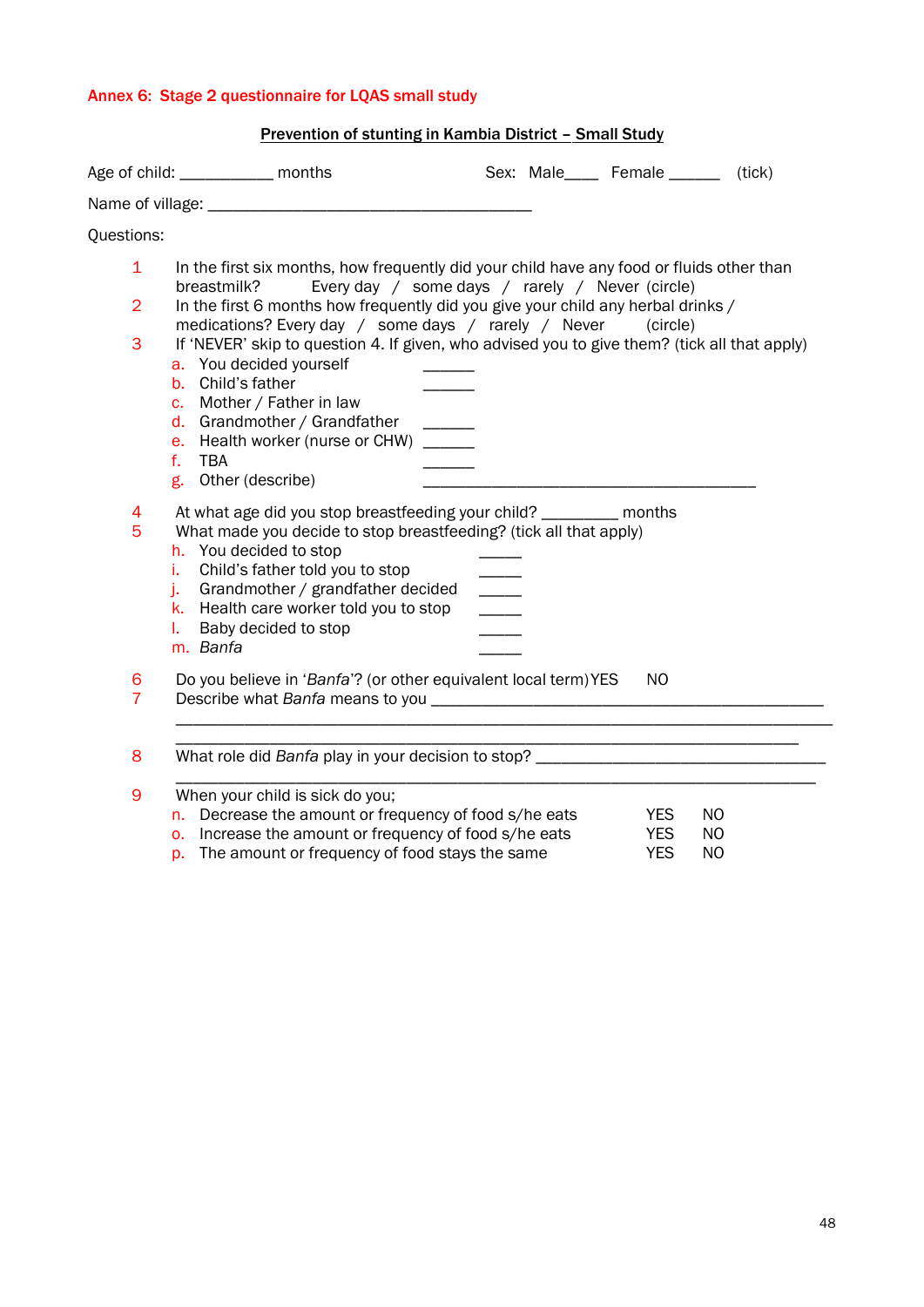# Annex 7: Verbatim Case Histories from Stage 2

# Case histories – Transcribed verbatim

#### 1

History of *Banfa* in relation to IYCF

During pregnancy mother eats gari, banana and less rice three times a day.

Eats rice with 'proteinous' foods such as beans, fish, meat. Eats twice per day.

Starts breastfeeding immediately after delivery and exclusively on demand up to six months.

At 6-9 months put child on bulgur pap, given three times per day. 9-12 months child eats [illegible] three times per day. At 12-24 months child is put on family diet three times per day.

The breastfeeding continues up to 20 months.

The mother takes the child to clinic for immunisation. Immunisation is said to prevent diseases such as polio, measles and cough. The child is immunised five times.

# 2

# Banfa

*Banfa* is when you have sex with another man besides your husband. If it's your husband nothing will happen to the child.

Believe that during sex, the male blood will enter the system of the mother and during breastfeeding that blood will enter into the child's blood which will result in the child having contaminated blood and as a result that child will die.

# 3

*Banfa* = Katape Case history Maternal nutrition During pregnancy: 1 x rice/ [illegible], banana, cassava, potato leaves, orange (2 x) After pregnancy: rice (2 x), plasas (cassava leaves, fish, maize, palm oil, pepper, onions) 0-6 months: breastmilk immediate, no water, no Gban Gban – advised in hospital (3 x), on demand (crying)

6-9 months: pap (no sugar) – given in hospital  $(1 x)$ ; continued breastfeeding  $(3 x)$ 9-12 months: breastfeeding 2 x; some pap, some rice, water

4

Maternal nutrition: rice, potato, cassava, gari with sauce, fruit like banana & orange, porridge. One general meal in the evening and the leftovers are heated and eaten in the morning. Also attends antenatal clinic.

0-8: E breastfeeding, bitter medicine for eight months and introduce complementary foods like glucose biscuits with sachets of milk at eight months. Watery pap was given with feeding bottle. Stopped breastfeeding at 18 months because of food insecurity and family problems.

# 5 Case study

Maternity nutrition: gari with sugar, raw cassava, rice and cassava leaves, fish, palm oil, pepper, onions, salt, groundnut, bean sauce, sucking limes, vegetables like potato leaves = 2-3 times a day.

0-7: EIBF, ExBF for seven, including water and bitter herbs. BF on demand.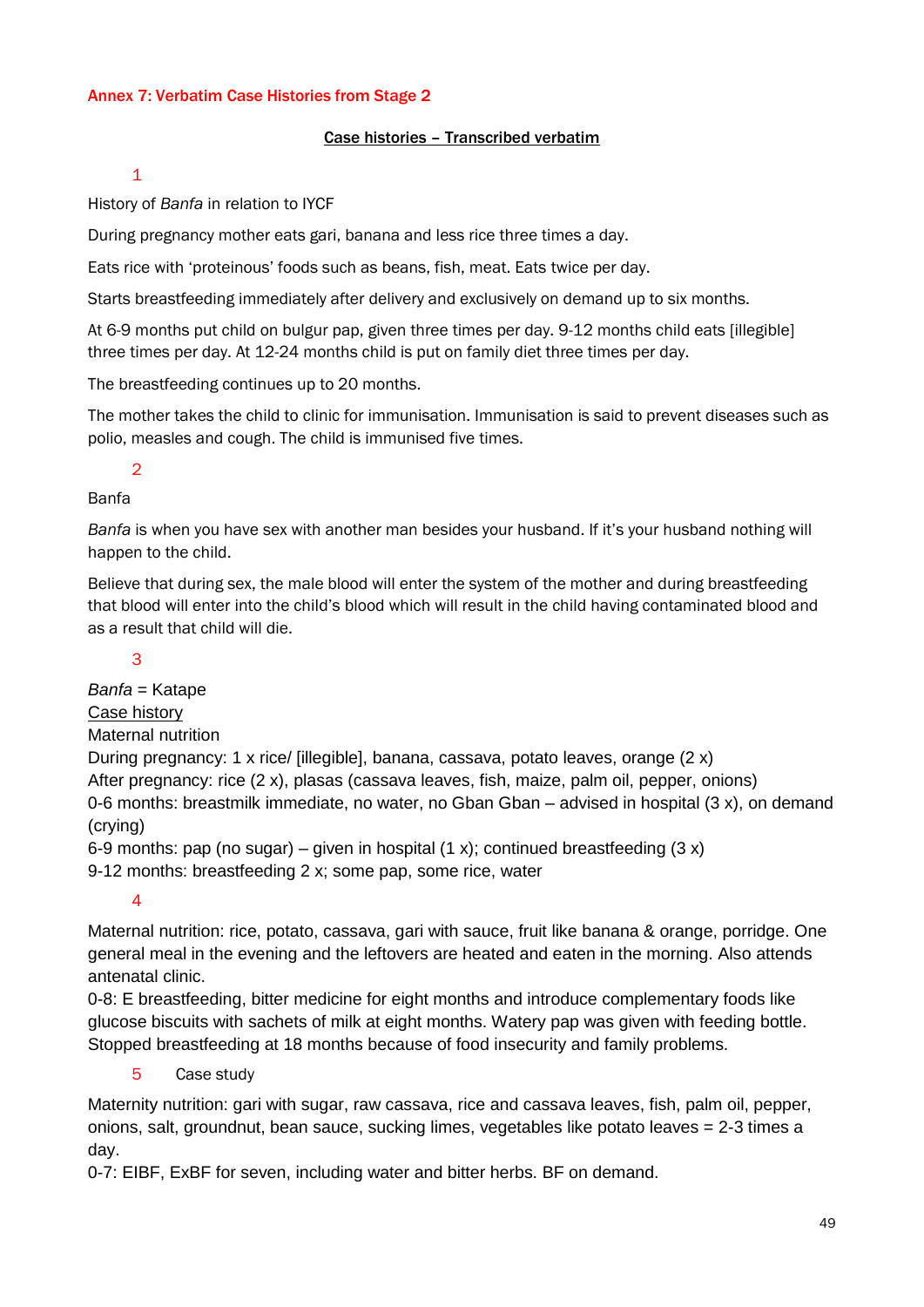7-10: benimix – rice, beans, bennie, palm oil, salt, maggi; watery pap with no milk (two times). Also cook rice with sauce. Water – source – drinks unprotect water. Lactating mother: eats all kinds of food including rice and sauce.

6

When I was pregnant I do eat a lot of food like rice, foo-foo and I was advised to eat well by the nurse and also have balanced diet so that my child will grow up fine. When I gave birth my child was very big and strong and for six months I gave ExBF and after I start to give corn flour pap and milk. I don't know the amount of times I give BF per day. Now my child eats all what I eat. I gave him the pap three times daily with snacks in between.

7 Case history

When I visited the hospital when I was fine, I was told that I am pregnant and I need to take some blood medicines. In due course after the treatment, I gave birth to a healthy child. I eat different types of food and fruits. Even when I am a lactating mother, I eat the same type of food and fruits which [illegible]: rice with potato leaves and beans, bananas, pawpaw and different foodstuffs. I give breast milk to my child in the first six months and give water to the child when he is thirsty. After the first six months my child eats pap and I sometimes make Benimix when it is available. After the first yekar, the child eats the family diet with breastmilk.

8

The mother eats family diet during pregnancy and lactation 2-3 times per day, including seasonal fruits. The breastfeeding started immediately after delivery and given on demand day and night. The first six months the mother gives breast milk and water only. The child will begin eating cooked soft rice with palm oil and maggi at nine months twice per day until the child is one year. At one year the child eats family diet twice per day. The child gets his own portion. The child not be given fish or meat for fear of getting worms.

# 9

Maternal nutrition: rice, foo-foo, cassava, gari with sauce (including fish, beef, groundnut, palm oil, beans). Also eats fruits like banana, mango. Eat four times a day.

0-8 months: exclusive breastfeeding. Introduce CF at eight months old. But up till now the child is not eating any other food than breast milk. But eats fruits like banana with juice. Overall the child is very okay. Still needs to encourage her eat nutritious foods.

# 10

When I was pregnant, I go the hospital on [shuttle?] and I eat a lot of rice, banana, mango, pawpaw, and chicken – all what is good for a pregnant woman. When I gave birth I was advised to give only BF but along the line I started giving water and native herbs. 6 months I started given bennie mix pap with no milk but now I give pap. BF and rice 2/7.

# 11

**Pregnancy** Banana, potato, foofoo, rice/sauce – 3 x Lactating 1 x rice/sauce Gave birth at home – other women assisted her Was late at night, no bike Still hasn't gone to the hospital/PHU 0-6 months Breast milk – on demand  $(6 x)$ 1<sup>st</sup> time breastfed child – same day (but delayed)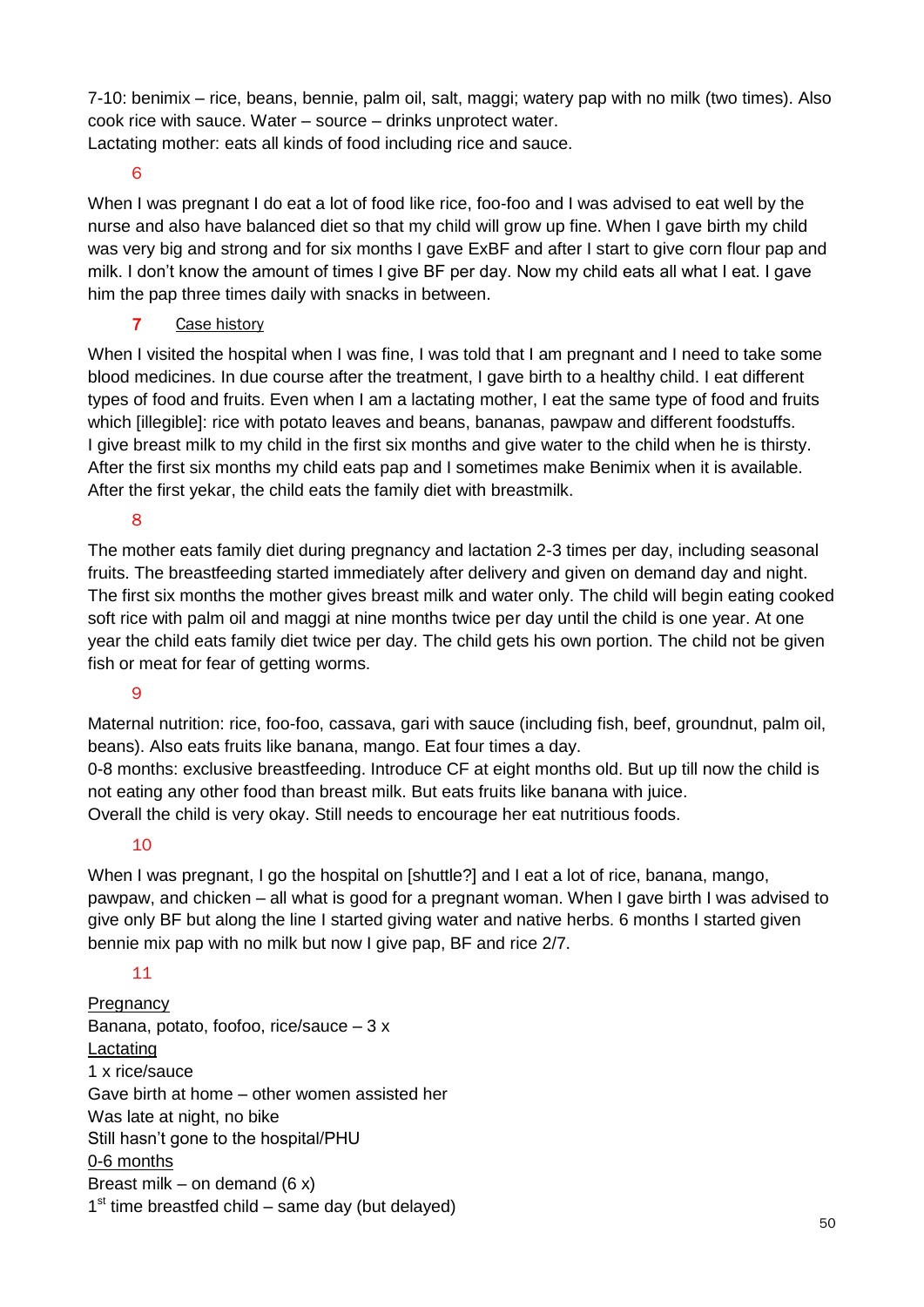# 12

During pregnancy Rice, plasas (fish, palm oil, salt, maggi, onions) Banana, cassava – 1 x **Lactating** Same type of foods  $-2x$ 0-6 months Delivered in hospital Initiated breastfeeding immediately EB – give 'Gban Gban' in the morning to [address?] stomach; 'bitter medicine' Been to hospital  $3x -$  Marklate  $-1$  immunisation so far ANC – 7 x visits

# 13

This child is 14 months old and has not eaten foods like a family diet, but just depends entirely on breast milk.

# 14

When I was pregnant I was advised by the nurse to eat well and have balanced diet also on personal hygiene so that my child will grow up well. I eat rice, cassava, mango, banana, etc. For the first six months I BF my child but sometimes I give native herbs and after six months I start giving pap bennie mix and milk 3/7 with some amount of snacks. At nine month I start to give rice and other food. At eighteen month I stop to BF.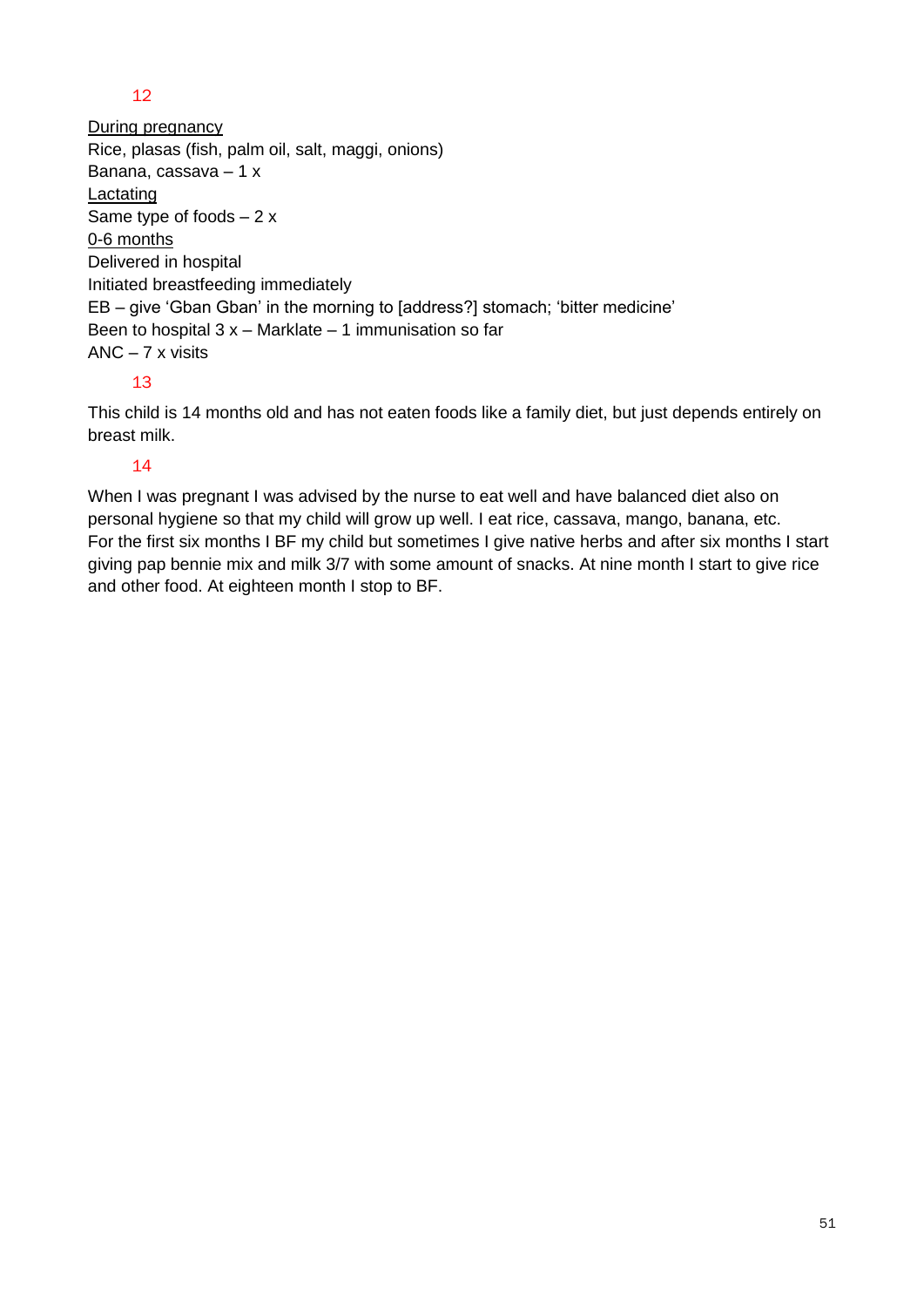# Annex 8: MUAC Standardisation results for 3 team leaders

Report: C:\Users\Paul\Desktop\SLSQUEAC

|                |     |     |          |               |      | Supervisor |
|----------------|-----|-----|----------|---------------|------|------------|
| Subject        | Α   | В   | $A - B$  | SQ            | Sign | $A + B$    |
| 1              | 150 | 151 | $-1$     | $\mathbf{1}$  |      | 301        |
| $\overline{2}$ | 156 | 157 | $-1$     | 1             |      | 313        |
| 3              | 177 | 178 | $-1$     | $\mathbf{1}$  |      | 355        |
| 4              | 165 | 166 | $-1$     | 1             |      | 331        |
| 5              | 146 | 146 | 0        | $\Omega$      |      | 292        |
| 6              | 160 | 160 | $\Omega$ | $\Omega$      |      | 320        |
| 7              | 159 | 160 | $-1$     | $\mathbf{1}$  |      | 319        |
| 8              | 155 | 156 | $-1$     | $\mathbf{1}$  |      | 311        |
| 9              | 137 | 138 | $-1$     | $\mathbf{1}$  |      | 275        |
| 10             | 149 | 149 | $\circ$  | $\mathcal{O}$ |      | 298        |
|                |     |     | $-7$     | 7             | 7/7  |            |
|                |     |     |          |               |      |            |

Report: C:\Users\Paul\Desktop\SLSQUEAC

|                |              |              |                |              |      |         |              | Enumerator: 1                |      |
|----------------|--------------|--------------|----------------|--------------|------|---------|--------------|------------------------------|------|
| Subject        | $\mathbb{A}$ | $\, {\bf B}$ | $A - B$        | SQ           | Sign | $A + B$ | $\mathbb D$  | SQ                           | Sign |
| $\mathbf{1}$   | 150          | 149          | $\mathbf{1}$   | $\mathbf{1}$ | $+$  | 299     | $-2$         | 4                            |      |
| $\mathbf{2}$   | 158          | 156          | 2              | 4            | $+$  | 314     | 1            | $\mathbf 1$                  | $+$  |
| 3              | 177          | 175          | $\overline{2}$ | 4            | $+$  | 352     | $-3$         | 9                            |      |
| $\overline{4}$ | 163          | 163          | $\overline{0}$ | $\mathbf{0}$ |      | 326     | $-5$         | 25                           |      |
| 5              | 145          | 145          | 0              | $\mathbf 0$  |      | 290     | $-2$         | $\overline{4}$               |      |
| 6              | 160          | 160          | 0              | $\mathbf{0}$ |      | 320     | $\mathbf{0}$ | $\circ$                      |      |
| 7              | 159          | 157          | $\overline{2}$ | 4            | $+$  | 316     | $-3$         | 9                            |      |
| 8              | 157          | 157          | $\Omega$       | $\Omega$     |      | 314     | 3            | 9                            | $+$  |
| 9              | 139          | 139          | $\Omega$       | $\Omega$     |      | 278     | 3            | 9                            | $+$  |
| 10             | 148          | 147          | $\mathbf 1$    | $\mathbf{1}$ | $+$  | 295     | $-3$         | 9                            |      |
|                |              |              | 8              | 14           | 5/5  |         | $-11$        | 79                           | 6/9  |
|                |              |              |                |              |      |         |              | Precision:<br>Accuracy: POOR | OK   |

Report: C:\Users\Paul\Desktop\SLSQUEAC

|                |     |     |              |    |      |       |                | Enumerator: 2 |        |
|----------------|-----|-----|--------------|----|------|-------|----------------|---------------|--------|
| Subject        | Α   | B   | $A - B$      | SQ | Sign | $A+B$ | D              | SQ            | Sign   |
| $\mathbf{1}$   | 151 | 149 | 2            | 4  | $+$  | 300   | $-1$           |               |        |
| $\mathfrak{D}$ | 157 | 156 |              |    | $+$  | 313   | 0              | 0             |        |
| 3              | 176 | 176 | $\mathbf{0}$ | 0  |      | 352   | -3             | 9             |        |
| 4              | 164 | 166 | $-2$         | 4  |      | 330   | -1             | 1             |        |
| 5              | 146 | 146 | $\Omega$     | 0  |      | 292   | 0              | 0             |        |
| 6              | 160 | 160 | $\Omega$     | 0  |      | 320   | 0              | $\Omega$      |        |
| 7              | 160 | 161 | $-1$         |    |      | 321   | $\overline{2}$ | 4             | $^{+}$ |
| 8              | 156 | 156 | 0            | 0  |      | 312   | п              |               | $^+$   |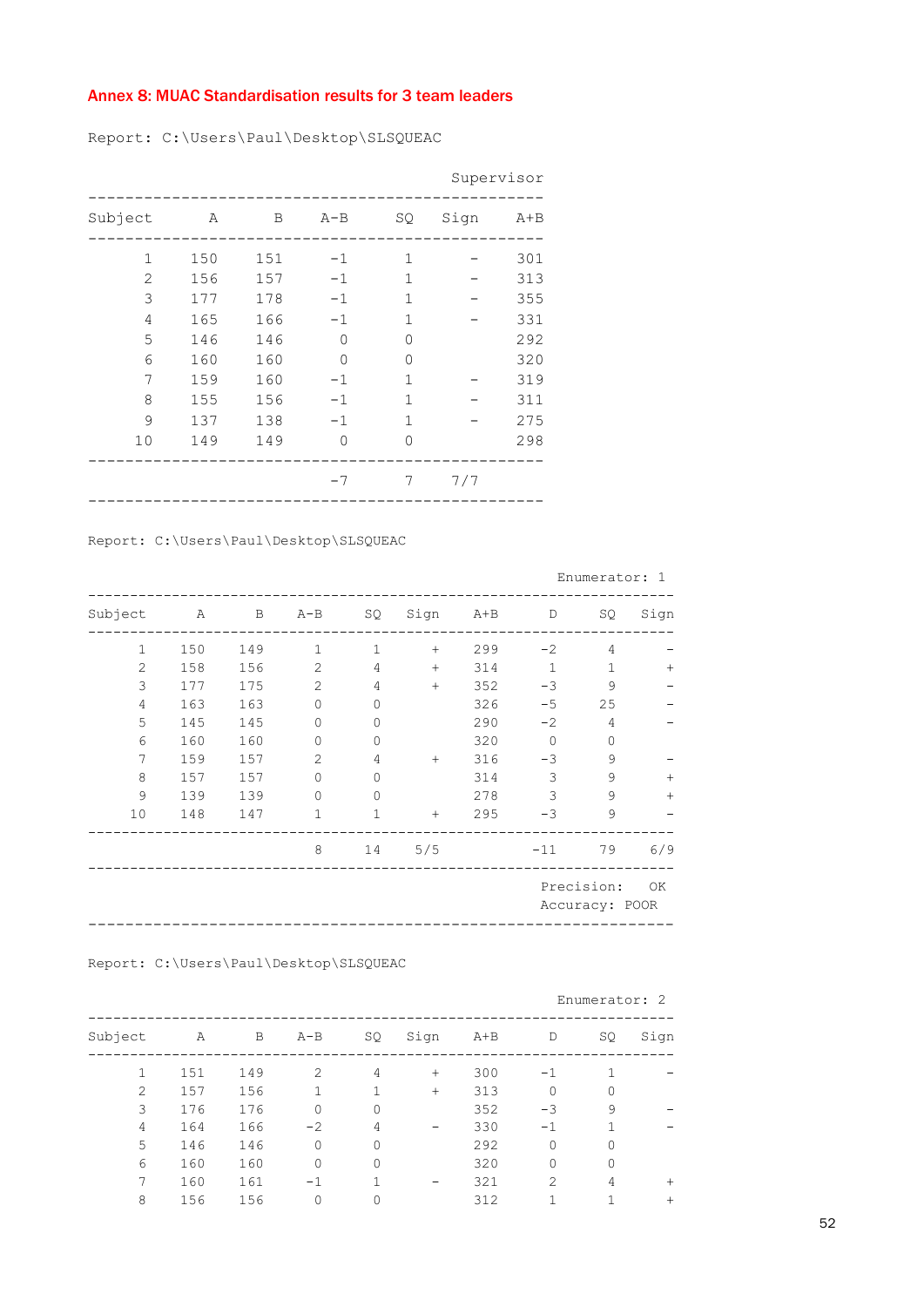| 9              | 139                                    | 138          | $\mathbf{1}$ | $\mathbf 1$  | $+$  | 277     | 2            | 4                       | $+$      |
|----------------|----------------------------------------|--------------|--------------|--------------|------|---------|--------------|-------------------------|----------|
| 10             | 149                                    | 148          | $\mathbf{1}$ | $\mathbf 1$  | $+$  | 297     | $-1$         | $\mathbf{1}$            |          |
|                |                                        |              | 2            | 12           | 4/6  |         | $-1$         | 21                      | 4/7      |
|                |                                        |              |              |              |      |         |              | Precision:<br>Accuracy: | OK<br>ОK |
|                | Report: C:\Users\Paul\Desktop\SLSQUEAC |              |              |              |      |         |              |                         |          |
|                |                                        |              |              |              |      |         |              | Enumerator: 3           |          |
| Subject        | Α                                      | $\, {\bf B}$ | $A - B$      | SQ           | Sign | $A + B$ | D            | SQ                      | Sign     |
| 1              | 150                                    | 151          | $-1$         | $\mathbf 1$  |      | 301     | $\circ$      | $\mathbf{0}$            |          |
| $\overline{c}$ | 157                                    | 157          | $\circ$      | $\Omega$     |      | 314     | $\mathbf{1}$ | $\mathbf{1}$            | $^{+}$   |
| 3              | 175                                    | 176          | $-1$         | $\mathbf{1}$ |      | 351     | $-4$         | 16                      |          |
| 4              | 165                                    | 165          | $\mathbf{0}$ | $\mathbf{0}$ |      | 330     | $-1$         | $\mathbf{1}$            |          |
| 5              | 145                                    | 145          | $\Omega$     | 0            |      | 290     | $-2$         | 4                       |          |
| 6              | 159                                    | 160          | $-1$         | $\mathbf{1}$ |      | 319     | $-1$         | 1                       |          |
| 7              | 159                                    | 159          | $\mathbf{0}$ | 0            |      | 318     | $-1$         | $\mathbf 1$             |          |
| 8              | 156                                    | 157          | $-1$         | $\mathbf{1}$ |      | 313     | $\mathbf{2}$ | 4                       | $\! +$   |
| 9              | 139                                    | 139          | $\mathbf{0}$ | 0            |      | 278     | 3            | 9                       | $^{+}$   |
| 10             | 139                                    | 139          | $\mathbf{0}$ | $\mathbf{0}$ |      | 278     | $-20$        | 400                     |          |
|                |                                        |              | $-4$         | 4            | 4/4  |         | $-23$        | 437                     | 6/9      |
|                |                                        |              |              |              |      |         |              | Precision:              | OK       |
|                |                                        |              |              |              |      |         |              | Accuracy: POOR          |          |

----------------------------------------------------------------------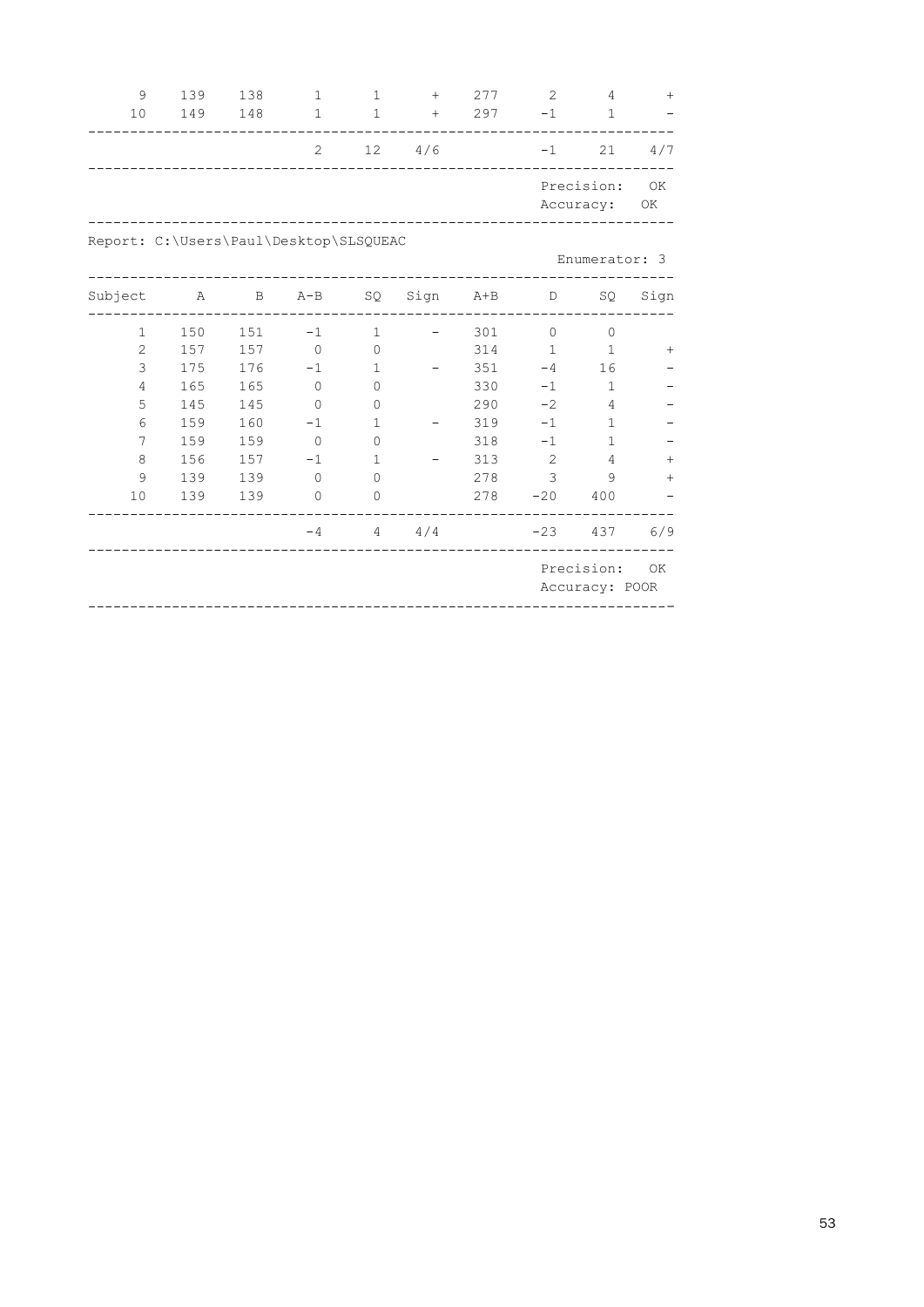# Annex 9: Height standardisation for 3 team leaders

Report: C:\Users\Paul\Desktop\Height.sgd

|                                                 |                                                                                 |                                                                                 |                                        |                                   |                      | Supervisor                                                                           |
|-------------------------------------------------|---------------------------------------------------------------------------------|---------------------------------------------------------------------------------|----------------------------------------|-----------------------------------|----------------------|--------------------------------------------------------------------------------------|
| Subject                                         | Α                                                                               | В                                                                               | $A - B$                                | SQ.                               | Sign                 | $A + B$                                                                              |
| 1<br>2<br>3<br>4<br>5<br>6<br>7<br>8<br>9<br>10 | 88.5<br>99.2<br>101.6<br>98.9<br>95.1<br>119.3<br>101.6<br>89.1<br>93.8<br>84.5 | 88.4<br>99.1<br>101.6<br>98.9<br>95.1<br>119.4<br>101.5<br>89.1<br>93.8<br>84.5 | U<br>0<br>∩<br>∩<br>U<br>U<br>.1999969 | 0<br>0<br>0<br>0<br>∩<br>0<br>3/4 | $+$<br>$+$<br>$^{+}$ | 176.9<br>198.3<br>203.2<br>197.8<br>190.2<br>238.7<br>203.1<br>178.2<br>187.6<br>169 |
|                                                 |                                                                                 |                                                                                 |                                        |                                   |                      |                                                                                      |

Report : C:\Users\Paul\Desktop\Height.sgd

|              |       |       |                   |             |      |              | Enumerator: 1           |     |            |
|--------------|-------|-------|-------------------|-------------|------|--------------|-------------------------|-----|------------|
| Subject      | A     | B     | $A - B$           | SQ.         | Sign | A+B          | D                       | SQ. | Sign       |
| $\mathbf{1}$ | 88.7  | 88.6  |                   |             | $+$  | 177.3        |                         |     | $^{+}$     |
| 2            | 99    | 99    | $\Omega$          | $\Omega$    |      | 198          |                         |     |            |
| 3            | 101.4 | 101.3 |                   |             | $+$  | 202.7        |                         |     |            |
| 4            | 98.8  | 98.8  | $\mathbf{0}$      | $\mathbf 0$ |      | 197.6        |                         |     |            |
| 5            | 95.5  | 95.6  |                   |             |      | 191.1        |                         |     | $^{+}$     |
| 6            | 119.2 | 119.2 | 0                 | 0           |      | 238.4        |                         |     |            |
| 7            | 101.5 | 101.5 | 0                 | 0           |      | 203          |                         |     |            |
| 8            | 89.1  | 89.1  | 0                 | 0           |      | 178.2        | $\Omega$                | ∩   |            |
| 9            | 93.4  | 93.4  | 0                 | $\Omega$    |      | 186.8        |                         |     |            |
| 10           | 84.2  | 84.3  |                   |             |      | 168.5        | $- 0.5$                 | .25 |            |
|              |       |       | $-7.629395E - 06$ | 2/4         |      | $-1.3999994$ | 7/9                     |     |            |
|              |       |       |                   |             |      |              | Precision:<br>Accuracy: |     | OK<br>POOR |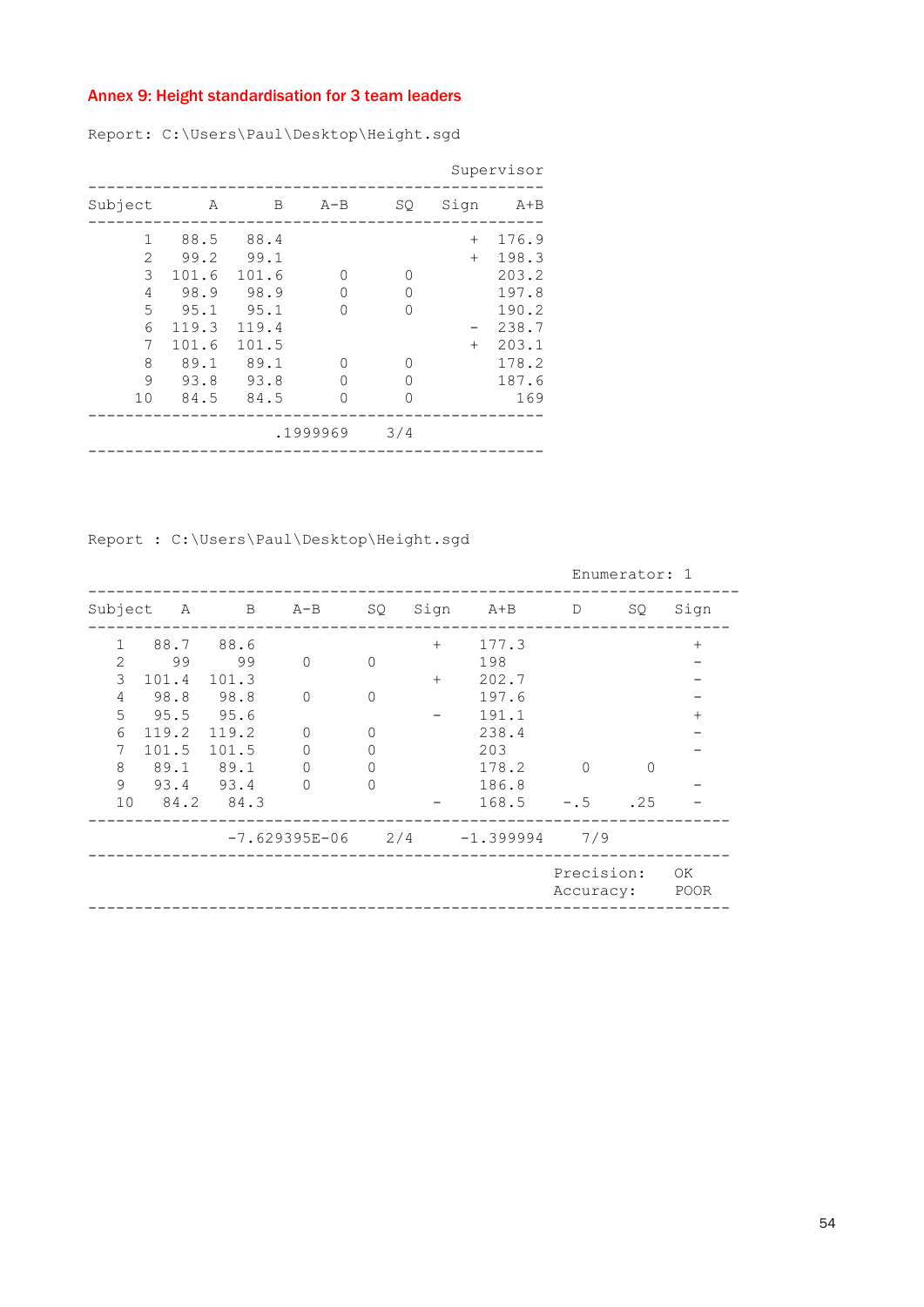Report : C:\Users\Paul\Desktop\Height.sgd

|                 |      |             |          |          |     |                                       |         | Enumerator: 2           |            |
|-----------------|------|-------------|----------|----------|-----|---------------------------------------|---------|-------------------------|------------|
| Subject         |      |             | A B A-B  | SQ       |     | Sign A+B D                            |         | SQ.                     | Sign       |
| $\mathbf{1}$    |      | 88.2 88.3   |          |          |     | 176.5                                 |         |                         |            |
| $\overline{2}$  | 98.8 | 98.8        | $\Omega$ | $\Omega$ |     | 197.6                                 |         |                         |            |
| 3               |      | 101.4 101.4 | $\Omega$ | $\cap$   |     | 202.8                                 |         |                         |            |
| 4               | 98.9 | 99          |          |          |     | 197.9                                 |         |                         | $^+$       |
| 5               | 94.8 | 94.7        |          |          | $+$ | 189.5                                 |         |                         |            |
| 6               |      | 119.5 119.5 | $\Omega$ | $\Omega$ |     | 239                                   |         |                         | $^{+}$     |
| 7               |      | 101.6 101.7 |          |          |     | 203.3                                 |         |                         | $^{+}$     |
| 8               | 89   | 89          | $\Omega$ | $\Omega$ |     | 178                                   |         |                         |            |
| 9               |      | 93.7 93.6   |          |          | $+$ | 187.3                                 |         |                         |            |
| 10 <sup>°</sup> |      | 84.5 84.5   | $\Omega$ | $\Omega$ |     | 169                                   | $\circ$ | $\Omega$                |            |
|                 |      |             |          |          |     | $-9.999847E-02$ $3/5$ $-2.100021$ 6/9 |         |                         |            |
|                 |      |             |          |          |     |                                       |         | Precision:<br>Accuracy: | OK<br>POOR |

Report : C:\Users\Paul\Desktop\Height.sgd

|                |       |       |               |          |      |             | Enumerator: 3           |     |            |
|----------------|-------|-------|---------------|----------|------|-------------|-------------------------|-----|------------|
| Subject        | Α     | В     | $A - B$       | SQ.      | Sign | $A+B$       | D                       | SQ. | Sign       |
| 1              | 88.5  | 88.5  | $\Omega$      | $\Omega$ |      | 177         |                         |     | $^{+}$     |
| $\mathfrak{D}$ | 99.1  | 99.1  | $\Omega$      | 0        |      | 198.2       |                         |     |            |
| 3              | 100.8 | 100.7 |               |          | $+$  | 201.5       |                         |     |            |
| 4              | 98.6  | 98.8  |               |          |      | 197.4       |                         |     |            |
| 5              | 95.2  | 95.2  | 0             | 0        |      | 190.4       |                         |     | $^{+}$     |
| 6              | 119.5 | 119.5 | $\Omega$      | 0        |      | 239         |                         |     | $^+$       |
| 7              | 101.5 | 101.5 | 0             | Ω        |      | 203         |                         |     |            |
| 8              | 89.1  | 89.1  | 0             |          |      | 178.2       | 0                       | ∩   |            |
| 9              | 93.6  | 93.6  | 0             | Λ        |      | 187.2       |                         |     |            |
| 10             | 84.5  | 84.5  | $\Omega$      | 0        |      | 169         | $\Omega$                | 0   |            |
|                |       |       | -9.999847E-02 | 1/2      |      | $-2.100021$ | 5/8                     |     |            |
|                |       |       |               |          |      |             | Precision:<br>Accuracy: |     | ΟK<br>POOR |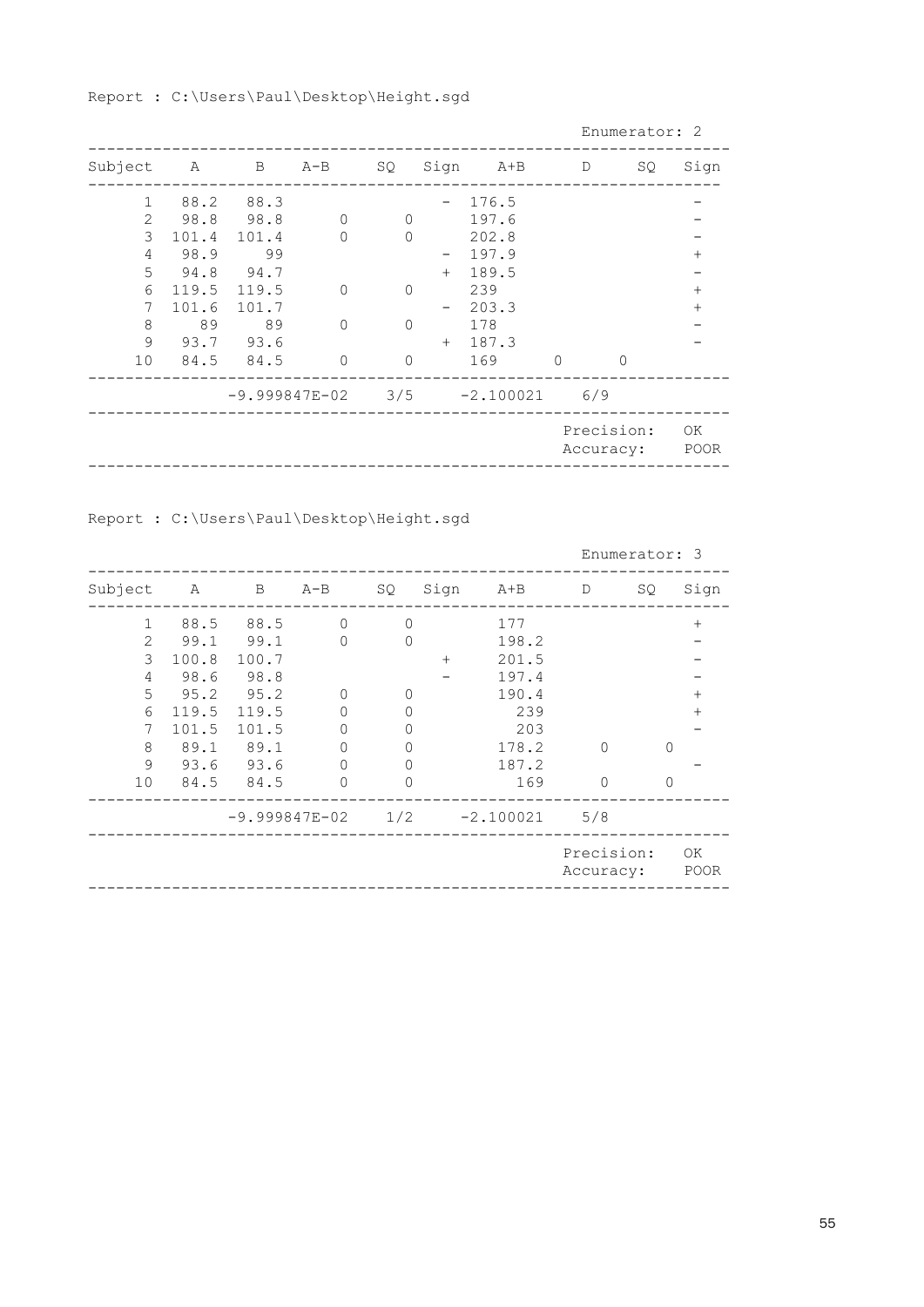# Annex 10: Map of quadrats and locations for Stage 3 sampling

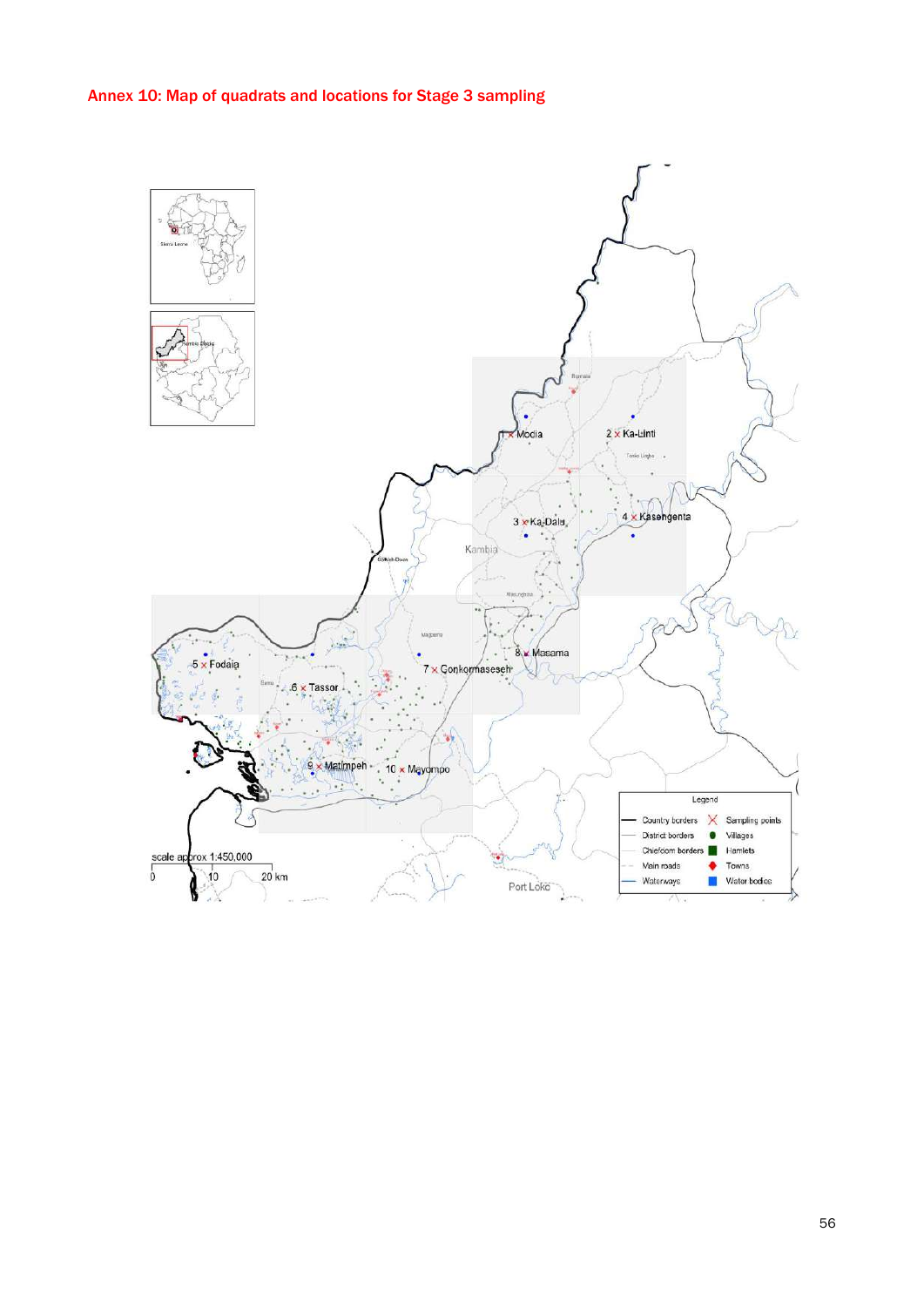# <span id="page-64-0"></span>7 References

Action Contre La Faim. (2009, November). *Liberia: Breaking breastfeeding myths.* Retrieved from IRIN: Humanitarian News and Analysis: http://www.irinnews.org/report/87226/liberia-breakingbreastfeeding-myths.

Arimond, M. &. Ruel, M.T. (2003). Generating Indicators of Appropriate Feeding of Children 6 through 23 months from hte KPC 2000+. Food and Nutrition Technical Assistance Project.

Arimond, M., Weismann, D., Becquey, E., Carriquiry, A., Daniels, M., Deitchler, M., . . . Torheim, L. E. (2009). Dietary Diversity as a Measure of teh Micronutrient Adequacy of Women's Diets in Resource-Poor Areas: Summary of Results from Five States. Washington DC: FANTA at AED.

Coates, J., Swindale, A., & Bilinsky, P. (2007). *Household Food Insecurity Access Scale (HFIAS) for Measurement of Food Access: Indicator Guide.* Washington DC: Food and Nutrition Technical Assistance III Project (FANTA).

Denney, L., Jalloh, M., Mallett, R., Pratt, S., & Tucker, M. (2014, February). *Developing Capacity to Prevent Mlanutrition in Sierra Leone: An analysis of development partner support.* Retrieved from www.securelivelihoods.org:

http://www.securelivelihoods.org/resources\_download.aspx?resourceid=290&documentid=302.

Ellie, M., Margai, M., Kamara, E. K., Suale, J. J., Kamara, J., Kandeh, H. Y., . . . Myatt, M. (2013). *Tools and indicators for monitoring and evaluation of IYCF & CMAM programs.* Sierra Leone Ministry of Health and Sanitation, CAWeC, Care, UNICEF. Sierra Leone: Sierra Leone Ministry of Health and Sanitation.

Gillespie, S., & Flores, R. (2000). The Life Cycle of Malnutrition. Washington DC, USA. Retrieved from http://ageconsearch.umn.edu/bitstream/16180/1/ar00gi01.pdf.

Golden, M. H. (1996). Chapter 10.3, Severe Malnutrition. In M. H. Golden, D. J. Weatherall, J. G. Ledington, & D. A. Warrell, *Oxford Textbook of Medicine 3rd Ed.* (pp. 1278 - 1296). Oxford, UK: Oxford University Press.

Government of Sierra Leone. (2012). *Sierra Leone's National Food and Nutrition Security Implementation plan*. Freetown, Sierra Leone: Government of Sierra Leone. Retrieved from wwwscalingupnutrition.org: http://scalingupnutrition.org/wp-content/uploads/2012/10/Sierra-Leone-FNS-Policy-Implementation-Plan-2012-2016\_en.pdf.

Linkages. (2006). Infant Feeding Key Indicator Monitoring Manual. USAID - AED.

Medecins Sans Frontieres. (1995). Standardisation of anthropometric techniques. In *Nutrition Guidelines* (p. Annex 11). Brussels, Belgium: MSF.

*Newsletter.* (2010, July-August). Retrieved from WHO COuntry Office: Sierra Leone: http://www.whosierraleone.org/3\_media/newsletter/july\_august\_2010.pdf.pdf.

OHCHR. (1979). *Fact Sheet number 23, Harmful Traditional Practices Affecting the Health of Women and Children.* Retrieved from Office of the High Commisioner for Human Rights: http://www.ohchr.org/Documents/Publications/FactSheet23en.pdf

Stewart, C. P., Lannotti, L., Dewey, K. G., Michaelson, K. F., & Onyango, A. W. (2013). Contextualising complementary feeding in a broader framework for stunting prevention. *Maternal & Child Nutrition*, 27- 45.

Tanahashi, T. (1978). Health Serivce Coverage and its Evaluation. *Bulletin of the World Health Organisation*, pp. 56 (2): 295-303.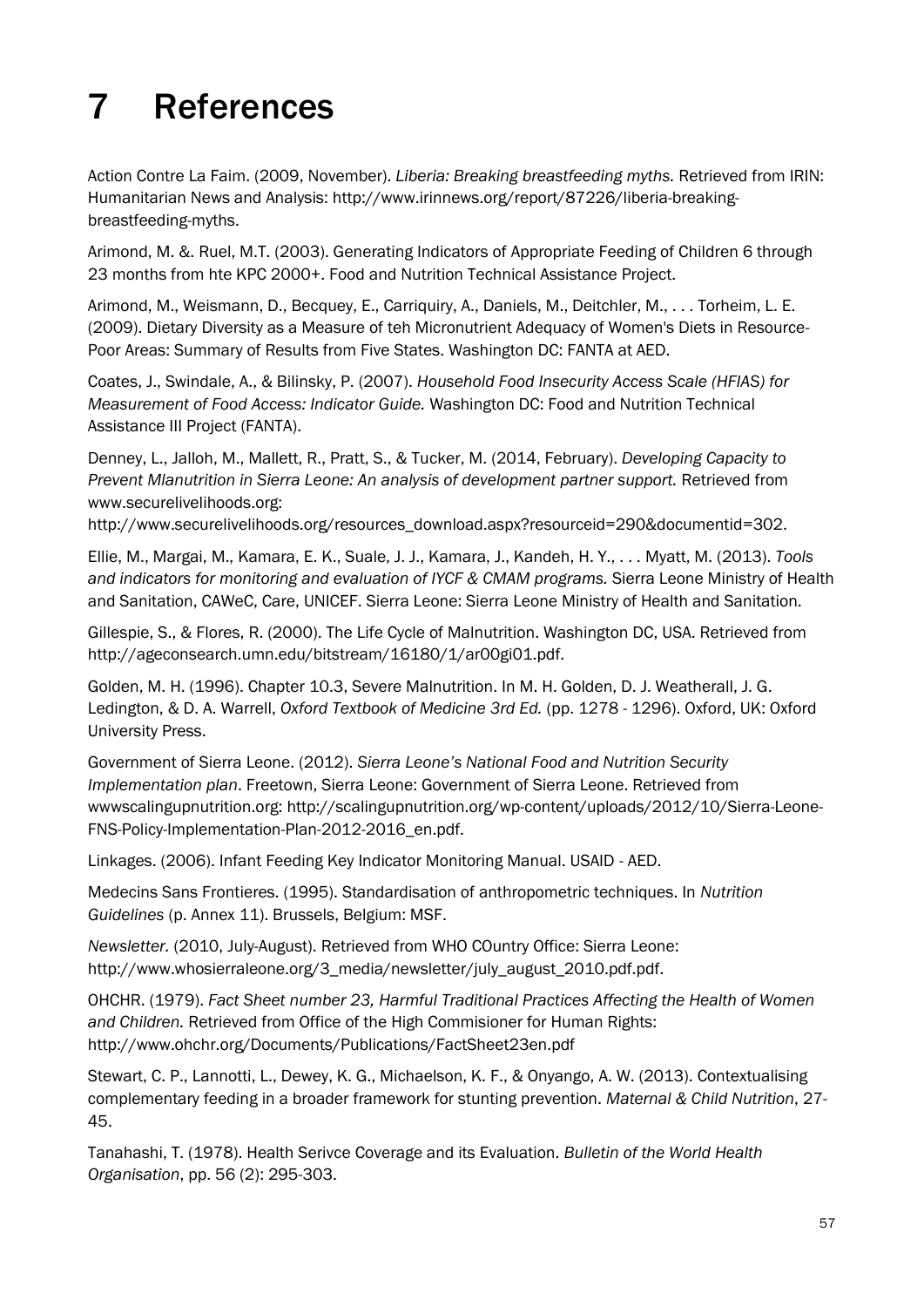UNICEF. (2012, April). Retrieved from UNICEF: www.unicef.org/nutrition/files/IYCF\_65\_country\_assessment\_report\_UNICEF.pdf.

UNICEF. (2012). *Infant and Young Child Feeding - Counselling Cards for Community Workers.* Retrieved from UNICEF: www.unicef.org/nutrition/files/counselling\_cards\_oct.\_2012small.pdf.

UNICEF and Government of Sierra Leone. (2013). Core Indicators Set: Kambia (baseline 2012 and end line 2013). UNICEF. Unpublished.

World Health Organisation. (2006). WHO Growth Standards: Length/Height for Age, Weight for Age, Weight for Length, Weight for Height and Body Mass Index for Age, methods and developemnt. Retrieved from www.who.int: http://www.who.int/childgrowth/standards/growth\_standard.pdf.

World Health Organisation. (2014, February). *Fact Sheet Number 342: Infant and Young Child Feeding.* Retrieved from World Health Organisation: http://www.who.int/mediacentre/factsheets/fs342/en/.

World Health Organisation. (n.d.). *Nutrition.* Retrieved April 2012, from World Health Organisation: www.who.int/nutrition/topics/exclusive\_breastfeeding/en/.